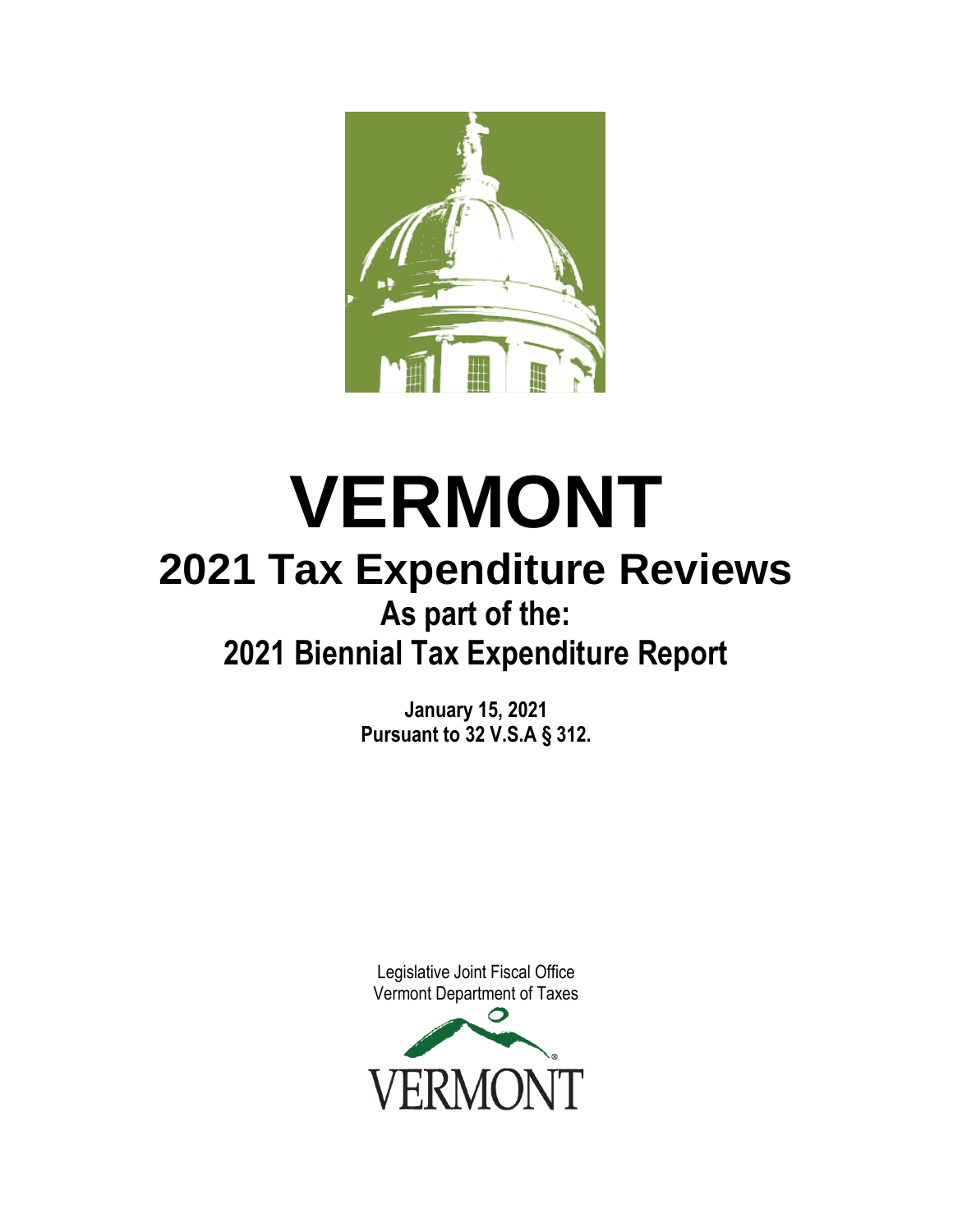Prepared by:

Graham Campbell, Senior Fiscal Analyst, Legislative Joint Fiscal Office Jake Feldman, Senior Fiscal Analyst, Vermont Department of Taxes Erin Hicks-Tibbles, Research Economist, Vermont Department of Taxes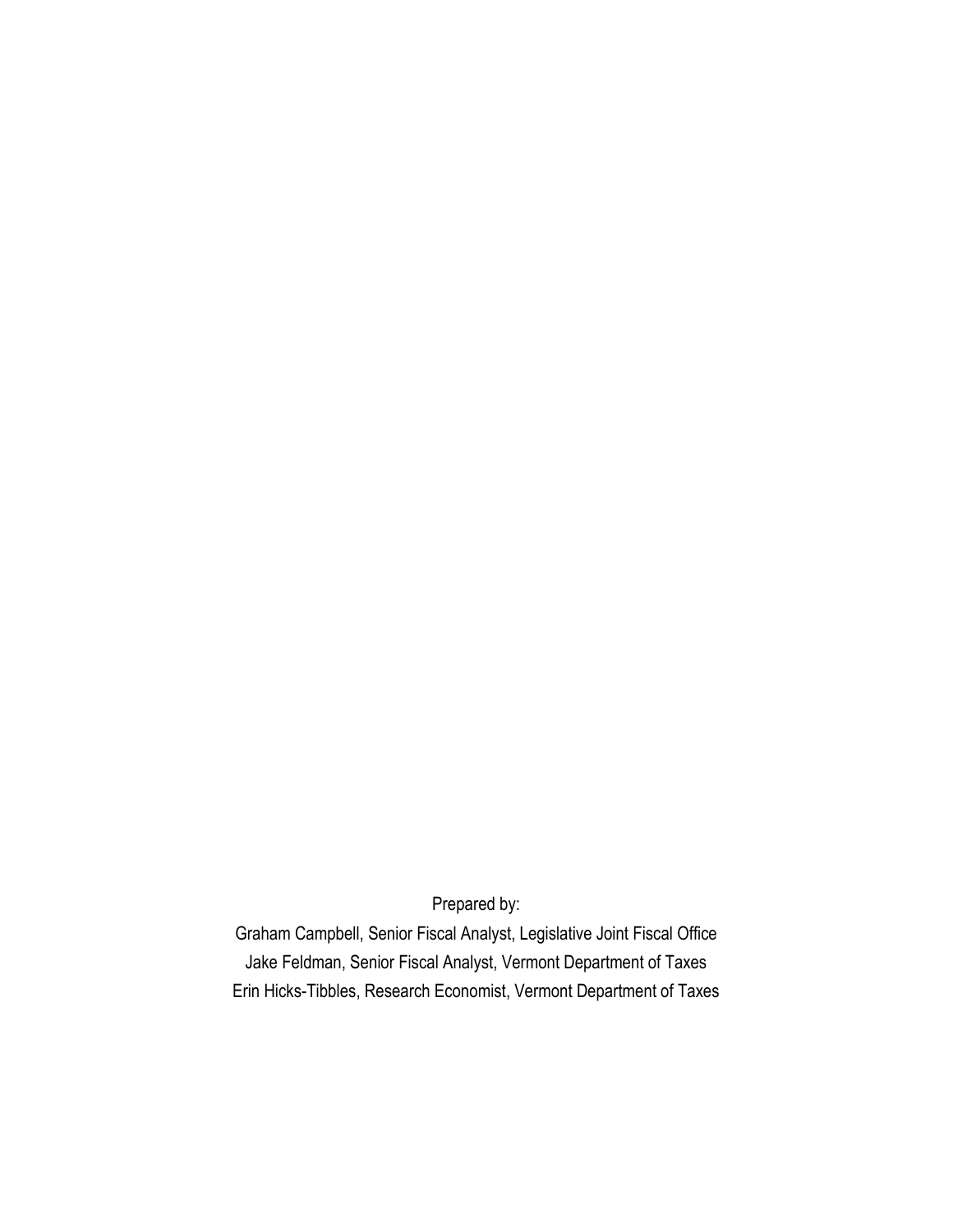| <b>Full Reviews</b>      |    |
|--------------------------|----|
|                          |    |
|                          |    |
|                          | 5  |
|                          |    |
|                          |    |
|                          | 28 |
| <b>Expedited Reviews</b> |    |
|                          | 39 |
|                          | 41 |

Charitable Housing Tax Credit 47

## **TABLE OF CONTENTS**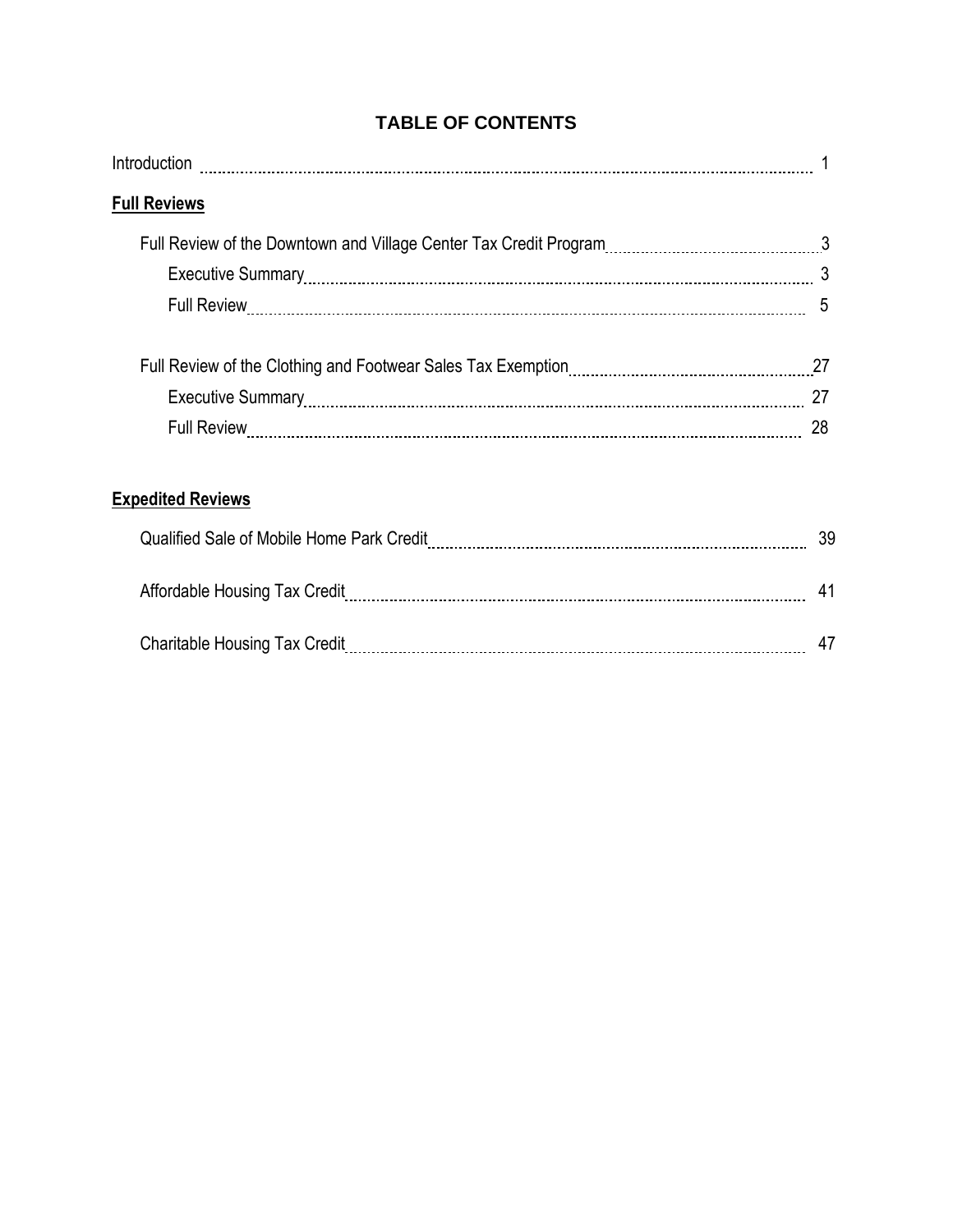## **2021 Vermont Tax Expenditure Reviews**

### **Introduction**

The 2021 Vermont Tax Expenditure Report is a continuing effort to catalogue all exemptions, exclusions, deductions, credits, preferential rates or deferral of liability as defined in 32 V.S.A. § 312 (a) applicable to the state's major tax sources and provide an estimate of the fiscal effect for each. Tax expenditure reporting is now in its fourteenth year in Vermont and is improved to reflect more recent research and recommended best practices.<sup>1</sup>

As part of the 2021 Tax Expenditure Report, the Joint Fiscal Office, with assistance from the Vermont Department of Taxes, have completed reviews of certain tax expenditures as required by Sec. 40 of Act 134 of 2016. These reviews were classified as "expedited" and "full".

An expedited review analyzes the purpose of a tax expenditure, delineates its cost and benefits, and considers whether it meets its policy goal.

A full review includes the elements of an expedited review but also includes a quantitative analysis of the economic impact of the tax expenditure, consideration of the direct and indirect economic and social benefits of the tax expenditure, and a comparison of the effectiveness of the tax expenditure with alternate policies.

Act 134 of 2016 tasked the Joint Fiscal Office with developing recommendations for the standards and processes to conduct full reviews of tax expenditures.<sup>2</sup> One of the recommendations of the report was for the Joint Fiscal Office to conduct ad-hoc full reviews of one to three tax expenditures per year. The full review of the Capital Gains Exclusion within this report represents the first full review undertaken using this approach.

The same act also established a schedule for the expedited and full reviews. For the 2021 Tax Expenditure Report, tax expenditures related to enhancing community development, including housing and historic revitalization were reviewed. The 2023 report will include reviews of tax expenditures related to promoting income security and encouraging work, as well exempting the necessities of life, and implementing State tax policy and other priorities. This report includes a review of the Clothing and Footwear sales tax exemption which was slated for 2023, but was completed this cycle to allow staff to review other several significant tax expenditures in 2023.

The Joint Fiscal Office completed these reviews with data assistance and legal analyses as needed from the Tax Department.

<sup>&</sup>lt;sup>1</sup> NCSL Tax Expenditure Budgets and Reports: Best Practices

http://www.ncsl.org/documents/task\_forces/Tax\_Expenditure\_Report.pdf

<sup>&</sup>lt;sup>2</sup> "2016 Act No. 134 Sec. 40. Evaluation of Tax Expenditures." Prepared by the Joint Fiscal Office. 14 January 2017.<https://ljfo.vermont.gov/assets/docs/reports/d58aecb7c7/2017-Evaluation-of-Tax-Expenditures.pdf>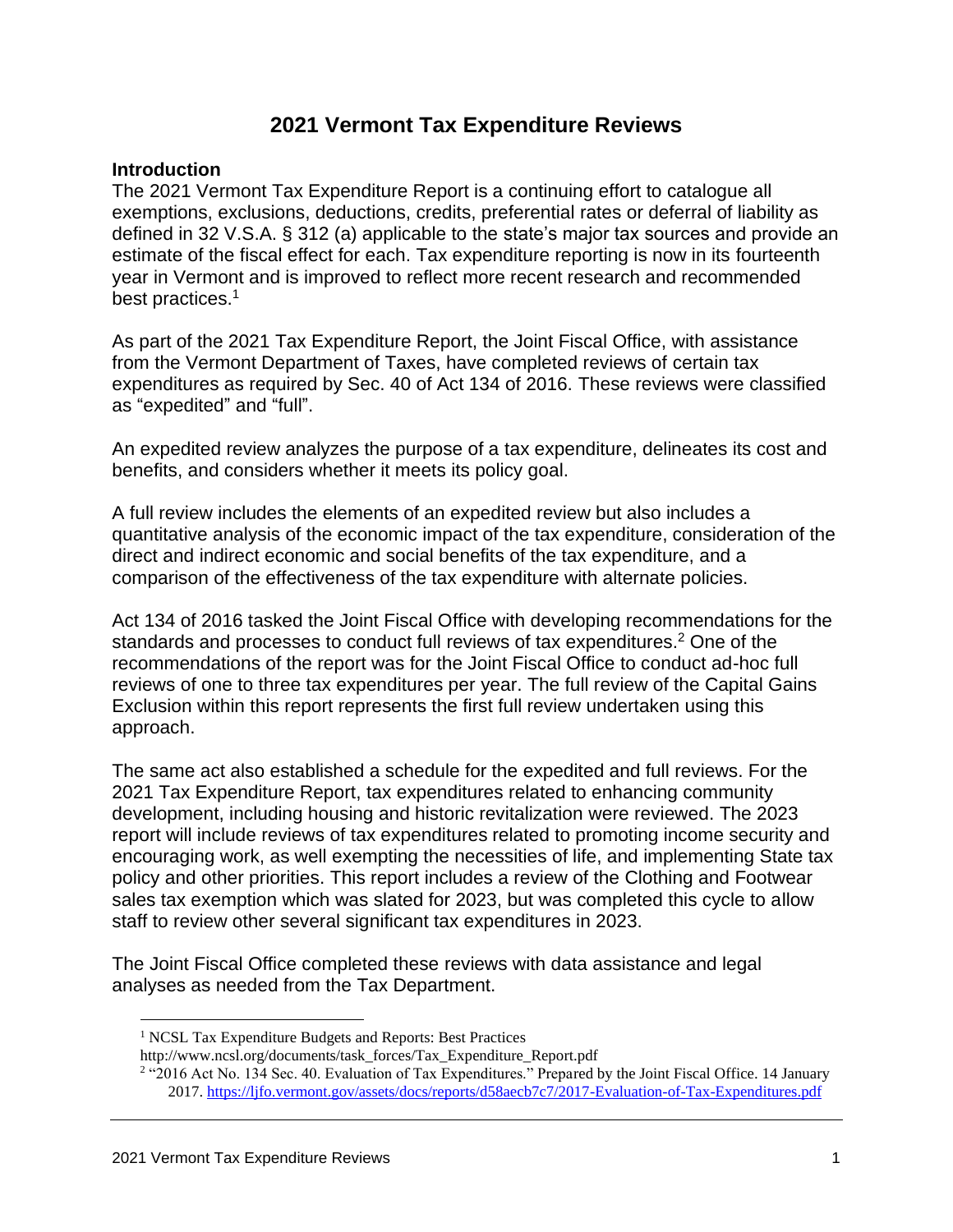## TAX EXPENDITURE FULL REVIEWS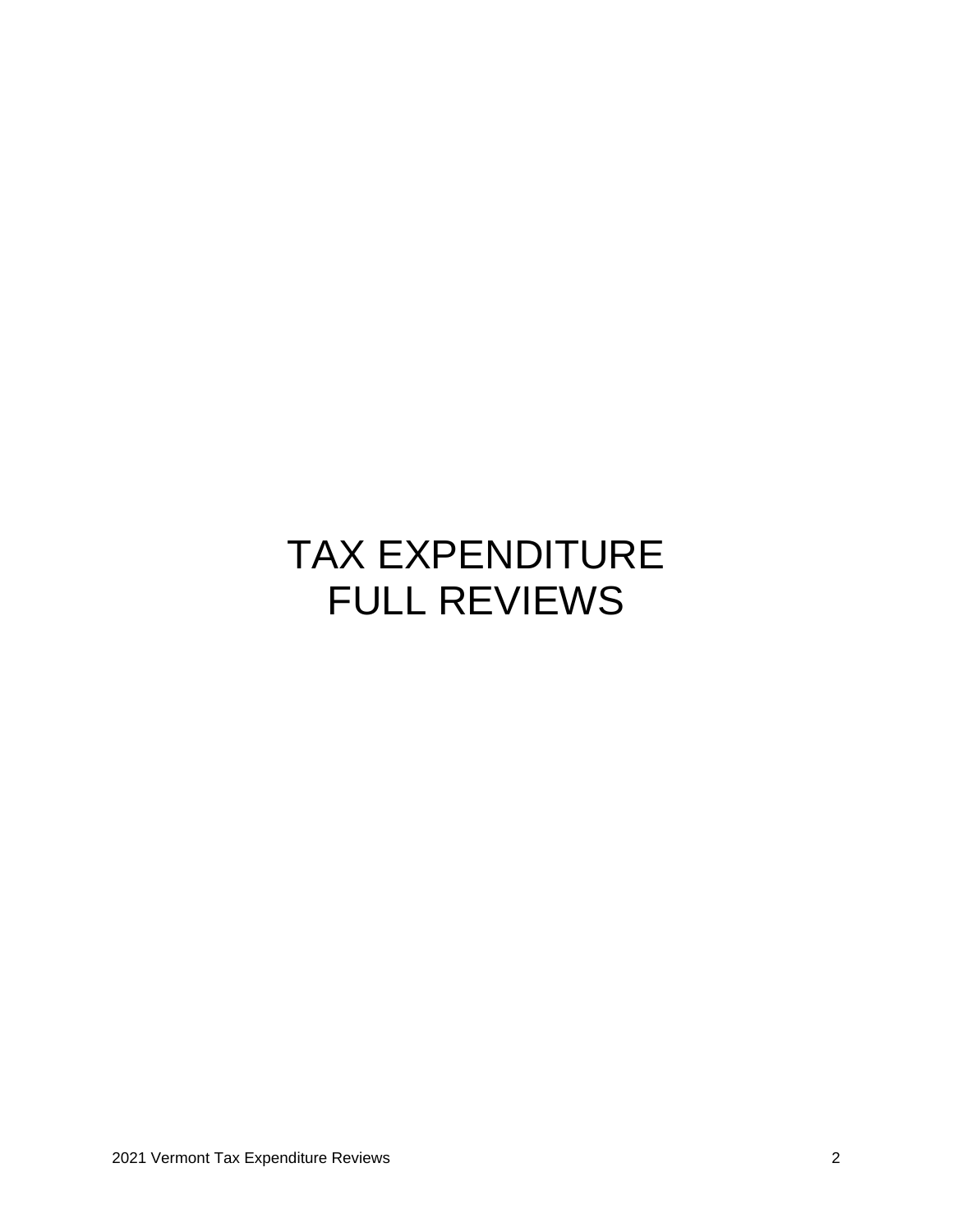## **Downtown and Village Center Tax Credit Program Full Review<sup>3</sup>**

## **Executive Summary**

The Downtown and Village Center tax credit program provides tax credits to assist individuals and developers rehabilitate and modernize older and historic buildings in Vermont's designated downtowns and village centers.<sup>4</sup> The program is made up of three separate credits (Code Improvement, Façade Improvement, and Historic Rehabilitation), claimable either on the individual's personal income tax or sold to banks and insurance companies who can claim it against their Bank Franchise Tax or Insurance Premiums Tax liabilities. In FY 2020, these credits resulted in \$1.72 million in foregone State tax revenue, most which was taken against the Bank Franchise Tax.

Since its creation in 1999, the Downtown and Village Center tax credit program has awarded approximately \$29.5 million worth of tax credits.<sup>5</sup> A statutory cap limits the amount of credits issued each year. In the past 20 years, the legislature gradually increased the cap from \$300,000 to \$3 million today to respond to demand.

JFO conducted a full review of these credits as part of the 2021 Tax Expenditure Report and made the following major findings:

**1) Operationally, the Downtown and Village Center tax credit program appears to be achieving its statutory purpose of simply and effectively channeling public funds into projects that improve and revitalize Vermont's historic centers with the greatest economic development needs.**

- The program, particularly in more recent years, targets a diverse set of projects that are "shovel ready" and are more likely to have a wider potential economic impact in their communities, such as housing, mixed-use, and commercial projects.
- Of the roughly \$28 million in credits awarded since 2005, \$18.3 million, or 65%, has been awarded to projects in municipalities located in counties with below-average GDP growth. According to data from personal income tax claimants, the credits also do not disproportionately benefit high-income taxpayers and developers, although those credits sold to banks could potentially provide more to benefit high-income taxpayers indirectly.
- Compared to other economic development programs in the State, the simplicity and flexibility of the program allows program recipients to quickly and easily obtain cash for projects.

While not a part of the statutory purpose, JFO also analyzed whether the program was generating economic and fiscal impacts for the state. In these areas, JFO made the following conclusions:

## **2) While the economic benefits of the Downtown and Village Center tax credits are likely positive in aggregate, they vary significantly based on the unique circumstances of the project and could be offset by the cost of the credits.**

• Based upon an analysis of property values of unfunded applications from 2016 and 2017, it appears as though many projects moved forward without State tax credits. Almost one-third of the unfunded properties saw property value growth of 25% or more, indicating some improvements and subsequent economic impacts do occur without tax credits.

<sup>&</sup>lt;sup>3</sup> JFO would like to thank Chris Cochran and Caitlin Corkins from the Department of Housing and Community Development for all their assistance on this review.

<sup>4</sup> As of December 2020, there are 23 designated downtowns and over 208 designated village centers.

 $<sup>5</sup>$  Although the program was created in 1999, the current version of the program was codified in statute in 2005,</sup> and earlier statutes were repealed. This review covers the time period of 2005 to the present.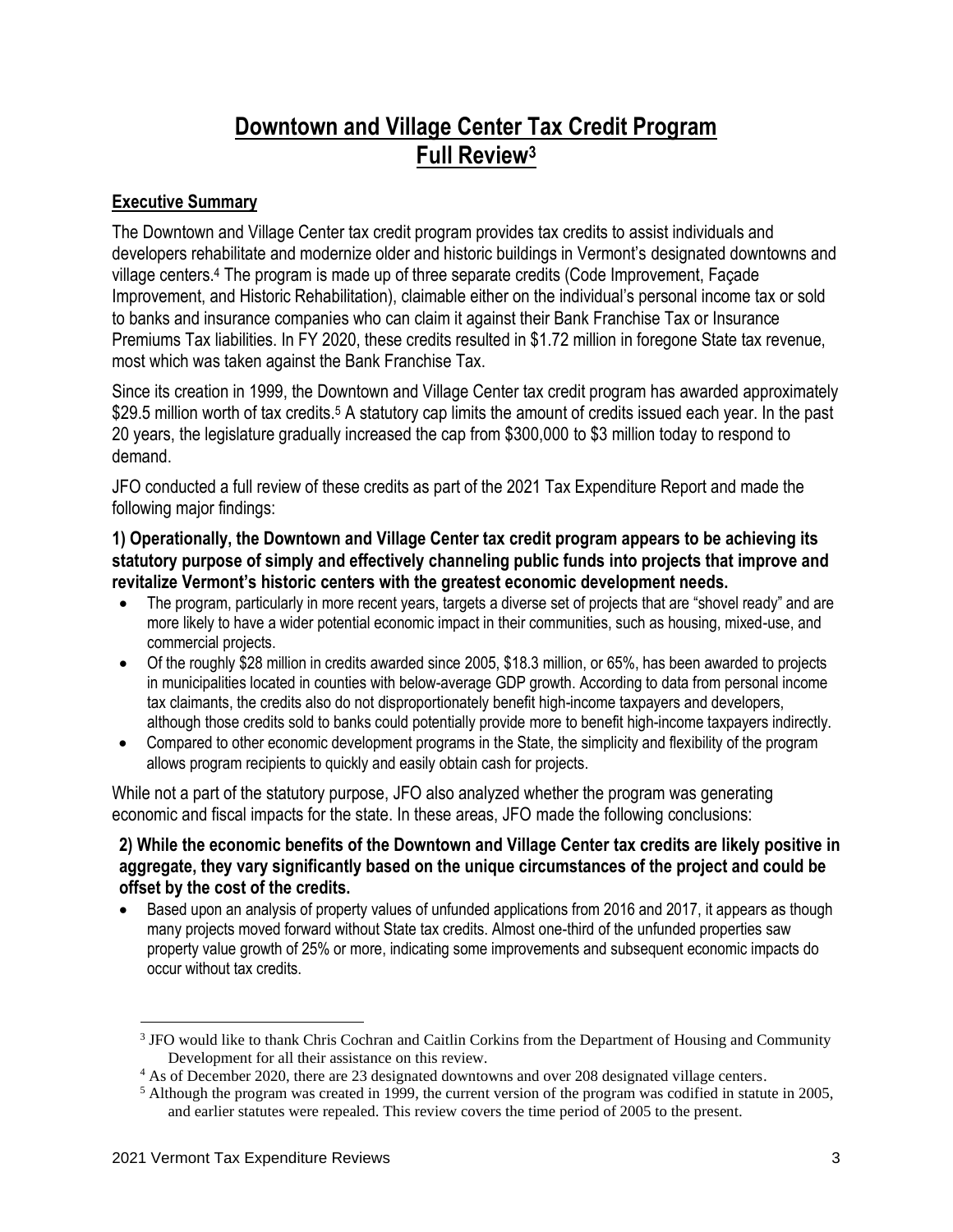- The program helps finance many smaller projects where the tax credit is a significant portion of the funding stack (greater than 35% of the project's total cost). Based upon an analysis of grand list growth for these smaller projects from 2012 through 2019, property value growth was negligible. While property value growth is not a complete measure of economic impacts, the limited grand list growth for the building itself is suggestive of limited widespread economic impact elsewhere.
- The tax credits regularly help finance large, community-impactful developments (greater than \$2 million in project size) that, based upon grand list analyses, generate greater property value growth and potential economic impact. However, these projects only rely on the credits for a very small portion (often less than 10%) of their total cost, which raises questions about whether the project could have occurred without them.
- The program does drive development to downtown, denser areas, which leads other positive benefits such as increased community vitality, lower transportation costs for residents, greater access to housing, and environmental benefits.

## **3) Based upon an analysis of property value growth, the Downtown and Village Center Tax Credit program is unlikely to be generating a positive fiscal return on investment for the State, at least in the near and medium term.**

- Based upon analysis from the 2016 and 2017 award years, projects funded by the tax credits do appear to generate modestly higher grand list growth than their unfunded peers, but the tax benefit is not enough to justify the expense: the annual property tax benefit resulting from the \$4.6 million spent in tax credits during this period is approximately \$100,000 per year.
- Awardees from 2014 through 2017 experienced an increase in value of \$27.4 million from 2012 through 2019, generating about \$400,000 in new education property tax per year. Based on this sample, this means it will take over 20 years (even before adjusting for inflation) to recoup the State's \$8.9 million in credits and sales tax allocations issued over that time period.
- This analysis does not quantify additional fiscal returns from other tax streams, although it seems implausible that their inclusion would make the fiscal return positive in the medium term. It is also possible that absent credits, buildings would fall into disrepair and the associated revenue streams would decline over time, though JFO did not confirm the extent to which this is true of the properties that received the credits.

JFO highlighted three minor areas for legislators to consider should they decide to alter the program.

- Clarifying the statutory purpose to include measurable goals.
- If a State short-term fiscal return is a goal of the tax credits, legislators could consider ways to improve the return on investment. Possible solutions could include:
	- $\circ$  Requiring projects to be reappraised upon completion. Many of the projects that receive Code Improvement tax credits feature upgrades to systems that, while beneficial to the health and safety of occupants and undoubtedly improving the building, do not trigger a reappraisal by the town.
	- $\circ$  Limiting the eligibility of the credits for tax-exempt entities. Examples of nonprofits that have used these credits include museums, grange halls, and affordable housing entities. Because these entities are exempt from most taxes, the fiscal return on investment is limited to the indirect benefits of the project. Some states have either limited (Rhode Island) or made nonprofits ineligible (Mississippi) for the credits.
- Review the age requirement for buildings eligible for the credits. The requirement that a building be at least 30 years old does not, with some exceptions, reflect the higher costs of improving a building built 100 years ago versus one from 35 years ago. Related to this, the legislature could also consider the following:
	- $\circ$  Whether more modern buildings built in the 1980s and 1990s reflect the initial intent of the program, or whether it should focus on significantly older buildings.
	- $\circ$  Whether the State should consider providing tax credits to improve other aspects of buildings aside from health and safety, such as energy efficiency.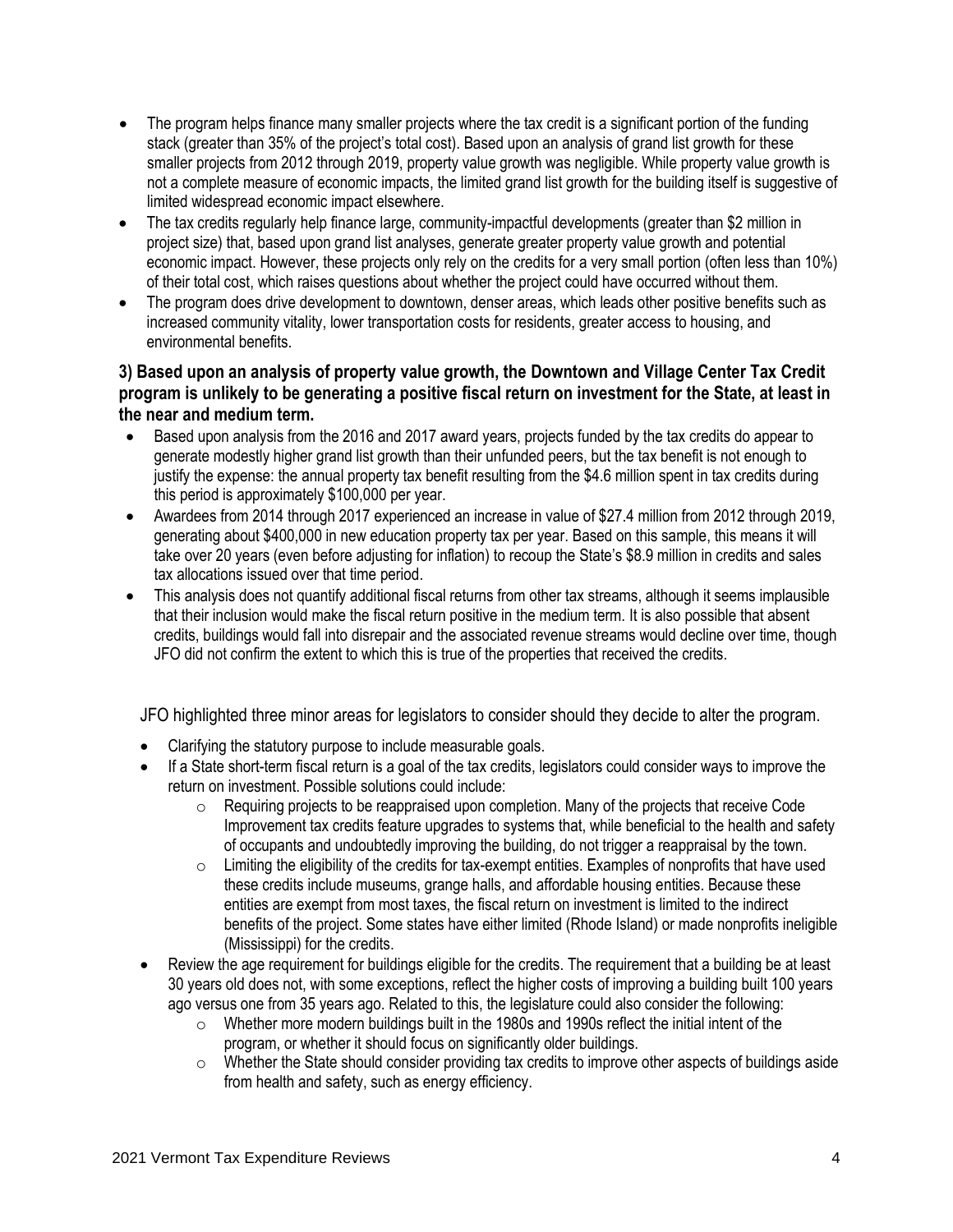## **I. Overview**

The Vermont Downtown and Village Center tax credit program, as laid out in 32 V.S.A. § 5930(cc) Subchapter 11J, are tax credits designed to assist owners or lessees of a qualified building with the costs of rehabilitating older and historic buildings around the State.

Unlike the Federal and other states' historic rehabilitation tax credits, Vermont's program stipulates that the credit is only available to restoring or modernizing buildings located in a designated downtown or village center as defined by 24 V.S.A. chapter 76A. In general, Vermont municipalities that have downtown or village center designation from the Downtown Development Board have made financial and policy commitments to promote the health, economic vitality, and livability of their communities. Being designated as a downtown or village center enables a municipality to have access to not only the Downtown and Village Center tax credit program but also resources, loans, and grants from the State's Downtown Transportation Fund, priority consideration for State grants, and Act 250 exemptions for qualifying developments that create affordable housing.

Many projects that qualify for the Downtown and Village Center tax credit program use these credits to supplement the Federal Historic Rehabilitation Tax Credit. That federal credit is equal to 20% of qualifying expenditures incurred towards the rehabilitation of a historic building that is both income-producing and certified as historic by the National Park Service. Qualifying expenditures for this credit are generally those expenses related to the improvement or restoration of building structures including walls, floors, ceiling, electrical and plumbing systems, and elevators. Claimants take the credit against their Federal personal or corporate income tax liability.

The Downtown and Village Center tax credit program consists of three separate credits, all with the purpose of improving and restoring older and historic<sup>6</sup> buildings in designated downtowns and village centers:

- *Code Improvement Tax Credit:* a 50% credit for qualified code improvements with certain maximums depending on the type of code improvement:
	- $\circ$  \$12,000 for the installation of a platform lift
	- $\circ$  \$60,000 for the installation of a limited use, limited application elevator
	- $\circ$  \$75,000 for the installation of an elevator
	- $\circ$  \$50,000 for the installation of a sprinkler system
	- $\circ$  \$50,000 for the combined cost of all other code improvements
- *Façade Improvement Tax Credit:* a 25% credit for qualified façade improvements- with a maximum credit equal to \$25,000. A qualified façade improvement is defined as the rehabilitation of the façade of a qualified building that "contributes to the integrity of the designated downtown or designated village center."
- *Historic Rehabilitation Tax Credit:* a 10% credit for qualified rehabilitation expenses as defined by Internal Revenue Code, 26 U.S.C. § 47(c), which is the Federal statute for the Federal Historic Rehabilitation Tax Credit. The building must either be listed or eligible for listing in the National Register of Historic Places to qualify.

For all three credits, a building is considered qualified if it is greater than 30 years old at the time of application and, like the Federal credit, is income-producing, although some nonprofit buildings are eligible

<sup>6</sup> Note that the Federal Historic Rehabilitation Tax credit requires a building to be on the National Register of Historic Places to qualify. The Downtown and Village Center tax credit program has no such requirement, only that the building be at least 30 years old.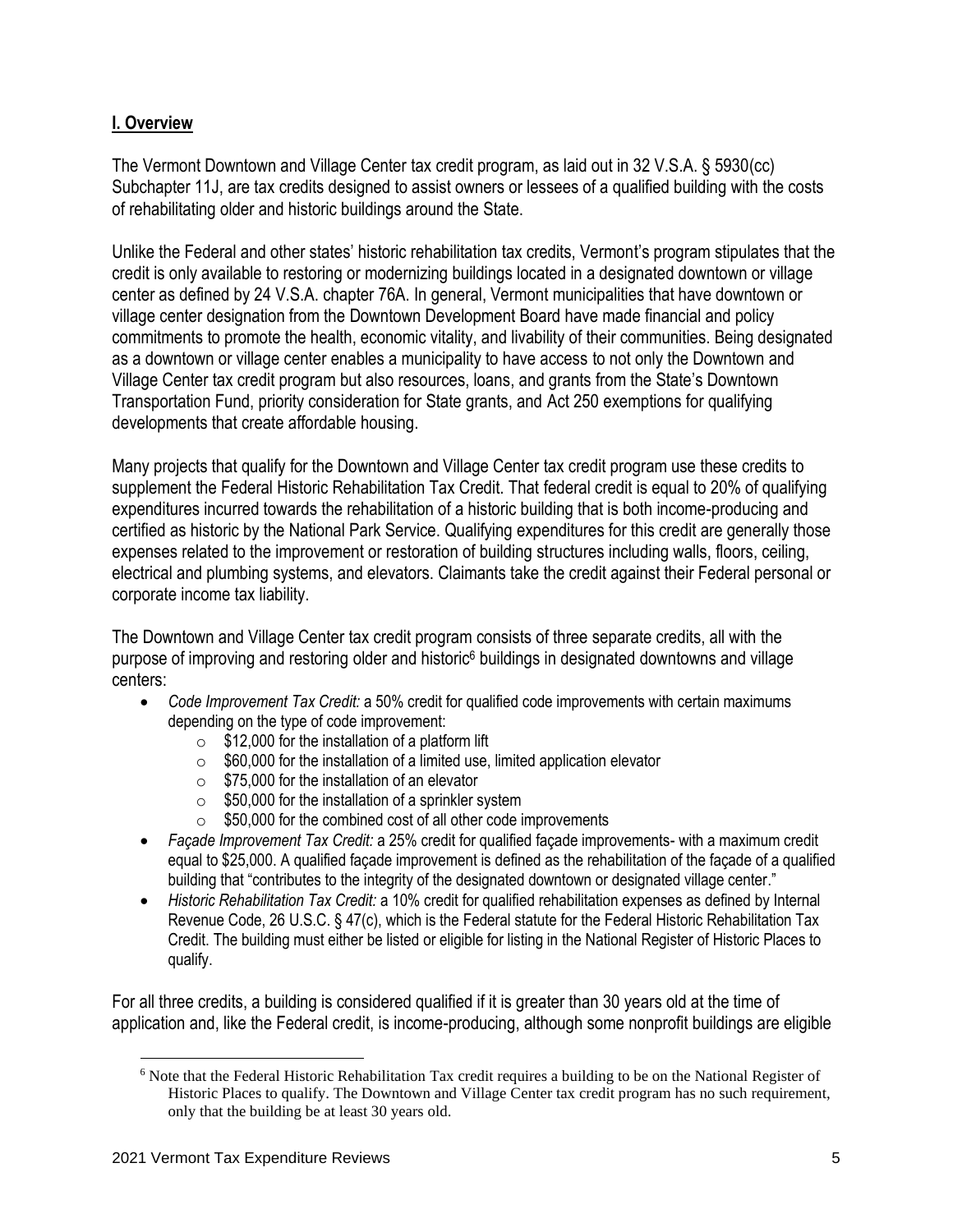for the credits. Those entities sell the credits to banks for up-front cash rather than claiming against a tax liability. Rehabilitations to personal residences or single-family homes and municipal buildings are not eligible for the credits.

The total amount of credits that can be awarded is limited by statute at \$3 million per year, increased in 2020 from \$2.6 million.

## **II. Legislative History**

The Downtown and Village Center tax credit program is 20 years old but has seen multiple changes throughout its history. Below is a summary of major legislative changes to the program:

**1997, Act 120:** Two tax credits for the rehabilitation of historic buildings are created. One credit added an additional 5% tax credit to projects that received the Federal Historic Tax Credit (HTC). A second credit was created for those who did not receive the Federal HTC, which was 25% of qualified expenses up to \$100,000. The total annual statutory cap for both credits was \$300,000. Only projects in downtowns were eligible to receive the credits.

**2005, Act 183:** The prior credits from Act 120 of 1997 were repealed and replaced with the current the Downtown and Village Center tax credit program, with the three separate credits. The program was passed into law in 2005 and the first credits were claimed in 2006. This act also created the downtown and village center designation in parallel with the tax credit program. The total annual limit on the credits was set at \$1.5 million and was available to buildings built prior to 1983.

**2007, Act 81:** The annual limit on the tax credits was increased to \$1.6 million.

**2009, Act 54:** The annual limit on the tax credits was increased to \$1.7 million.

**2011, Act 45:** Any recaptured credits are made eligible to the State Board to award in the subsequent year.

**2013, Acts 174 and 199:** The Code Improvement Credit is expanded to include technological improvements, such as networking and wiring with a separate \$30,000 limit. The annual limit on the tax credits was increased to \$2.2 million.

**2015, Act 57:** The Code Improvement Credit is expanded to include limited-use elevators with a \$40,000 credit limit. The limit for all other code improvements is increased from \$25,000 to \$50,000.

**2017, Act 69:** The annual limit on the tax credits is increased to \$2.4 million.

**2019, Act 71:** The annual limit on the tax credits is increased to \$2.6 million. The definition of a qualified building is changed to any building built within 30 years of application, rather than being built prior to 1983. The technological improvements credits passed in 2013 as part of the Code Improvement Credit were repealed.

**2020, Act 154:** The annual limit on the tax credits is increased to \$3 million.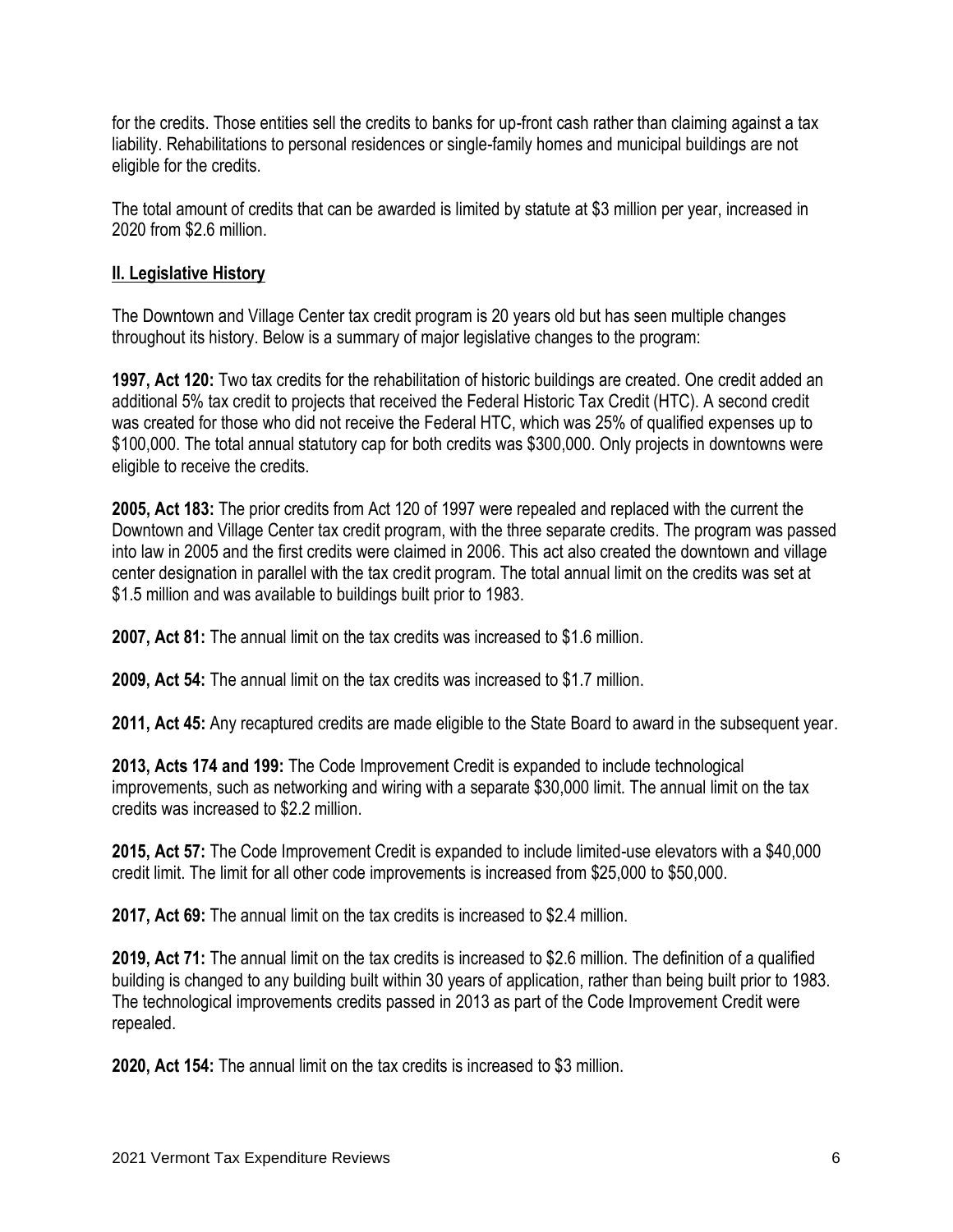## **III. Statutory Purpose**

The statutory purposes for the three credits that make up the Downtown and Village Center tax credit program can be found in 32 V.S.A. § 5813 (m), (n), and (o) and are largely iterations of the same wording. All include the following main purpose:

"to provide incentives to improve and rehabilitate historic properties in designated downtowns and village centers."

While this is the statutory purpose of the tax credit themselves, 24 V.S.A. § 2790 provides the statutory purpose for historic downtown development and the downtown/village center designation upon which these tax credits rely. This section of statute lists out numerous goals including:

- Supporting downtowns by providing funding, training and resources to increase economic growth and diversity.
- Attractring new and existing residents to downtown by enhancing livability through increased access to jobs, housing, education, and other services.
- Removing barriers for collaboration between local downtown organizations, developers, businesses, nonprofits, and municipal government.
- Encouraging mixed use development in downtowns.
- Building public transportation options in downtowns.
- Minimizing strip development and development in outlying countryside and farmland.

Finally, this section of statute emphasizes the importance of future developments occurring in Vermont's historic downtowns by saying "a large percentage of future growth should occur within duly designated growth centers that have been planned by municipalities in accordance with smart growth principles and Vermont's planning and development goals."<sup>7</sup>

This report will evaluate against the purpose in 32 V.S.A. § 5813 (m), (n), and (o) but will also incorporate the intent listed in 24 V.S.A. § 2790 since the tax credits and the intent of the downtown and village center designation program are connected.

## **IV. Major Findings**

## **1) Operationally, the Downtown Tax and Village Center tax credit program appears to be achieving its statutory purpose of simply and effectively channeling public funds into projects that improve and revitalize Vermont's historic centers with the greatest economic development needs.**

Since its creation in 1999, the Downtown and Village Center tax credit program has awarded over \$29 million worth of tax credits. Most of this (\$28 million) has been awarded since 2005 when the program was overhauled in statute. However, because some projects are ongoing, only \$27.6 million has been paid out (Figure 1). In some years, actual credits awarded can exceed the statutory cap because recaptured credits from uncompleted projects in preceding years can be used. The average tax credit awarded to completed projects was \$93,038 in nominal dollars, $8$  although this figure changes from year to year. Since bottoming out in 2014 and 2015, the average credit by award year has exceeded its historical average (Figure 2). In

 $7$  24 V.S.A. § 2790(d)(1)

<sup>8</sup> Approximately \$84,599 in 2020 dollars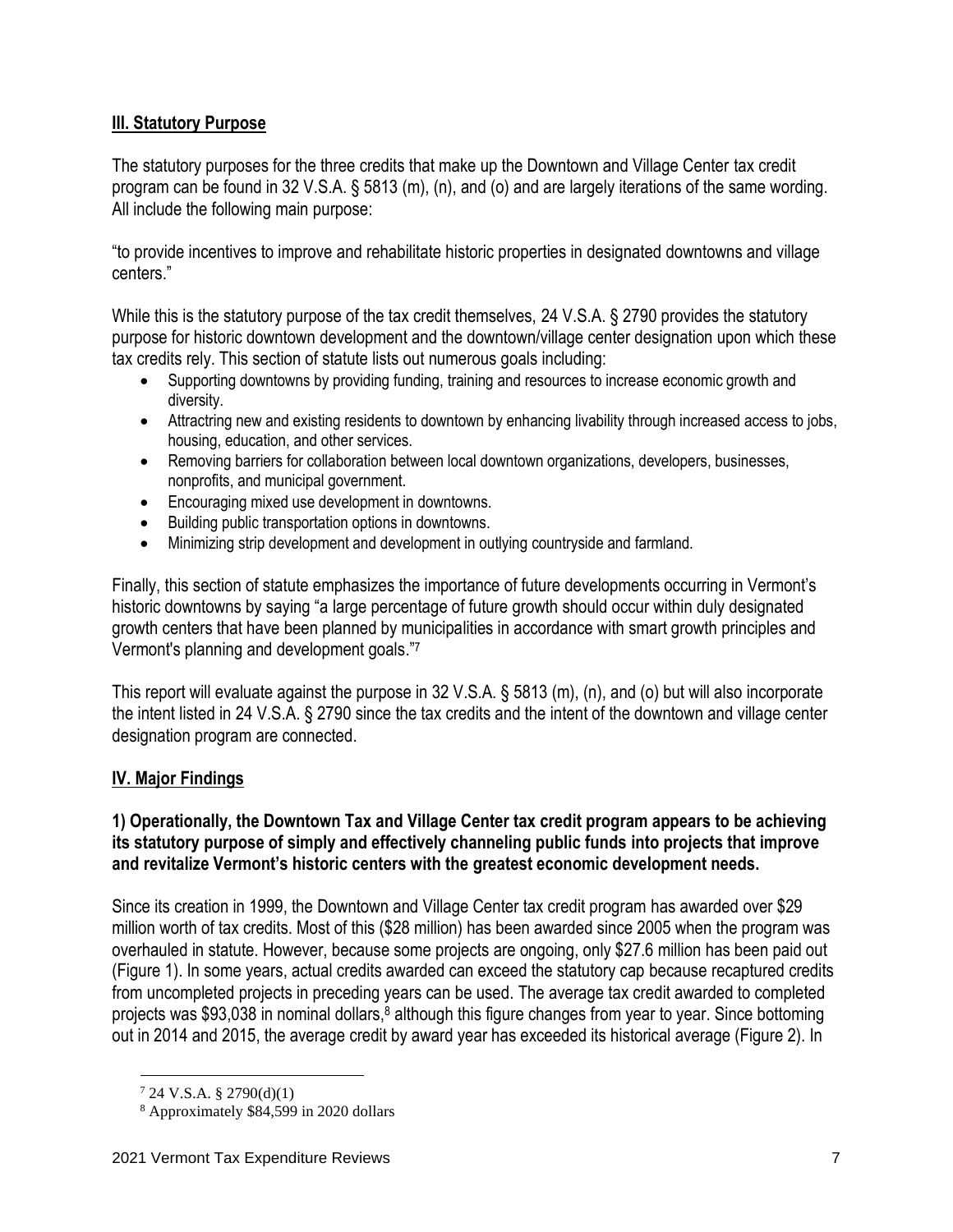### general, this up-and-down nature of the average credit mirrors the economic situation in Vermont, particularly in 2010, and the recovery years of 2014 through 2016.



Of the three credits that comprise the program (Code Improvement, Façade Improvement, and Historic Rehabilitation), Code Improvement tax credits account for nearly 60% of all credits awarded, which is unsurprising given it is arguably the most generous of the credits offered (50% of the expenses incurred, with certain limits depending on the improvement). Façade improvements and historic rehabilitations account for 25% and 17% of the remaining credits, respectively (Table 1).

| Table 1: Total Credits Awarded by Credit Type, 2005-2020<br>(in millions of dollars) |                      |              |  |  |  |  |
|--------------------------------------------------------------------------------------|----------------------|--------------|--|--|--|--|
|                                                                                      | <b>Total Credits</b> | <b>Share</b> |  |  |  |  |
| <b>Code Improvement Credits</b>                                                      | \$16.24              | 59%          |  |  |  |  |
| of which: Sprinkler systems                                                          | \$4.70               | 17%          |  |  |  |  |
| of which: I ifts                                                                     | \$0.41               | 1%           |  |  |  |  |
| of which: Elevators                                                                  | \$2.95               | 11%          |  |  |  |  |
| of which: Technology improvements                                                    | \$0.94               | 3%           |  |  |  |  |
| of which: other Code improvements                                                    | \$7.22               | 26%          |  |  |  |  |
| <b>Façade Improvement Credits</b>                                                    | \$6.79               | 25%          |  |  |  |  |
| <b>Historic Rehabilitation Credits</b><br>\$4.58<br>17%                              |                      |              |  |  |  |  |
| lTotal                                                                               | \$27.6′              |              |  |  |  |  |

From an operational perspective, the tax credit program plays an important role in helping reach the goals laid out by the Downtown and Village center designation in 24 V.S.A. § 2790 (see statutory purpose section above for details on those goals). The program is also effective in the following ways:

- The program largely targets projects that are "shovel ready" and are more likely to have a wider potential economic impact.
- The tax credits are used to fund a wide variety of projects in downtowns.
- Compared to other economic development programs, the program has been successful in targeting projects in areas of the State with slower economic growth.
- The simplicity and flexibility of the program allows program recipients to quickly and easily obtain cash for projects.

*i) The tax credits have been successful at targeting shovel ready projects with a wider potential economic impact on their communities.*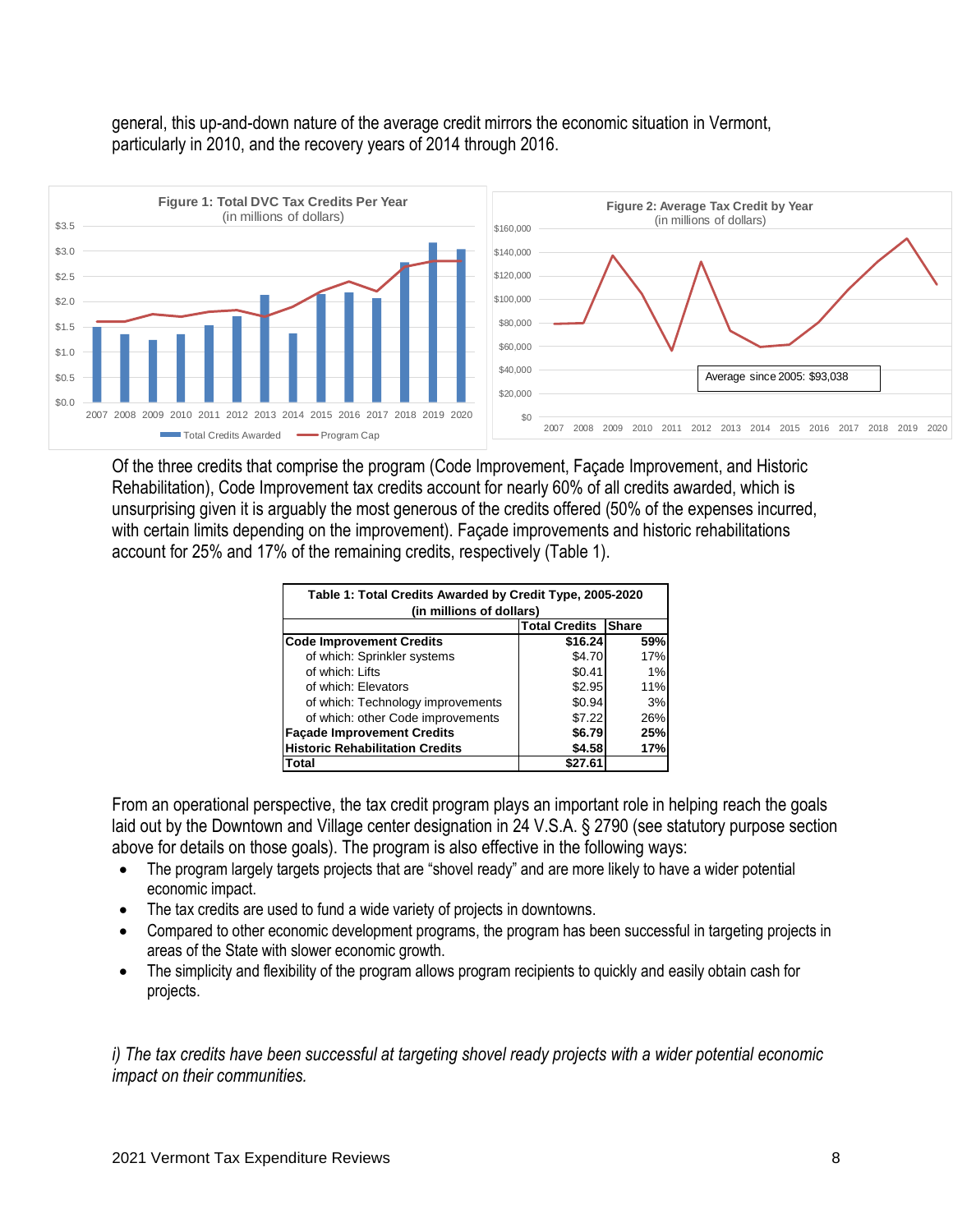Based upon data provided to JFO by the Department of Housing and Community Development, 226 projects have been awarded tax credits or sales tax allocations through this program between 2007 and 2016. Over that time period, 35 projects, or 14% have been subject to recapture because the project was not completed within three (or five)<sup>9</sup> years of the award (Figure 3). In some cases, projects that were not completed in one year reapplied and were completed in future years. By having a narrow recapture window, the program quickly turns around unused dollars to deserving projects.



The program, in general, appears to also award tax credits to projects that show more promise of wider economic growth in their communities. JFO compared the funded and unfunded applications from the FY 2016 and FY 2017 award years. In general, projects that were funded tended to have a wider public benefit than those that were not. For example, projects that were funded in the FY 2016 and FY 2017 award years included:

- The Craftsbury Public House, a historic inn and restaurant, a prominent community-gathering place in a small village center, and one of the few public gathering spaces in a small community.
- The Willey's Store in Greensboro, a neighborhood historic landmark and general store.
- A large renovation of the historic Clement Building in downtown Rutland to provide housing to Castleton University students.

Examples of projects that were not funded included:

- Renovation of the upper floors of a historic building to expand the office of an eye clinic.
- The remodeling of existing downtown spaces in Vergennes and Middlebury for restaurants despite both towns having multiple restaurant options.
- The renovation of a two-room bed and breakfast in Stowe.

By choosing projects with wider potential economic benefits, the Board is better adhering to the intent laid out in 24 V.S.A. § 2790, which speaks about the desire for community revitalization. JFO also spoke to town planners for municipalities that have benefitted from these tax credits and there was universal agreement that the projects chosen were instrumental helping revitalize their downtowns.

<sup>&</sup>lt;sup>9</sup> Prior to 2019, projects had up to five years before being subject to credit recapture.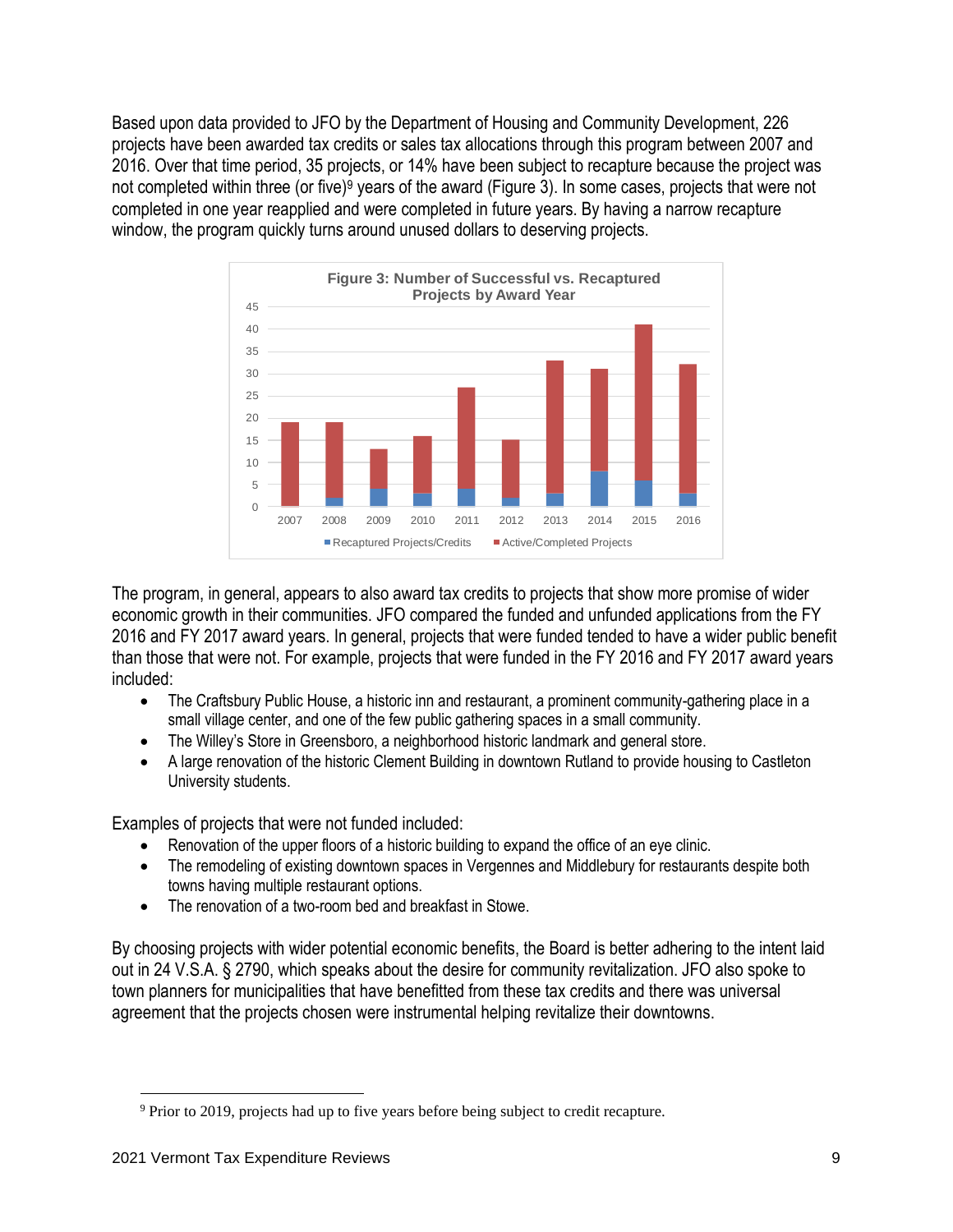### *ii) The tax credit program funds a diverse range of projects that all meet the statute's purpose.*

Though the Downtown and Village Center tax credit program is a single program, it almost operates as two separate programs:

- One set of tax credits is used to fund small code and safety improvements in downtowns. Out of the 335 projects approved since 2007, 99 had total project costs less than \$200,000.
- Another set of tax credits is used to assist developers with significant projects designed to revitalize an entire building. Fifty of the 335 projects had total project costs of greater than \$2 million.

Even though credits fund vastly different project types, all of them are in line with the program's goals laid out in 24 V.S.A. § 2790. Smaller code improvement projects tend to focus more on safety improvements while the larger projects rehabilitate city blocks and provide new housing, retail, office space or mixed-use developments.

Based upon the information provided to JFO by the Department of Housing and Community Development, the credits awarded have been focused on promoting economic activity and quality of life in downtowns, either through expanding the commercial base or improving the housing stock in downtowns. Since 2007, 66% of total awarded projects have some sort of retail or commercial purpose. 44% of the projects have stated an intention to either add or improve housing. About one in five projects have a purpose related to leisure/hospitality (restaurant, hotel) or community/arts (community centers, art gallery, theaters) (Figure 4).

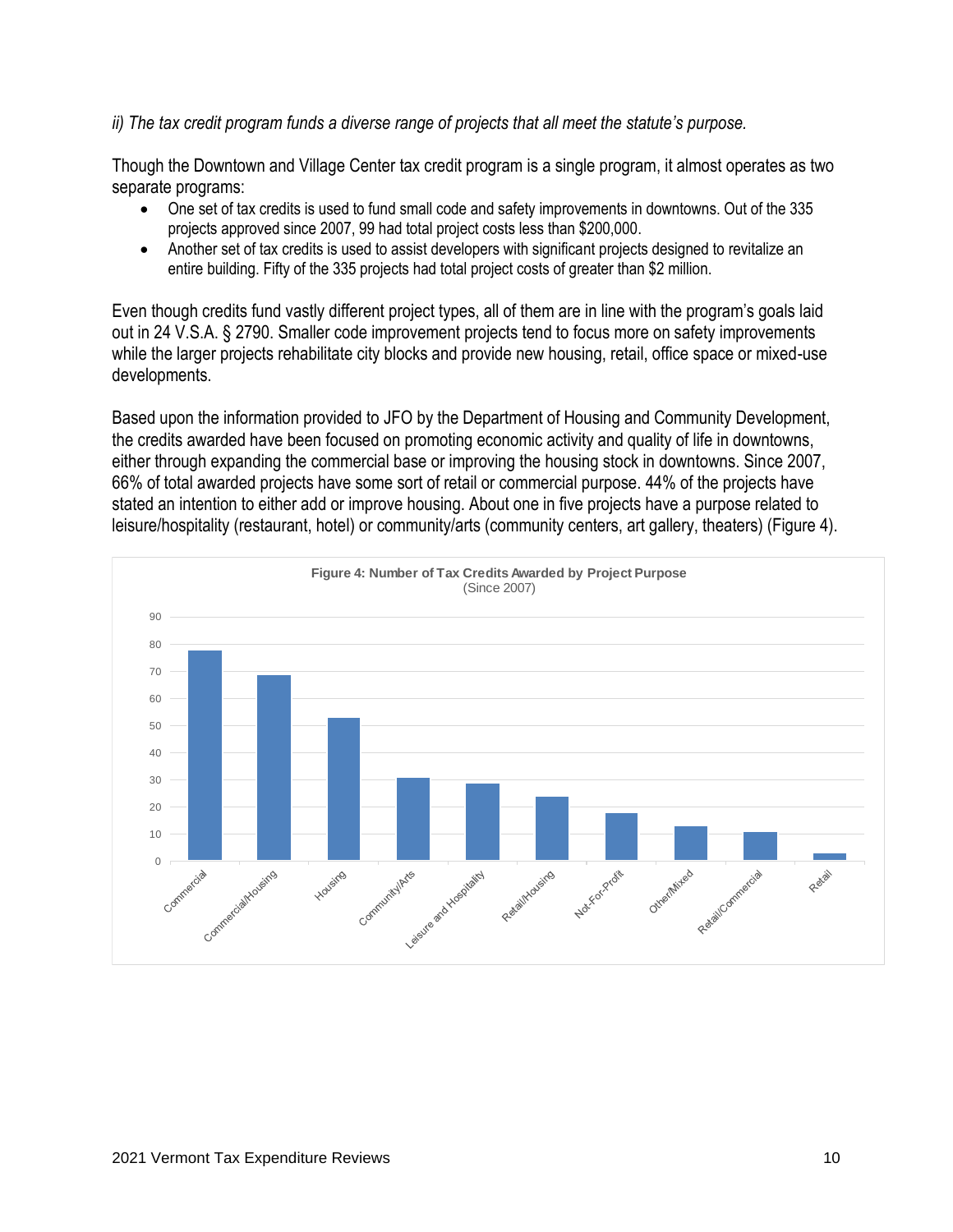*iii) The tax credit program mostly provides funding to projects in areas of the State with slower economic growth.*

Since 2007, the majority of credits have been awarded to projects located in parts of the State where economic growth has been at or below the average for the State as a whole. Of the roughly \$28 million in

credits awarded since the inception of the program, \$18.3 million or 65%, has been awarded to projects in municipalities located in counties with below-average GDP growth. Of the top 18 municipalities who received the most total credits, 11 of them were located in counties that had slower GDP growth than Vermont overall over the 2001 to 2018 period (Table 2). This is compared to the State's Tax Increment Financing (TIF) program, the largest economic development program by dollars spent,<sup>10</sup> where only 8% of the total diverted State Education Tax dollars were directed to projects outside the Burlington metropolitan statistical area<sup>11</sup> and 6% of the dollars were diverted to municipalities in counties with below average GDP growth over the past 18 years.

| Table 2: Credits Awarded by Municipality, 2007 to 2020 |                      |                       |                        |  |  |
|--------------------------------------------------------|----------------------|-----------------------|------------------------|--|--|
|                                                        |                      |                       | <b>County Real GDP</b> |  |  |
|                                                        |                      |                       | Growth, 2001-          |  |  |
|                                                        | <b>Total Credits</b> | <b>Total Projects</b> | 2018                   |  |  |
| <b>Brattleboro</b>                                     | \$2,190,400          | 18                    | 10%                    |  |  |
| St. Johnsbury                                          | \$1,986,392          | 20                    | 15%                    |  |  |
| Bennington                                             | \$1,966,313          | 10                    | 3%                     |  |  |
| Springfield                                            | \$1,689,258          | 11                    | 15%                    |  |  |
| Winooski                                               | \$1,689,055          | 9                     | 40%                    |  |  |
| Burlington                                             | \$1,517,025          | 10                    | 40%                    |  |  |
| St. Albans                                             | \$1,491,894          | 14                    | 33%                    |  |  |
| Montpelier                                             | \$1,300,686          | 14                    | 22%                    |  |  |
| Barre                                                  | \$1,178,835          | 19                    | 22%                    |  |  |
| <b>Bellows Falls</b>                                   | \$684,173            | 11                    | 10%                    |  |  |
| Vergennes                                              | \$676,544            | 10                    | 37%                    |  |  |
| Middlebury                                             | \$668,330            | 6                     | 37%                    |  |  |
| Wilmington                                             | \$636,287            | 15                    | 10%                    |  |  |
| <b>Hardwick</b>                                        | \$624,319            | 7                     | 15%                    |  |  |
| Newport                                                | \$601,914            | 8                     | 41%                    |  |  |
| Morrisville                                            | \$583,794            | 14                    | 40%                    |  |  |
| White River Junction                                   | \$557,393            | 6                     | 15%                    |  |  |
| Windsor                                                | \$463,575            | 7                     | 15%                    |  |  |
| <b>Others</b>                                          | \$7,489,777          | 127                   |                        |  |  |
| <b>Total Vermont</b>                                   | \$27,995,964         | 336                   | 25%                    |  |  |

While the Board has awarded credits to a diverse set of projects geographically, more credits appear to be awarded to larger projects. Almost a third of all active or completed projects that received credits were under \$200,000 in total project costs; however, as a share of total dollars, they represented less than onetenth. Projects with over \$3 million in costs were only 12.5% of total recipients but received 38% of the total credits since 2007 (Table 3).

| Table 3: Credits Received by Project Size, 2007-2020                                   |     |              |  |  |  |  |
|----------------------------------------------------------------------------------------|-----|--------------|--|--|--|--|
| <b>Total Project Cost</b><br><b>Total Credits Awarded</b><br><b>Number of Projects</b> |     |              |  |  |  |  |
| Less than \$200,000                                                                    | 931 | \$2,407,695  |  |  |  |  |
| \$200,000-\$500,000                                                                    | 67  | \$3,889,923  |  |  |  |  |
| \$500,000-\$1 million                                                                  | 52  | \$4,962,782  |  |  |  |  |
| \$1 million-\$3 million                                                                | 48  | \$5,691,507  |  |  |  |  |
| \$3+ million                                                                           | 37  | \$10,268,712 |  |  |  |  |
| <b>Total</b>                                                                           | 297 | \$27,220,619 |  |  |  |  |

Note: Includes only active and completed projects

The nature of the three separate credits helps ensure that the benefits of the tax credits are relatively broad-based across income groups. The Code Improvement tax credit is often awarded to smaller projects

<sup>&</sup>lt;sup>10</sup> The TIF program generated a tax expenditure of approximately \$6 million in FY 2021.

 $11$  Municipalities with TIF districts in this region include Burlington, South Burlington, St. Albans, Winooski, and Milton.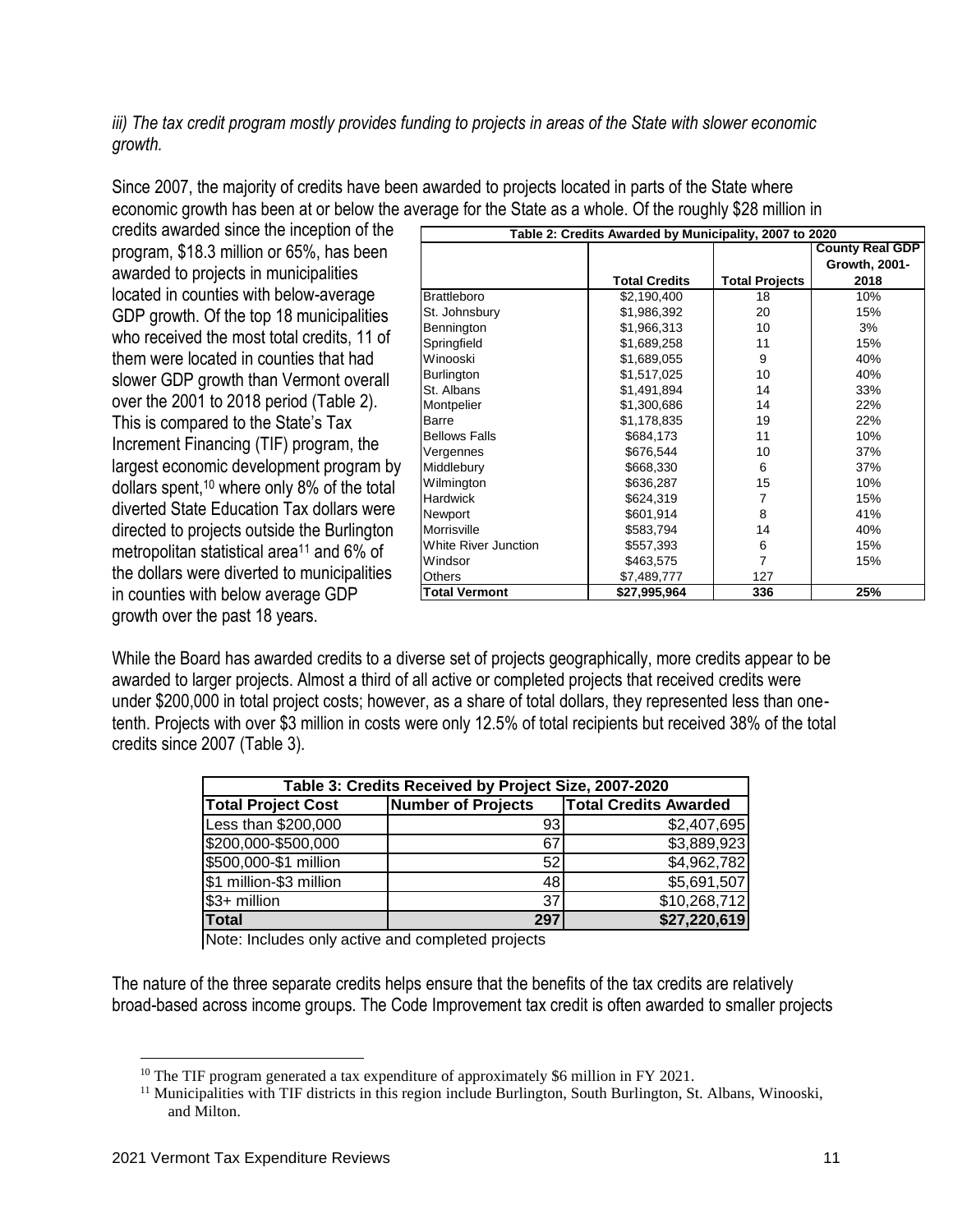(less than \$200,000 in project costs) that are less likely being financed by higher-income equity or debt investors.

The fact that many of the awarded credits are going towards small projects spearheaded by non-higher income taxpayers is supported by the data. Credits claimed on personal income taxes show that these tax credits are not being claimed exclusively by high income taxpayers. Since 2012, 122 individuals have claimed a tax credit from the program on their Personal Income Tax. Seventy-one of those individuals have had Adjusted Gross Income (AGI) of greater than \$150,000, while 51 have had less. *iv) The simplicity and flexibility of the program allows program recipients to quickly and easily obtain cash for projects.*

Overall, one of the program's strength appears to lie in its simplicity and flexibility for awardees. The credits themselves can be claimed by the individual or corporate entity completing the historic rehabilitation. Despite the credits being nonrefundable, the awardees have a significant amount of flexibility in order to access the full amount of the credit:

- If the credit they are awarded exceeds their tax liability in any given year, they can carry forward unused credits for up to nine tax years.
- They can sell the credits to banks or insurance firms who can then use them to reduce either their Bank Franchise or Insurance Premium tax liability. Based upon information from ACCD, awardees typically receive between 85 and 95 cents on the dollar for their tax credits from a bank.

Credit awardees have generally preferred selling their credits to banks in order to gain immediate access to cash to assist with projects. In FY 2020, only \$210,000 in credits were claimed against the Personal Income Tax, while at least \$680,000 were claimed against the Bank Franchise Tax.

It is likely this simplicity that has made the program so popular. Developers JFO spoke to highlighted this as a major advantage to the credit. The program's credits have been oversubscribed every year since at least 2007 (Figure 5). While some projects may not have been funded for eligibility reasons, data from ACCD indicates that since 2007, the total amount of credits requested have exceeded the statutory cap by almost \$18 million in nominal dollars.<sup>12</sup> Over the years, the legislature has taken action to reduce this pressure by expanding the cap almost every year.



<sup>12</sup> For instance, total requested credits in 2009 were \$4.5 million against a cap of \$1.75 million. That is the equivalent of \$3.45 million requested credits against a \$1.34 million cap in 2019 dollars.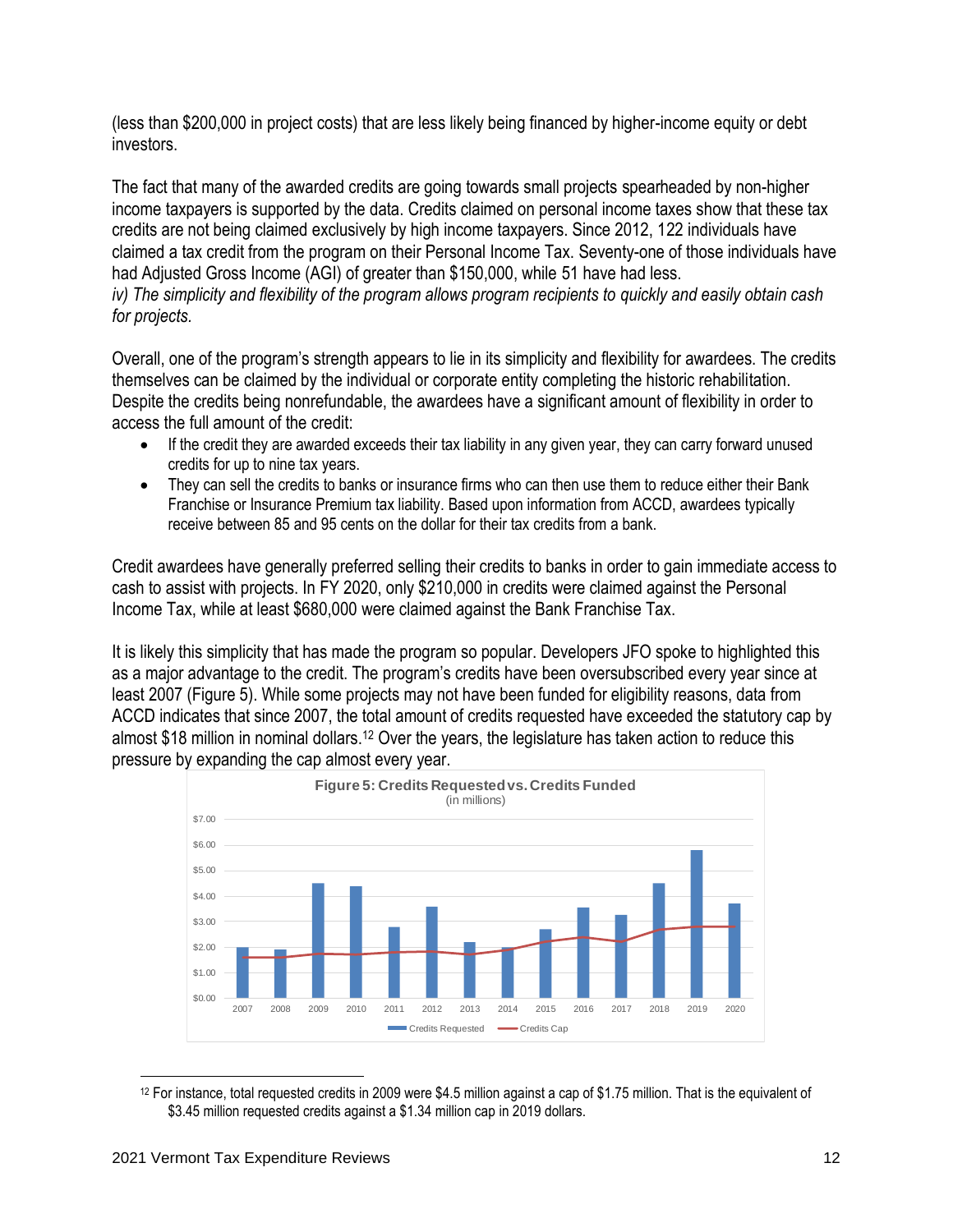## **2) While the economic benefits of the Downtown and Village Center tax credits are likely positive in aggregate, they vary significantly based on the unique circumstances of the project and could be offset by the cost of the credits.**

This evaluation of the economic impacts of the Downtown and Village Center tax credit program is broken down into three sections:

- A brief review of the literature on economic impacts of historic tax credits.
- An analysis of whether these projects would have occurred if not for the use of tax credits.
- A discussion of the scope of economic impacts by project.

#### *i) Literature review on the economic impacts of historic tax credits in other states.*

The Downtown and Village Center tax credit program is in reality three separate credits with three separate goals that likely yield different economic impacts. The Code Improvement Credit focuses on making improvements to buildings in a way that may not be immediately evident to an outside observer, such as electrical and fire sprinkler system improvements. The Façade and Historic Rehabilitation credits are much more likely to yield visible and more tangible improvements to a building and its surroundings. As such, each one is likely to create different levels of economic benefit.

Academic literature on the impact of historic rehabilitation, but not code improvement credits, is plentiful. Almost every state has similar credits to Vermont's Historic Rehabilitation and Façade Improvement Credits (see Appendix) in addition to the Federal Historic Rehabilitation Tax Credit. Overall, most studies find a positive economic impact of these types of credits. Table 4 provides a sampling of this literature and their findings. Note that these economic impacts would be offset by the cost of the credits in these respective states.

|                       | Table 4: Literature Review Economic Impact of State Historic Tax Credits                                                                                                                                    |  |  |  |  |
|-----------------------|-------------------------------------------------------------------------------------------------------------------------------------------------------------------------------------------------------------|--|--|--|--|
| <b>State</b>          | <b>Summary of Results</b>                                                                                                                                                                                   |  |  |  |  |
| Minnesota (2018)      | Historic rehabilitation credits have generated over \$3 billion in<br>economic impact since 2011.                                                                                                           |  |  |  |  |
| Federal HTC (2017)    | \$131.8 billion in Federal Historic Tax Credit (HTC) expense has<br>created over 2.4 million new jobs and \$291 billion in economic output.<br>However, only \$41.7 billion in tax revenues were generated. |  |  |  |  |
| Georgia (2017)        | State historic tax credits were effective in generating economic growth<br>and a state return on investment.                                                                                                |  |  |  |  |
| West Virginia (2015)  | \$192 million in economic impact and 1,400 jobs were created or<br>supported the state's historic tax credits                                                                                               |  |  |  |  |
| Indiana (2015)        | Historic tax credits' effectiveness was limited by their cap, historic<br>backlog, and inability to carryforward credits.                                                                                   |  |  |  |  |
| Maryland (2004)       | Historic tax credits are self-financing and often generate positive fiscal<br>impacts for the state.                                                                                                        |  |  |  |  |
| Missouri (2010)       | State historic tax credits were responsible for supporting over 43,000<br>jobs.                                                                                                                             |  |  |  |  |
| South Carolina (2000) | Home value appreciation is greater in areas designated in historic<br>districts.                                                                                                                            |  |  |  |  |

Note: References and links to articles can be found in the appendix.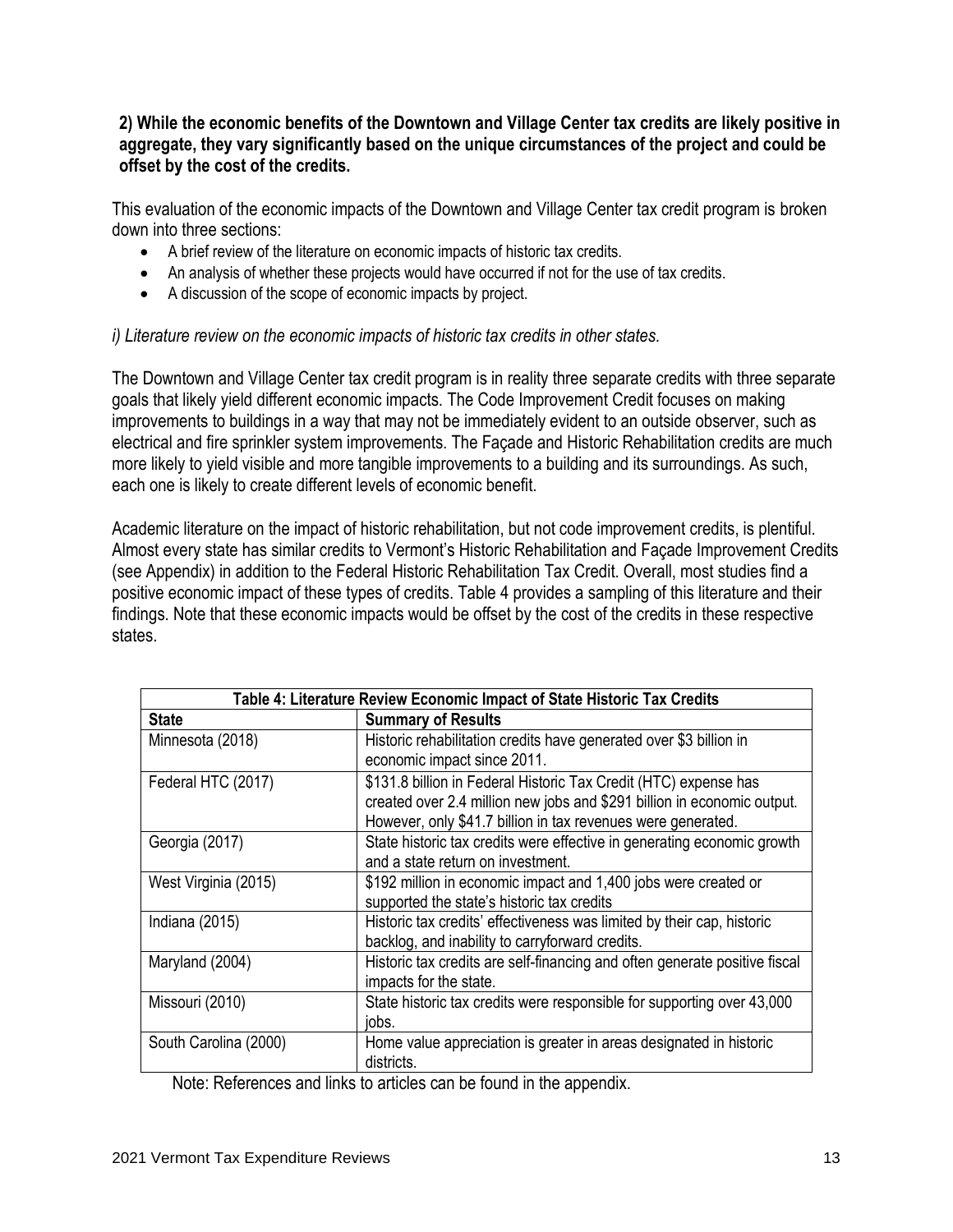While these studies mostly find positive economic impacts to historic preservation and tax credits, most of them largely take tax credits as a given input into the analysis and then forecast economic benefits associated with the project. Even if a tax credit is a very small portion of the project costs, it is implicitly assumed that projects would not go forward without them. Furthermore, the economic benefits are projections based upon spending multipliers for industries rather than based upon actual data.

A 2009 study by the Iowa Department of Revenue used a different methodology to determine the economic impacts of their Historic Preservation and Cultural and Entertainment District Tax Credit Program, instead relying on city case studies and analyzing the impacts to sales tax and property tax collections in areas around rehabilitated buildings. Their analysis found that the economic benefits of the credits were mixed depending upon the region in which they are located, indicating unrelated economic conditions likely determine the benefit of the tax credits.

## *ii) Would these projects have occurred without the tax credits?*

In order to understand the potential economic benefits of the Downtown and Village Center tax credit program, JFO analyzed the likelihood that the project would not have occurred but for the awarding of the credits.

Before continuing any further, it should be noted that the statute does not require applicants to show that the project would not have occurred but for the use of the tax credits. Other State economic development programs, such as TIF and the Vermont Economic Growth Incentive do require some form of evaluative but-for criteria. Fully evaluating the economic impacts of the tax credits themselves requires understanding whether the projects would have occurred otherwise. If all the projects would have occurred without the use of the tax credits, the actual impact of the tax credits themselves is limited. Conversely, if none of the projects would have happened or happened at a significantly smaller scale without the tax credits, the economic benefits of the tax credits are significant.<sup>13</sup>

The first analysis that JFO undertook to answer this question was to examine the unfunded applications from FY 2016 and FY 2017. If it were true that all projects would not have occurred without a tax credit, the very act of applying for a tax credit is implicitly suggesting the project would not occur if not awarded tax credits. JFO found that based upon grand list values, many of the projects appeared to continue with an improvement despite not receiving tax credits:

- JFO found that of the 37 unfunded applications from the FY 2016 and 2017 cycles, 20 saw their grand lists grow from 2015 through 2019, indicating either an improvement went forward or there was a reappraisal during that time period.
- 10 of the 37 properties saw their property values increase by 25% or more, which would seem to indicate that an improvement was made even without the tax credit.

 $13$  It is worth noting that a project without credits might still go forward but in a less desirable area from a public benefit standpoint. Vermont's land-use and development policies encourage building in downtown areas. Not receiving a credit might drive an investor to build outside a downtown area where land and construction are cheaper. This analysis would not be able to determine the extent to which that occurs. Applications are linked to properties and individual SPANs. JFO does not have the data to determine if a rejected application resulted in a building owner selling the building and carrying out the project outside the downtown area.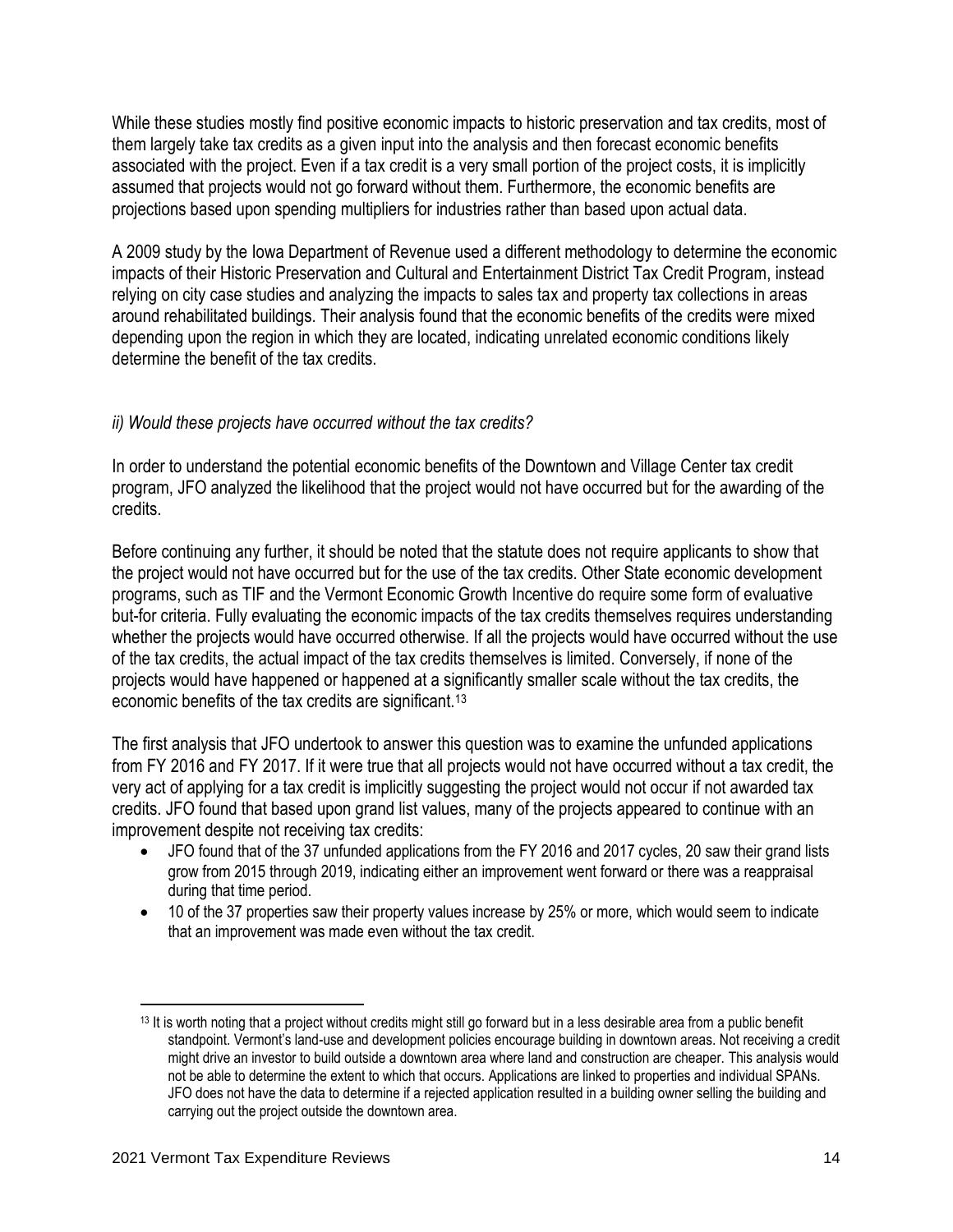- $\circ$  Of the 10 projects that appeared to have improvements from 2015 through 2019, the tax credit would have been 15% or less of the cost of the project in six of them, suggesting that the smaller the tax credit as a share of the project, the weaker the but-for argument.
- Eight properties saw their grand list increase by greater than \$100,000.
- 12 of the 37 projects saw zero grand list growth from 2016 through 2019, which could either indicate that the project did not occur or that an improvement (such as a code improvement) was made but it did not trigger a reappraisal.

This analysis does not attempt to evaluate the Board's efficacy in rejecting applications that do not require the tax credits. Rather it is simply an examination of the premise that none of these historic or code improvement projects would be viable without the tax credits, a premise that does not appear to be accurate. The Board may have rejected these applications in part because it was clear that the tax credits were not integral to the projects, an outcome undoubtedly in the State's best interest. While a but-for test is not explicitly in the application as a criterion for approval, conversations with the Department of Housing and Community Development indicate that the Board's process for evaluating applications includes some qualitative review about project feasibility without the tax credit.<sup>14</sup>

Determining how many of these projects would have went forward without the tax credit is difficult to answer. For the 2007 through 2020 period, JFO also analyzed the size of the tax credit relative to the project's overall cost to get a sense of the importance of the credit in the overall funding stack.

- A quarter of completed projects with available data relied on the credit for greater than 25% of the cost of the project (Table 5). These projects tend to be small, with the average project cost of less than \$150,000. In most cases, the project was limited to the credit itself; for example, the whole project is an electrical update to a historic building, rather than a complete rehabilitation of a building that also includes an electric system update.
- On the other end of the spectrum, 17% of the total awarded projects relied on the tax credits for less than 5% of their project financing. The median project cost for these projects was \$3.7 million. Often these tax credits form one piece of a larger capital financing stack with many sources of funding. JFO's conversations with developers and the Department of Housing and Community Development indicated that the credits are often early, and therefore, more important sources of funding for a project.<sup>15</sup>

| Table 5: Completed Projects by Share of Project Cost Paid by Tax Credits, 2007-2020 |                           |                 |                        |                       |  |  |  |
|-------------------------------------------------------------------------------------|---------------------------|-----------------|------------------------|-----------------------|--|--|--|
|                                                                                     |                           | Share of        |                        |                       |  |  |  |
|                                                                                     |                           | Total           | <b>Average Project</b> | <b>Median Project</b> |  |  |  |
| <b>Share of Project Cost</b>                                                        | <b>Number of Projects</b> | <b>Projects</b> | Cost                   | Cost                  |  |  |  |
| Greater than 40%                                                                    | 29                        | 10%             | \$83,514               | \$72,368              |  |  |  |
| 25% and 40%                                                                         | 45                        | 15%             | \$147,850              | \$129,375             |  |  |  |
| 15% and 25%                                                                         | 74                        | 25%             | \$472,952              | \$410,000             |  |  |  |
| 10% and 15%                                                                         | 48                        | 16%             | \$581,519              | \$435,513             |  |  |  |
| 5% and 10%                                                                          | 52                        | 17%             | \$1,850,671            | \$1,203,647           |  |  |  |
| Less than 5%                                                                        | 50                        | 17%             | \$11,581,798           | \$3,705,288           |  |  |  |

Also of note is the fact the applicants themselves do not often list the tax credits as an integral part of their funding stack. JFO analyzed tax credits awarded in FY 2020 and found many applications did not list the

<sup>14</sup> Each applicant is scored on three criteria with differing point scales. Cost Effectiveness (0-5 points), Community Need (0- 5), and Community Impact (0-7).

<sup>15</sup> It is important to note that most of these recipients sell the tax credits to banks in return for up-front cash for projects. However, the sale of the credits returns between 85 and 95 cents on the dollar. As a result, share of total financing that these credits represent is modestly less than what is described here.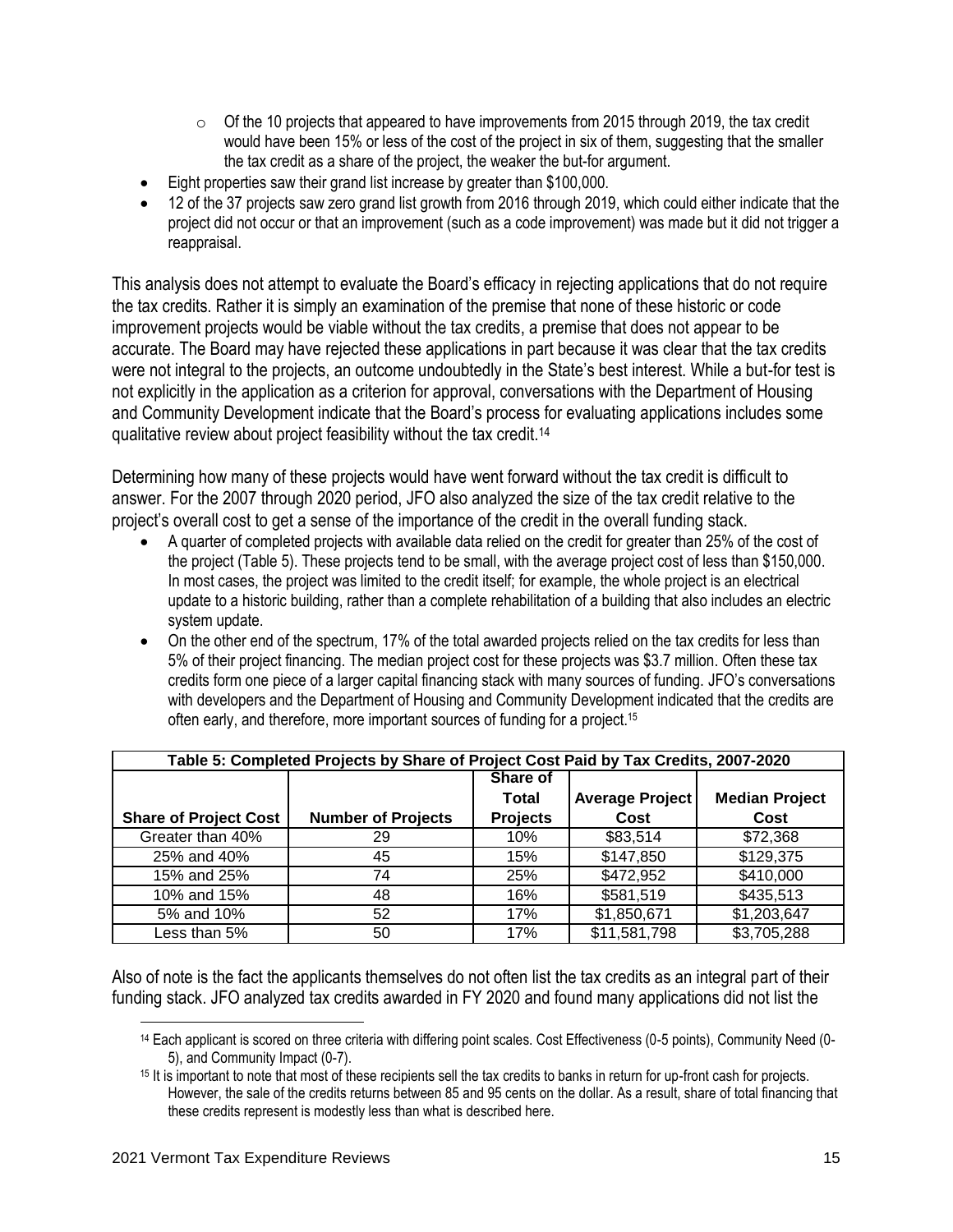tax credits as a source of funding for the project. Any reliance on Vermont's tax credits was only listed by five of the 27 accepted applications and only accounted for 3% of the total \$42 million in project costs. Of the roughly \$42 million of project costs that year, outside private debt or equity accounted 43% of the total share of funding and 16% came from the owner's own money (Table 6). This, however, could largely be a function of the application. Improvements in the application over the years have allowed the Board to better review funding sources for each applicant. Applicants may not want to assume receipt of a tax credit in their budgets when presenting them to the Board for review.

| Table 6: FY2020 Awards Composition of Funding                                                                                                                    |             |             |             |              |              |             |              |
|------------------------------------------------------------------------------------------------------------------------------------------------------------------|-------------|-------------|-------------|--------------|--------------|-------------|--------------|
| VT Tax<br>Commercial<br><b>Private</b><br><b>Federal Tax</b><br>Own<br><b>Funding/Private</b><br>Debt/Equity<br><b>Credits</b><br><b>Credit</b><br>Grant<br>Loan |             |             |             |              | <b>Total</b> |             |              |
| Total Funding                                                                                                                                                    | \$6,621,128 | \$3,034,732 | \$8,453,383 | \$18,002,780 | \$1,450,431  | \$4,142,446 | \$41,704,900 |
| Share of Total                                                                                                                                                   | 16%         | 7%          | 20%         | 43%          | 3%           | 10%         | 100%         |

## *iii) Analyzing the scope of economic impacts of the Downtown and Village Center tax credit program*

Notwithstanding whether these projects would have occurred without the tax credit, the Downtown and Village Center tax credit program offers tax credits to such a wide variety of project sizes that it is difficult to make overarching statements about the program's economic impacts. This is to say, the economic benefits likely vary significantly from one project to the next.

As stated earlier, nearly one-third of all projects awarded credits have a total project size of less than \$200,000. These projects are largely limited to code improvements. The direct economic impacts of these smaller projects are likely limited. An improvement to a building's electrical or sprinkler system unquestionably makes a building more desirable for development. Bringing a building up to code also has unquantifiable safety benefits. Beyond these, however, the economic impacts to these projects are more limited to the direct employment benefits to complete them<sup>16</sup> without many spillover effects to other areas. Moreover, data from the statewide grand list indicate that few of these smaller projects result in further development of the building in the near term (see the following section).

On the other end of the spectrum, 88 of the 335 projects were over \$1 million in size. These types of projects are more likely to generate direct and indirect economic benefits. A major revitalization of a historic block in a downtown area requires more direct spending on contractors, architects, consultants, and construction to complete, generating direct benefits to the municipality's residents' disposable incomes to the extent the labor and services are locally sourced. The revitalization also creates greater spillover effects as a more inviting downtown is more likely to spur more consumer spending and rentals at nearby establishments. At the same time, it is still more difficult to say that the tax credits are leading to these economic benefits, as they usually represent less than 10% of the project's overall cost, unless it is true that these projects in their entirety would not happen without the credits.

Based upon funded and unfunded applications from 2016 and 2017, larger projects are more likely to be funded. During this period, 76 projects requested funding. 39 of them were funded and 37 were unfunded. For projects that had total costs of less than \$500,000, there were 52 applications. 21 of them were funded

<sup>&</sup>lt;sup>16</sup> For instance, an example of the economic impact of an electrical system update would include the wages of the electrician and the supplies they purchase for the project.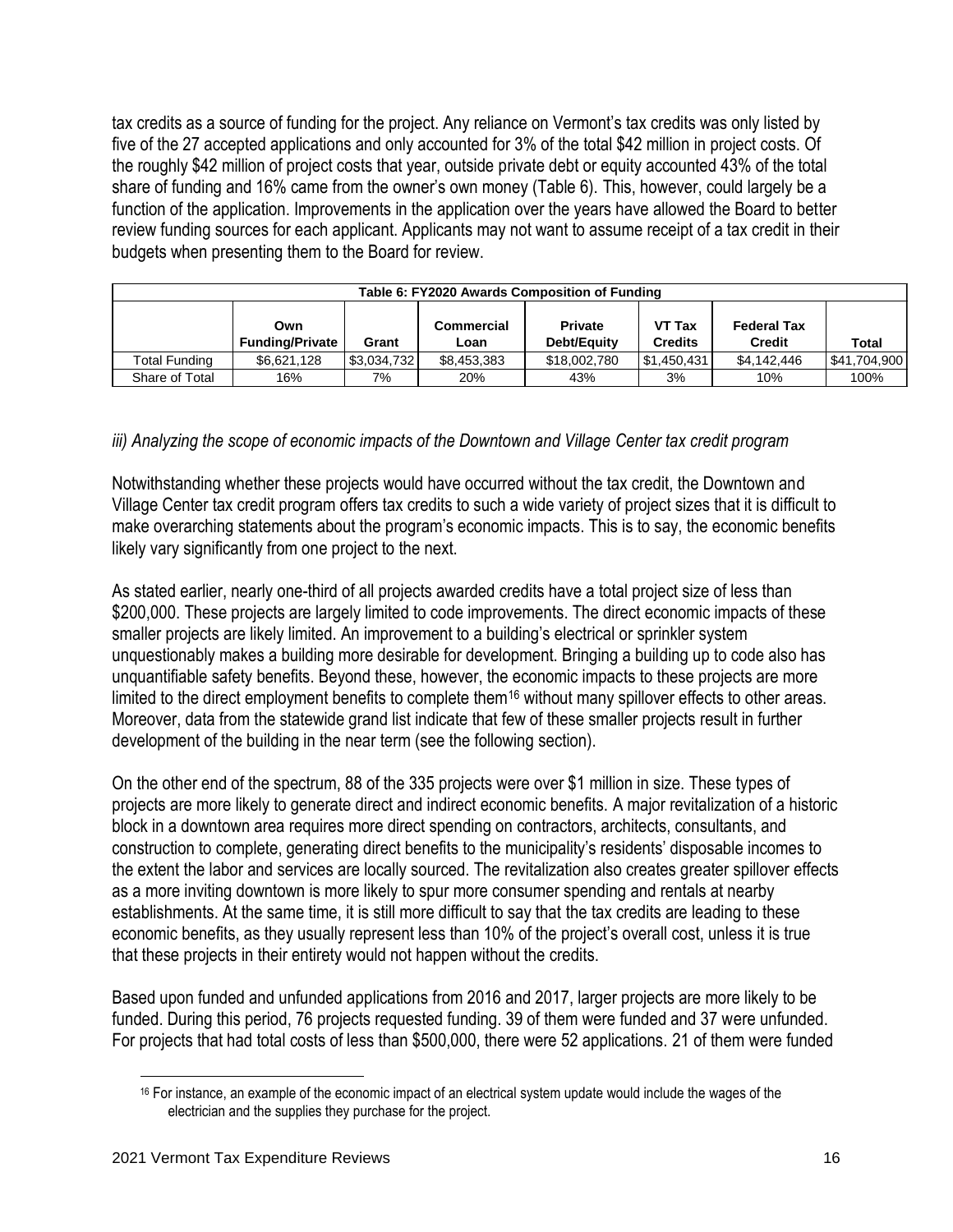(40%) and 31% were unfunded (60%). However, for larger projects with greater than \$1 million in costs, of the 13 projects for those two years, only two were rejected (15%) (Table 7). This could be a reflection of the Board believing that larger projects are more likely to spur greater economic impacts through community revitalization and better meet the statutory goals. It could also mean that larger projects have better and more convincing applications overall; many of these projects likely hire development consultants to assist with the application process.

| Table 7: Unfunded vs. Funded Applications by Project Size<br>2016 and 2017 |    |    |    |  |  |  |
|----------------------------------------------------------------------------|----|----|----|--|--|--|
| Funded   Unfunded<br>Total                                                 |    |    |    |  |  |  |
| <b>All Projects</b>                                                        | 39 | 37 | 76 |  |  |  |
| Less than \$500,000 in project costs                                       | 21 | 31 | 52 |  |  |  |
| Greater than \$1 million in project costs                                  |    |    | 13 |  |  |  |

The Downtown and Village Center tax credit program likely also creates economic benefits by driving development to denser, downtown areas. Denser development is one of the tenets of "Smart Growth" for urban centers. Smart Growth, which is promoted by the American Planning Association<sup>17</sup> and the Environmental Protection Agency,<sup>18</sup> as well as the State's Land Use Goals and Comprehensive Energy Plan<sup>19</sup> advocates for compact urban development, reducing sprawl, varying housing choices, increasing transportation options, and creating walkable communities.<sup>20</sup> Advocates of Smart Growth point to numerous benefits that could result from building more compact communities. These include:

- Increased housing options for residents: in sprawling communities, zoning restrictions may be putting restrictions on the types of multi-family housing.
- Transportation benefits: these include less money spent on transportation by residents, improved fitness, and reduced traffic incidents.
- More efficient provision of public services: utilities, roads, and emergency services cheaper to provide in denser communities.
- Environmental benefits: less need for cars results in fewer vehicles emitting pollution and fewer impervious surfaces. 21,22

There is also a body of academic literature that has found that increased density leads to increases in productivity, wages, and innovation.<sup>23</sup>

<sup>21</sup> Robert Burchell, et al. The Costs of Sprawl 2000. TCRP Report 74, Transportation Research Board 2000. (http://onlinepubs.trb.org/onlinepubs/tcrp/tcrp\_rpt\_74-a.pdf)

<sup>17</sup> <https://www.planning.org/policy/guides/adopted/smartgrowth.htm>

<sup>18</sup> <https://www.epa.gov/smartgrowth/about-smart-growth>

<sup>19</sup> 24 V.S.A. § 4302

<sup>20</sup> APA Policy Guide on Smart Growth. Updated April 14, 2012. https://www.planning.org/policy/guides/adopted/smartgrowth.htm

<sup>22</sup> Littman, Todd. Understanding Smart Growth Savings: What We Know About Public Infrastructure and Service Cost Savings, And How They are Misrepresented By Critics. Victoria Transport Policy Institute. 2008. (www.vtpi.org/sg\_save.pdf).

<sup>23</sup> Glaeser, Edward L., José A Scheinkman, and Andrei Shleifer. "Economic growth in a cross-section of cities." Journal of Monetary Economics. 36. No.1 (1995): 117-143.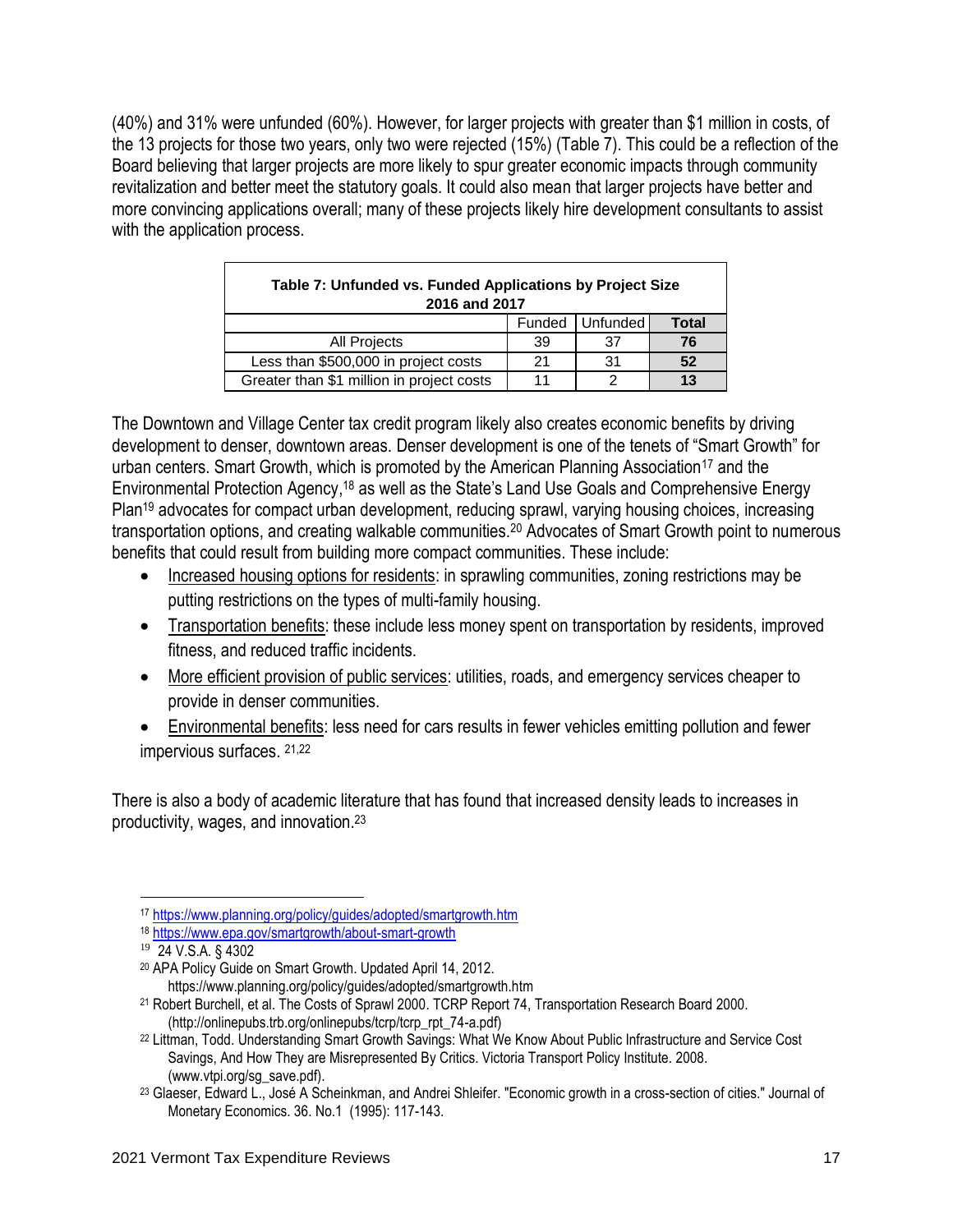JFO spoke with municipal officials who believed these credits were critical to the revitalization of their downtowns. Other developers and consultants JFO spoke to expressed the sentiment that the financial returns on these projects do not justify the expense without the tax credits.

## **3) Based upon an analysis of property value growth, the Downtown Tax and Village Center tax credit program is unlikely to be generating a positive fiscal return on investment for the State, at least in the near and medium term.**

The statutory purpose for the Downtown and Village Center tax credit program does not require that they return a positive fiscal return on investment for the State. Often government programs and incentives are specifically designed to solve issues where an investment might have a worthwhile public benefit but the private benefits of completing the project do not yield a profit for any single individual.

JFO analyzed this area of impact for the following reasons:

- Evaluation of fiscal impacts on the state of various tax expenditures is in line with the goals of the biennial Tax Expenditure Report and is part of the framework for evaluation that JFO has used for previous evaluations, such as those for the Tax Increment Financing<sup>24</sup> program and the Capital Gains Exclusion.<sup>25</sup>
- Some economic development programs are promoted as being self-financing because the public investment in the project might generate new tax revenues that offset or exceed the State's investment. Materials from the Department of Housing and Community Development highlight the increase in certain projects grand lists.<sup>26</sup> JFO wanted to examine the extent to which this was true.

From 2007 onward, the program has awarded over \$28 million in tax credits. For the State to receive a positive fiscal return on investment, tax revenues generated by the projects incented by these tax credits must equal or exceed this amount, after accounting for the time value of money. These new tax revenues could result primarily from increased property taxes, but also, depending on the project, consumption (sales and meals and rooms taxes) and personal income taxes.

New tax revenues could also be generated indirectly from the project itself. If a rehabilitated city block makes a downtown more desirable and more retail businesses establish themselves downtown because of it, the state could see increased tax revenue. JFO did not analyze this potential growth although new indirect tax revenues could plausibly improve the State's fiscal return on investment on these credits.<sup>27</sup>

JFO analyzed the question about the fiscal return in two parts. First, JFO examined the changes in the grand lists of the 107 projects approved from FY 2014 through FY 2017 for the period FY 2012 through FY 2019. Next, JFO compared the grand list growth for approved projects approved in the FY 2016 and FY 2017 award years to the grand list growth to the rejected projects for those same two years.

<sup>24</sup> <https://ljfo.vermont.gov/assets/docs/reports/79f1f110da/Final-TIF-Report-January-24-2018.pdf>

<sup>25</sup> <https://ljfo.vermont.gov/assets/Subjects/Tax-Expenditure-Reports/88d0b85215/2019-Tax-Expenditure-Reviews-FINAL.pdf>

<sup>26</sup> [https://accd.vermont.gov/sites/accdnew/files/documents/CD/CPR/CPR-TaxCredits\\_2020-Annual-Report.pdf](https://accd.vermont.gov/sites/accdnew/files/documents/CD/CPR/CPR-TaxCredits_2020-Annual-Report.pdf)

<sup>27</sup> While in theory it is possible to estimate these, project by project speculative assumptions would be required about the geographic area where there might be fiscal spillover benefits. Any analysis would also require an unknown counterfactual.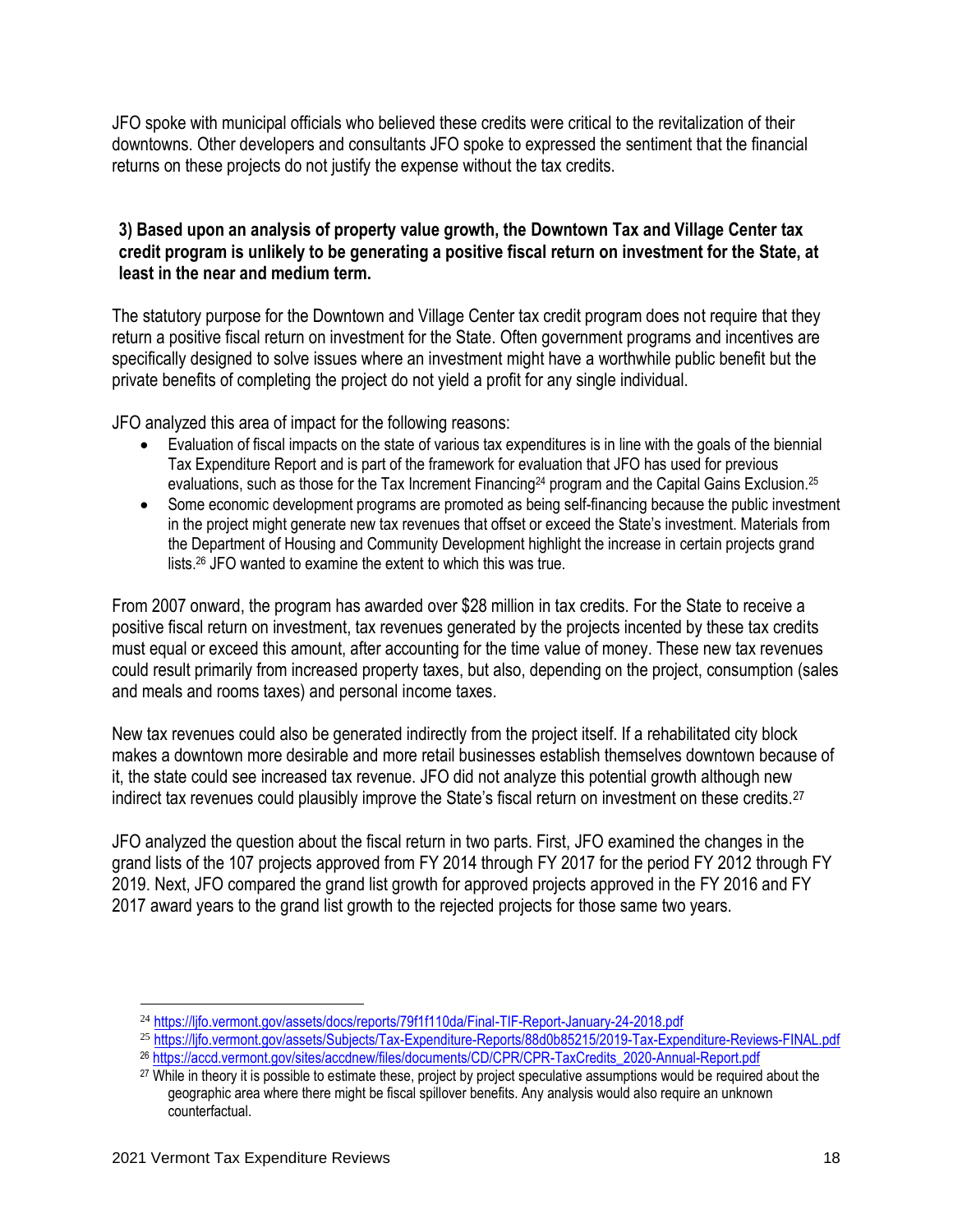## *i) Grand list growth for the 2014 through 2017 approved projects*

To determine the extent of the new property tax revenues generated, JFO examined projects that applied for tax credits from FY 2014 through FY 2017.<sup>28</sup> This included 107 projects with verifiable grand list parcels. JFO tracked the value of these properties from FY 2012 through FY 2019 to see if the property values of the projects increased after the projects received tax credits and were completed.

Overall, these projects did not generate enough grand list growth, and therefore, new property tax revenue, to cover the cost of the tax credits in the short term. From FY2012 through FY2019, these 107 properties experienced an increase in value of \$27.4 million (Table 8). Using adjusted tax rates from those years, it is estimated that these properties are generating just over \$500,000 a year in new property tax revenue. Assuming tax rates stay the same, if these properties do not further increase in value, it would take between 17 and 20 years for the State to recoup its investment.

| Table 8: Change in Grand List Growth<br>FY2012 through FY2017 Tax Credit Awardees |                                                                    |              |                |  |  |  |  |  |
|-----------------------------------------------------------------------------------|--------------------------------------------------------------------|--------------|----------------|--|--|--|--|--|
|                                                                                   | For Only Projects<br>For Only Projects                             |              |                |  |  |  |  |  |
|                                                                                   | with Greater Than<br>with Less than 10%<br><b>Total Grand List</b> |              |                |  |  |  |  |  |
| Tax Credit Award Year                                                             | Change                                                             | Cost Share   | 35% Cost Share |  |  |  |  |  |
| 2014                                                                              | \$7,996,375                                                        | \$1,016,900  | \$877.090      |  |  |  |  |  |
| 2015                                                                              | \$6,788,910                                                        | \$6,243,640  | \$271,300      |  |  |  |  |  |
| 2016                                                                              | \$5,517,200                                                        | \$3,016,830  | \$23,120       |  |  |  |  |  |
| \$4,437,100<br>\$1,902,500<br>2017<br>\$0                                         |                                                                    |              |                |  |  |  |  |  |
| Total                                                                             | \$24,739,585                                                       | \$12,179,870 | \$1,171,510    |  |  |  |  |  |

Note: Analysis of Grand List Growth covered the years FY2012 through FY2019

Many of the projects experienced no grand list change at all over the entire 2012 through 2019 period. 26 of the 107 projects did not experience any growth and another 23 experienced decreases in value.

The primary reason for the lack of grand list growth is likely due to the fact that many of the tax credit projects are smaller Code Improvement Tax credits that may not trigger a reappraisal by a municipality. If a building receives a credit for an electrical system upgrade, the property is undoubtedly improved, but it is not reappraised by the town in the near term solely because of the upgrade. This seems to be supported by the data; as Table 8 shows, projects where the tax credit was greater than 35% of the total cost, which are more likely smaller projects, only generated \$1.171 million in grand list growth over the entire 2012 through 2019 period.

The larger projects show more growth in Grand List in the short term in part because they are more likely to trigger a reappraisal but also because the improvements are likely to be of greater consequence. For projects where the tax credit was less than 10% of the cost, \$12.2 million of grand list growth was generated.

*ii) Grand list and tax revenue growth in funded versus unfunded projects*

Another way of examining the fiscal impact of the tax credits is to compare the property value growth of projects that received the tax credits to those that applied but ultimately did not receive them.

<sup>&</sup>lt;sup>28</sup> Some properties were excluded because JFO was unable to locate a property SPAN number for them.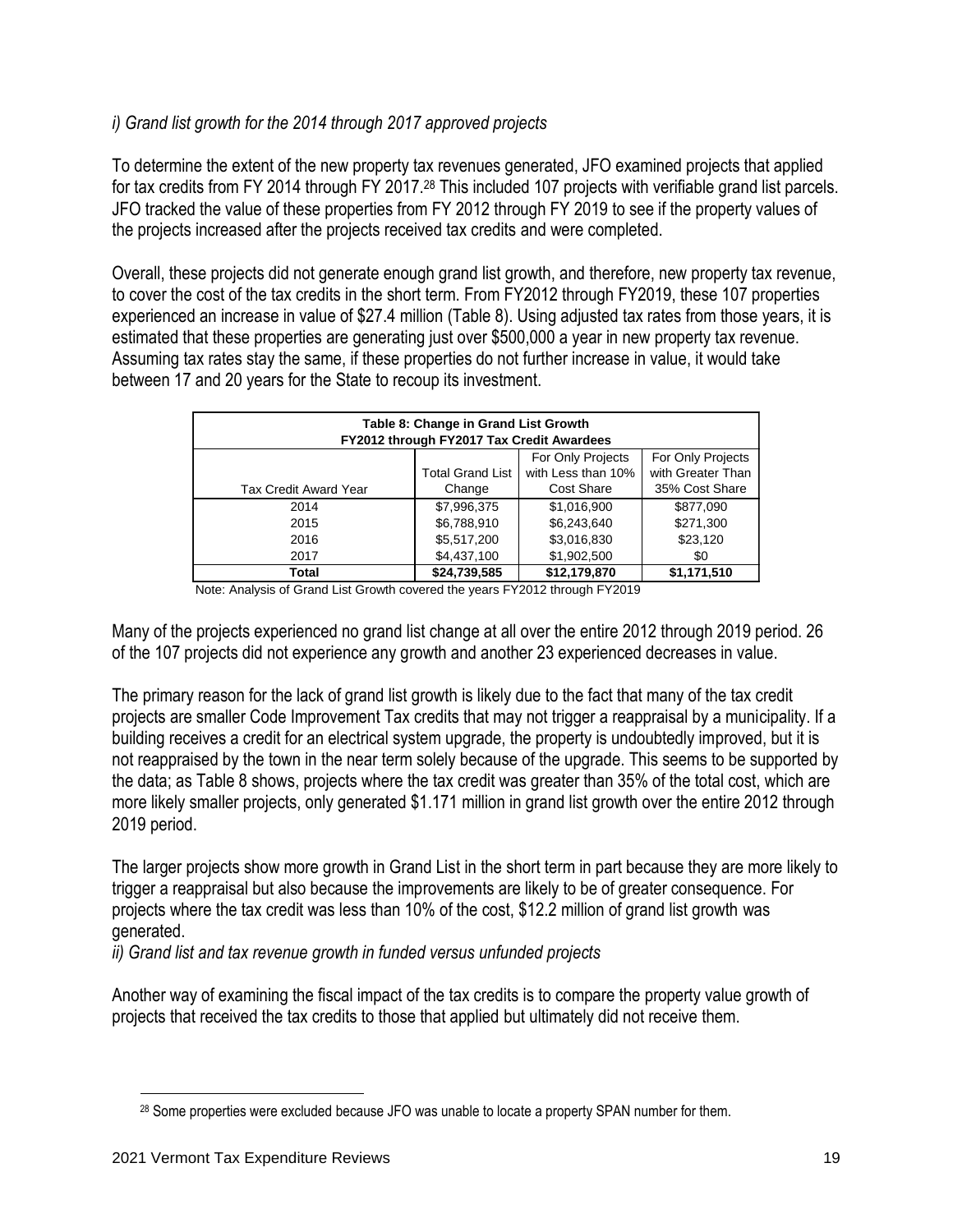The Department of Housing and Community Development provided JFO with applications for unfunded applications for the FY 2016 and FY 2017 award years. JFO pulled the grand list values for these properties and compared them to the grand list values for the properties that received awards in those same years.

Overall, it appears as though those projects that received tax credits generated modestly higher grand list growth than those that did not. For the 39 projects that received awards in the FY2016 and FY2017 award years, the total grand list growth experienced by these properties from 2012 through 2019 was almost \$10 million. For the 37 projects that were not funded, their grand list grew by \$6.6 million. The average grand list growth for the funded projects was \$236,920 while the unfunded projects saw average grand list growth of \$178,712 (Table 9).

| Table 9: Grand List Growth for 2016 and 2017<br><b>Funded vs Unfunded Applications</b> |             |                                      |             |                                      |  |  |  |
|----------------------------------------------------------------------------------------|-------------|--------------------------------------|-------------|--------------------------------------|--|--|--|
| <b>Funded Projects</b><br><b>Unfunded Projects</b>                                     |             |                                      |             |                                      |  |  |  |
| <b>Tax Credit Award Year</b>                                                           |             | Grand List Growth Tax Revenue Growth |             | Grand List Growth Tax Revenue Growth |  |  |  |
| 2016                                                                                   | \$5,753,030 | \$112,331                            | \$2,475,590 | \$74,023                             |  |  |  |
| 2017                                                                                   | \$4,197,600 | \$93,219                             | \$4,136,740 | \$97,600                             |  |  |  |
| \$105,401<br>\$205,550<br>\$9,950,630<br><b>Total</b><br>\$6,612,330                   |             |                                      |             |                                      |  |  |  |
| Average Per Project                                                                    | \$236,920   | \$4,894                              | \$178,712   | \$2,849                              |  |  |  |

From a return on investment standpoint, the higher property value growth in the tax credit properties alone is not enough to generate enough education property tax revenue to make up for the expense of the tax credits. During these two years, the State awarded \$4.6 million in tax credits to the 39 funded projects, for an average tax credit of \$117,948. The average annual education property tax growth for the funded projects over these two years is \$4,894, or about \$205,550 across all projects per year. The average new education property tax revenue generated by 37 unfunded projects was \$2,849, for total new revenues of \$105,401 per year.<sup>29</sup>

To summarize, for these two award years, relative to those properties that did not receive a tax credit, the annual property tax benefit resulting from the \$4.6 million spent in tax credits is approximately \$100,149 per year (the difference between the \$205,550 from the funded projects and the \$105,401 from the unfunded projects). Put another way, for the average project, the State's \$117,948 average credit is generating approximately \$2,045 in new education property tax per year relative to the projects that did not receive any credit.

There are caveats to these analyses. The first is that the time period analyzed could be too short to show the grand list benefit of the property improvements. For some of these projects, any improvement in the project might not be reflected on the grand list until the property is sold or reappraised as part of a townwide reappraisal. This is likely true to some extent but the longer the time between the project's completion and the increase in the grand list, the more outside factors (recessions, loss of a major downtown anchor tenant, for example) could obscure the link between the credits and the grand list growth.

The second is that other revenue streams (sales, meals and rooms, income taxes) aside from property taxes could increase to offset the cost of the credits. While it is certainly true that a project could have a

<sup>&</sup>lt;sup>29</sup> Note that for this analysis, CLA adjusted tax rates were applied to town grand list values.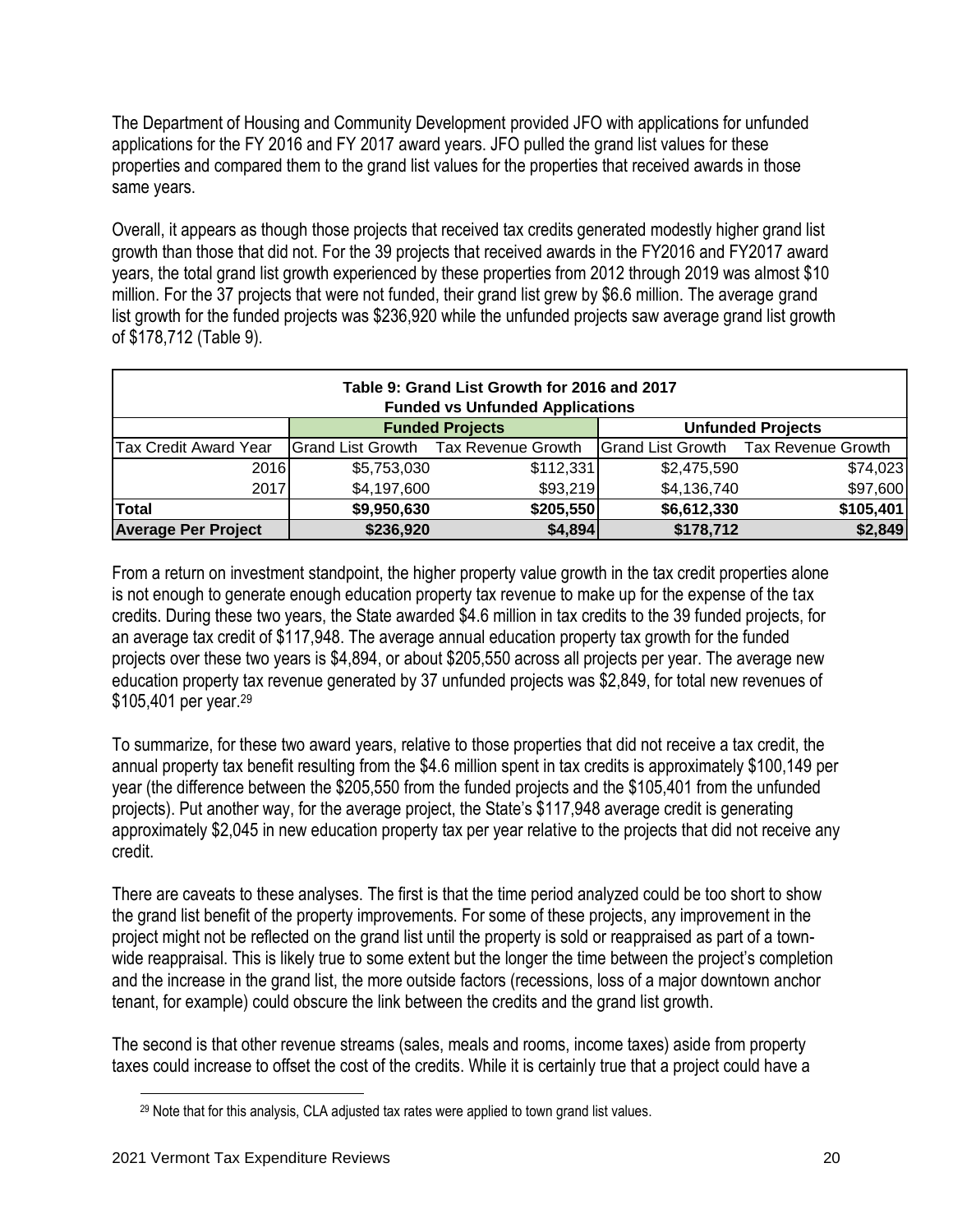positive impact on these, it seems implausible that they would be significant enough to make up the shortterm difference in fiscal cost. The third is that unfunded applications were rejected because the Board determined that they did not need the credit. If the rejected applications were largely rejected on the grounds that their improvements would have occurred anyway relative to the funded applications, the actual fiscal impact of the funded applications may be higher.

In the end, even after accounting for these caveats, if the tax credits do indeed generate an identifiable positive fiscal return on investment, they are most likely over a much longer time horizon, likely beyond 15 or 20 years.

## **V. Considerations for Legislators**

This review has found that the Downtown and Village Center tax credit program is largely meeting its statutory purposes by providing public funding for a wide variety of public beneficial and communityrevitalizing projects. JFO also finds that a key virtue of the program is its simplicity for applicants. The program also appears to be generating some level of economic benefits in aggregate, although that value varies significantly by project.

JFO's review also found that the program is unlikely to be providing a fiscal return on investment to the State in the near or medium term.

After speaking to many different stakeholders, reviewing the information and data provided by ACCD and, examining similar tax credits in other states, JFO identified some smaller areas for the legislature to consider to further define the program.

## **1) Clarify the program's statutory purpose**

The statutory purpose of the tax credits themselves is found in 32 V.S.A. § 5813 (m), (n), and (o), stating the intent of the credits is to "to provide incentives to improve and rehabilitate historic properties in designated downtowns and village centers." It is relatively vague without any measurable goals.

24 V.S.A. § 2790 also provides the statutory purpose for historic downtown development and the downtown/village center designation upon which these tax credits rely. They are much clearer, but largely normative in nature:

- Supporting downtowns by providing funding, training, and resources to increase economic growth and diversity.
- Attracting new and existing residents to downtown by enhancing livability through increased access to jobs, housing, education, and other services.
- Removing barriers for collaboration between local downtown organizations, developers, businesses, nonprofits, and municipal government.
- Encouraging mixed use development in downtowns.
- Building public transportation options in downtowns.
- Minimizing strip development in outlying countryside and farmland.

Questions for the legislature to consider in further defining the statutory purpose could include the following, noting the mutually exclusivity in these goals: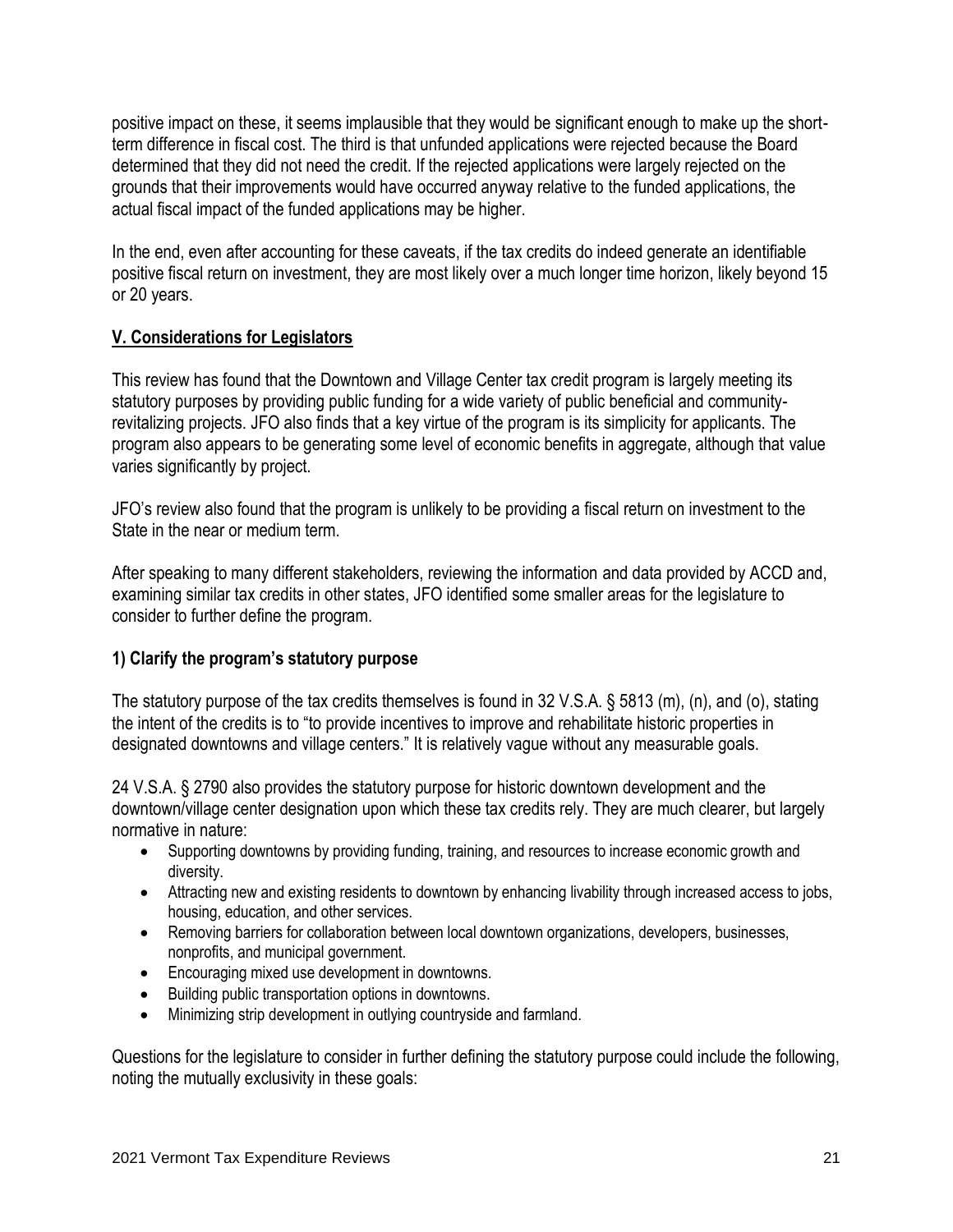- Should the credits mostly focus on improving historic buildings in areas of the State with slower economic growth?
	- $\circ$  If this is the case, Chittenden County would likely not be eligible for the credits.
- Should the Board only award tax credits that will maximize potential economic benefits?
	- $\circ$  Again, larger projects are more likely to maximize absolute potential economic benefits, although the legislature may deem smaller projects like rehabilitating a small general store to be equally beneficial in proportion to the size of the community.
- Is it a purpose of the tax credits to generate a positive fiscal return on investment for the State?
	- $\circ$  If this is the case, then larger, more expansive projects are probably more advantageous than smaller code improvements.
- Are there more efficient ways of achieving the goals laid out in 24 V.S.A. § 2790?

Another possible consideration is to leave the statutory purpose relatively vague, thereby giving the Board flexibility in awarding tax credits to different projects but establish various concrete areas for evaluation for future reviews, like those listed for the Tax Increment Financing report,<sup>30</sup> which include:

- A recommendation for a sustainable statewide capacity of TIFs.
- The positive and negative impacts on the State's fiscal health.
- The economic development impacts of the program.
- The mechanics for ensuring geographic diversity.
- A review of other programs used in other states.

## **2) Ways to improve the State fiscal return on investment in the near term**

The statutory purpose of the tax credits does not identify a fiscal return on investment as a goal. As stated earlier, many state programs do not generate fiscal returns on investment but focus on solving public good problems where the private returns on investment do not match the public benefits. Notwithstanding this, JFO's analysis found that the new property taxes generated by many of the projects are insufficient to cover the cost of the credits in the near or medium term.

One reason this might be is that smaller improvements, such as code improvements, funded by the tax credits may not require a municipal permit and therefore, do not trigger a reappraisal. The legislature might consider ways to mitigate this timing issue by requiring projects to obtain a reappraisal after the project is completed so that any improvements are reflected on the statewide grand list sooner.

If a greater fiscal return on investment is a goal of these credits, the legislature might also want to consider whether nonprofit entities should remain eligible for the credits. With some exceptions, many of these entities do not pay property taxes or income taxes. The only fiscal benefit the State would see from credits awarded to nonprofit entities would be second-order effects; sales taxes paid to contractors for construction work or spillover effects. Some states, such as Mississippi or Rhode Island have excluded or limited their tax credits available to nonprofit entities for this reason.

<sup>30</sup> 24 V.S.A. § 1892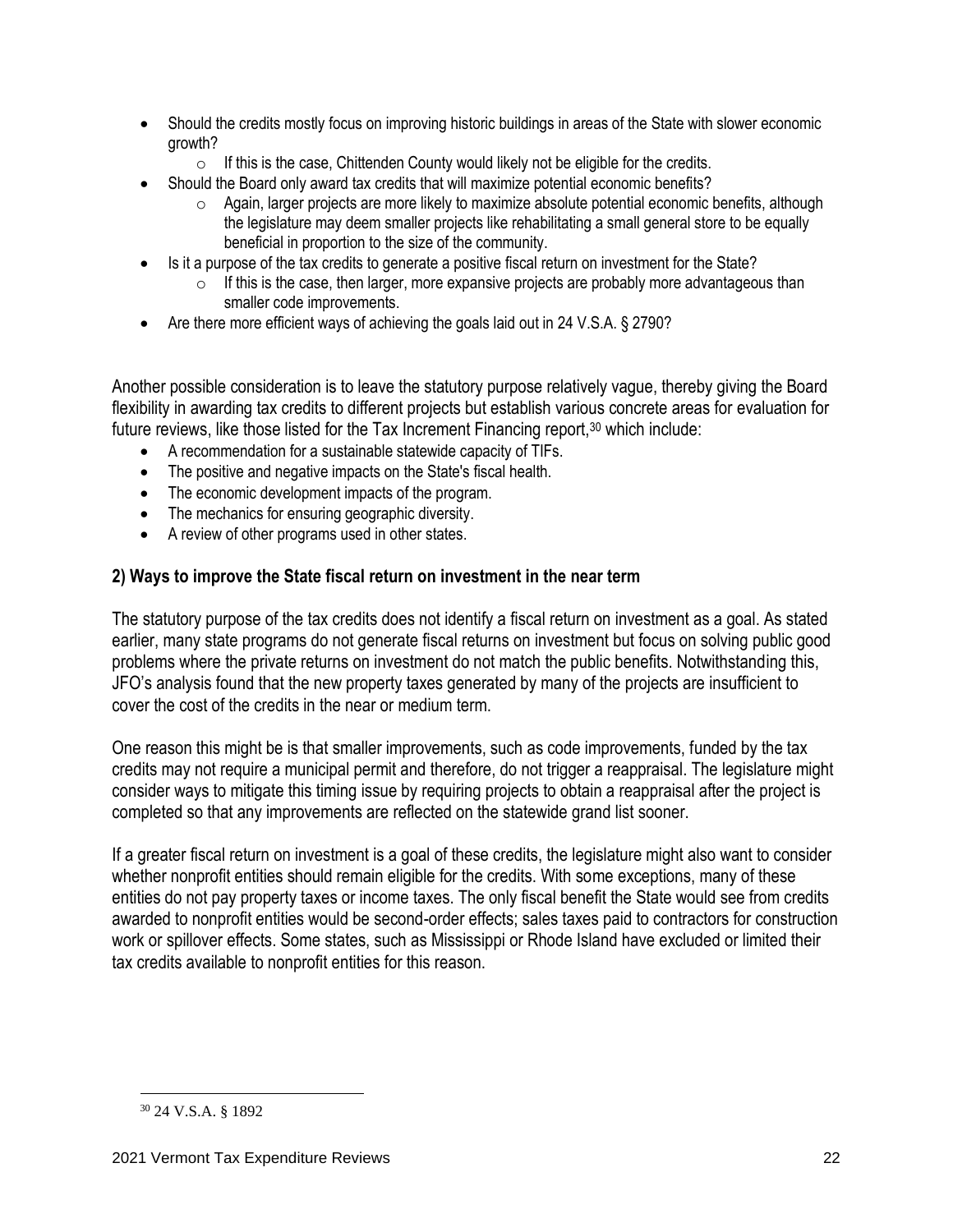### **3) Clearer definitions of the type of building the program is intended to serve**

Current statute states that a building must be at least 30 years old at the time of application to be eligible for tax credits, meaning any building built prior to 1990 would be eligible for these credits in 2020. This was a statutory change made in 2019. Prior to this change, the statute stated that any building built before 1983 was eligible. This date was chosen because prior to 1983, the State did not perform code inspections, so buildings built after 1983 were considered more likely to be constructed up to modern code standards<sup>31</sup> and therefore needed the credits less than older buildings.

Most of the credits go to building projects that were built before 1930. One issue with the current statute is that it does not account for the pace of change in code regulations and the costs necessary to make code improvements. For example, in the case of the Code Improvement credit, the legislature could investigate whether it is more cost prohibitive to update/install a sprinkler or new electrical system in a building constructed in 1905 or 1985 and adjust the age requirement accordingly. Relatedly, the legislature might study whether other goals, such as improving energy efficiency in older buildings, are as beneficial as the narrow health and safety purpose of the Code Improvement Credit.

The legislature could also consider whether financing improvements to more modern buildings is the original intent of the program, or whether they would prefer the program to focus more on older buildings built in a certain era or style. The fact that the projects need to be located in historic downtowns means that the majority of projects are likely to be late 19<sup>th</sup> and early 20<sup>th</sup> century buildings. There are also many modern buildings located in historic downtowns that will continually become eligible for these credits over time, and the legislature might decide that these buildings are not as valuable to preserve and rehabilitate as buildings from an earlier era.

<sup>&</sup>lt;sup>31</sup> Building codes are continually updated so the building codes in 1984 are not the same as those today. This being said, the building codes in 1984 are more reflective of modern safety standards for building safety than the building standards of the early  $20<sup>th</sup>$  century.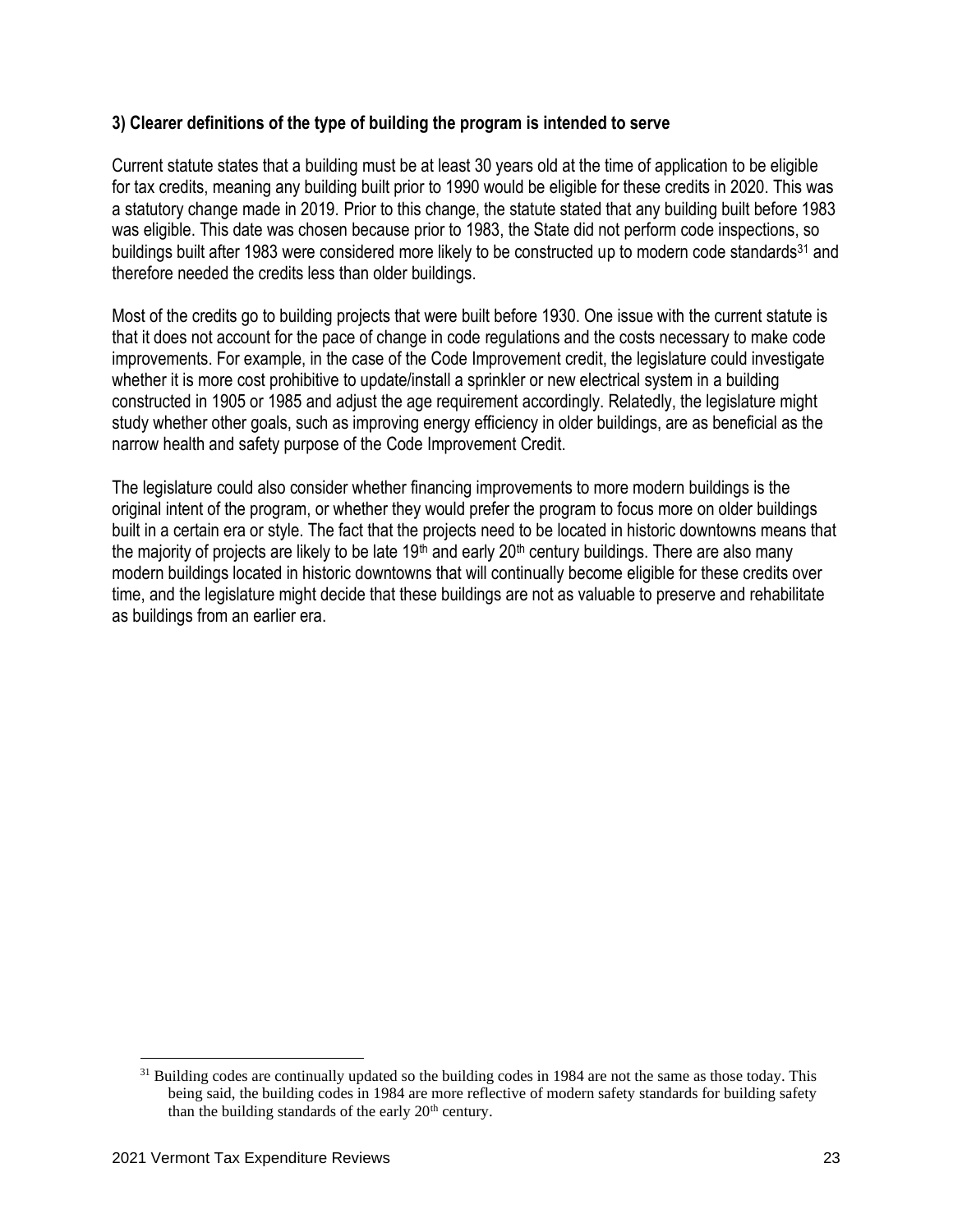## **Selected Bibliography**

- *An Evaluation of the Missouri Historic Preservation Tax Credit Program's Impact on Job Creation and Economic Activity Across the State*. [https://www.novoco.com/sites/default/files/atoms/files/slu\\_mo\\_hptc\\_0310.pdf](https://www.novoco.com/sites/default/files/atoms/files/slu_mo_hptc_0310.pdf)
- *Annual Report on the Economic Impact of the Federal Historic Tax Credit for FY 2016.* Rutgers University Edward J. Bloustein School of Planning and Public Policy, Analysis for the National Park Service, July 2017,<https://www.nps.gov/tps/tax-incentives/taxdocs/economic-impact-2016.pdf>
- *A Review of the Georgia Historic Rehabilitation Tax Credit*, Senate Study Committee on Special Tax Exemption, prepared by Georgia State University, December 2017, [http://www.senate.ga.gov/sro/Documents/StudyCommRpts/AppendixC\\_FRCGeorgiaHistoricTaxCr](http://www.senate.ga.gov/sro/Documents/StudyCommRpts/AppendixC_FRCGeorgiaHistoricTaxCreditEvaluation.pdf) [editEvaluation.pdf](http://www.senate.ga.gov/sro/Documents/StudyCommRpts/AppendixC_FRCGeorgiaHistoricTaxCreditEvaluation.pdf)
- Bowen, Evans, and Matthews. *The Economic Impact of Historic Rehabilitation in West Virginia.* West Virginia University College of Business and Economics, 2015, [https://researchrepository.wvu.edu/cgi/viewcontent.cgi?article=1016&context=bureau\\_be](https://researchrepository.wvu.edu/cgi/viewcontent.cgi?article=1016&context=bureau_be)
- *Economic Impact of Historic Rehabilitation Tax Credit in Fiscal Year 2018.* Minnesota Department of Administration, November 2018, [https://conservancy.umn.edu/bitstream/handle/11299/202254/Economic%20Impact%20Tax%20Cr](https://conservancy.umn.edu/bitstream/handle/11299/202254/Economic%20Impact%20Tax%20Credit%202018%20FINAL--editEP2019.03.19.pdf?sequence=1) [edit%202018%20FINAL--editEP2019.03.19.pdf?sequence=1](https://conservancy.umn.edu/bitstream/handle/11299/202254/Economic%20Impact%20Tax%20Credit%202018%20FINAL--editEP2019.03.19.pdf?sequence=1)

*Final Report of the Governor's Taskforce on Maryland's Heritage Structures Rehabilitation Tax Credit*, 2004

- Jin Z. and, Lipsman, M. *Iowa's Historic Preservation and Cultural and Entertainment District Tax Credit Program Evaluation Study,* Iowa Department of Revenue. March 2009, [https://tax.iowa.gov/sites/default/files/idr/Historic%20Preservation%20Tax%20Credit%20Evaluation](https://tax.iowa.gov/sites/default/files/idr/Historic%20Preservation%20Tax%20Credit%20Evaluation%20Study_0.pdf) [%20Study\\_0.pdf](https://tax.iowa.gov/sites/default/files/idr/Historic%20Preservation%20Tax%20Credit%20Evaluation%20Study_0.pdf)
- Palmetto Conservation Foundation, *Smiling Faces, Historic Places: The Economic Benefits of Historic Preservation in South Carolina*, Palmetto Conservation Foundation, 2002.
- *2015 Tax Incentive Evaluations.* Office of Fiscal and Management Analysis, Indiana Legislative Services Agency, [http://iga.in.gov/static](http://iga.in.gov/static-documents/6/d/e/c/6dec6072/indiana_tax_incentive_review_2015_annual_report.pdf)[documents/6/d/e/c/6dec6072/indiana\\_tax\\_incentive\\_review\\_2015\\_annual\\_report.pdf](http://iga.in.gov/static-documents/6/d/e/c/6dec6072/indiana_tax_incentive_review_2015_annual_report.pdf)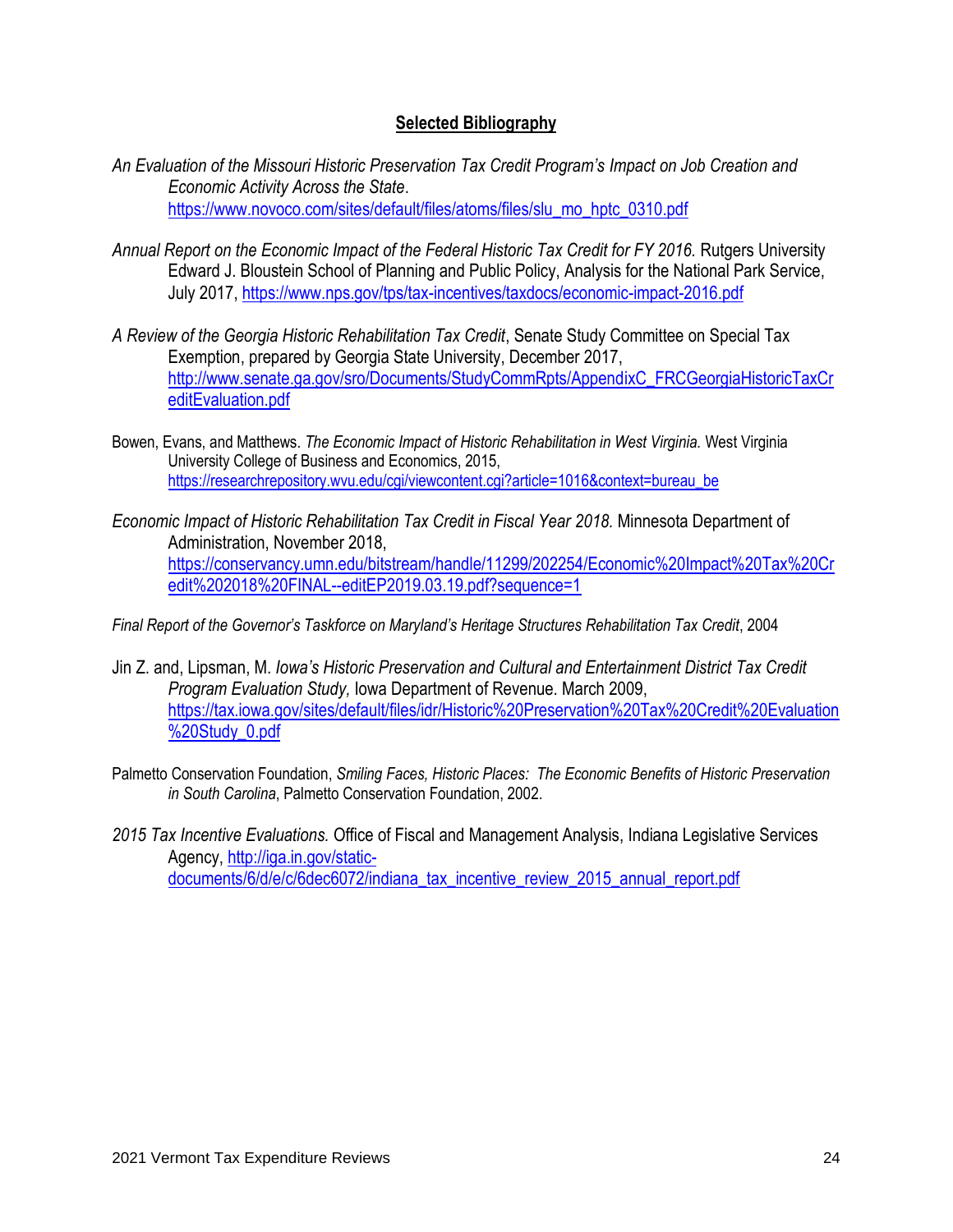| Table A1: State Historic Rehabilitation Tax Credits |                                               |                           |                                                                                          |                         |                |  |
|-----------------------------------------------------|-----------------------------------------------|---------------------------|------------------------------------------------------------------------------------------|-------------------------|----------------|--|
|                                                     | Tax Credit as a Percentage of Expenses        |                           |                                                                                          |                         |                |  |
| <b>State</b>                                        | <b>Residential</b>                            | <b>Commercial</b>         | Per Project Credit Limit                                                                 | <b>Annual State Cap</b> | Transferable?  |  |
| Alabama                                             | 25%                                           | 25%                       | \$50,000 for residential                                                                 | \$20 million            | Yes, only once |  |
|                                                     |                                               |                           | \$1.6 million for income                                                                 |                         |                |  |
|                                                     |                                               |                           | producing, \$100,000 for non-                                                            |                         |                |  |
| Arkansas                                            | 25%                                           | 25%                       | income producing                                                                         | \$4 million             | No             |  |
| California                                          | No                                            | 20%                       | None                                                                                     | \$50 million            |                |  |
|                                                     |                                               |                           |                                                                                          |                         |                |  |
|                                                     |                                               | 25% for first \$2 million |                                                                                          |                         |                |  |
| Colorado                                            | No                                            | in expenses, 20% after    | \$1 million                                                                              | \$10 million            | No             |  |
|                                                     |                                               | 25%, 30% if an            |                                                                                          |                         |                |  |
|                                                     |                                               | affordable housing        |                                                                                          |                         |                |  |
| Connecticut                                         | 25%                                           | project                   | \$4 million                                                                              | \$31.7 million          | Yes            |  |
|                                                     |                                               |                           | \$30,000 for owner occupied                                                              |                         |                |  |
| Delaware                                            | 20%                                           | 20%                       | property                                                                                 | \$8 million             |                |  |
|                                                     |                                               |                           | \$5 million, \$10 million if the                                                         |                         |                |  |
|                                                     |                                               |                           | project creates more than                                                                |                         |                |  |
| Georgia                                             | 25%                                           | 25%                       | 200 jobs                                                                                 | \$25 million            | Yes            |  |
| Hawaii                                              | No                                            | 30%                       | None                                                                                     | \$1 million             | <b>No</b>      |  |
| Indiana                                             | 20%                                           | 20%                       | \$10,000                                                                                 | \$250,000               | <b>No</b>      |  |
| <b>Illinois</b>                                     | 25%                                           | 25%                       | None                                                                                     | None                    | <b>No</b>      |  |
| lowa                                                | 25%                                           | 25%                       | None                                                                                     | \$45 million            | $\overline{N}$ |  |
| Kansas                                              | 25%                                           |                           | 25%, 30% if a nonprofit Expenses must exceed \$500 None                                  |                         | No             |  |
| Kentucky                                            | 30%                                           | 25%                       | \$400,000                                                                                | \$5 million             | <b>No</b>      |  |
| Louisiana                                           | 20%                                           | 20%                       | None                                                                                     | \$5 million             | Yes            |  |
| Maine                                               | 20%                                           | 20%                       | \$5 million                                                                              | None                    | No             |  |
|                                                     |                                               |                           | \$50,000 for owner occupied                                                              |                         |                |  |
| Maryland                                            | 20%                                           | 20%                       | \$3 million for commercial                                                               | None                    | No             |  |
| Massachusetts                                       | 25%                                           | 20%                       | None                                                                                     | \$55 million            | N <sub>o</sub> |  |
| Minnesota                                           | <b>No</b>                                     | 25%                       | None                                                                                     | None                    | No             |  |
| Mississippi                                         | 25%                                           | 25%                       | None                                                                                     | $$12$ million           | $\overline{N}$ |  |
| Missouri                                            | 25%                                           | 25%                       | \$250,000                                                                                | \$90 million            | No             |  |
| Montana                                             | <b>No</b>                                     | 25%                       | None                                                                                     | None                    | $\overline{N}$ |  |
| Nebraska                                            | Μ                                             | 20%                       | \$1 million                                                                              | \$15 million            | $\overline{N}$ |  |
| New Hampshire                                       | Relief from property tax increase for 5 years |                           | None                                                                                     | None                    | N/A            |  |
| <b>New Mexico</b>                                   | 50%                                           | 50%                       | \$25,000 or \$50,000<br>depending on whether the<br>building is in an arts district None |                         | <b>No</b>      |  |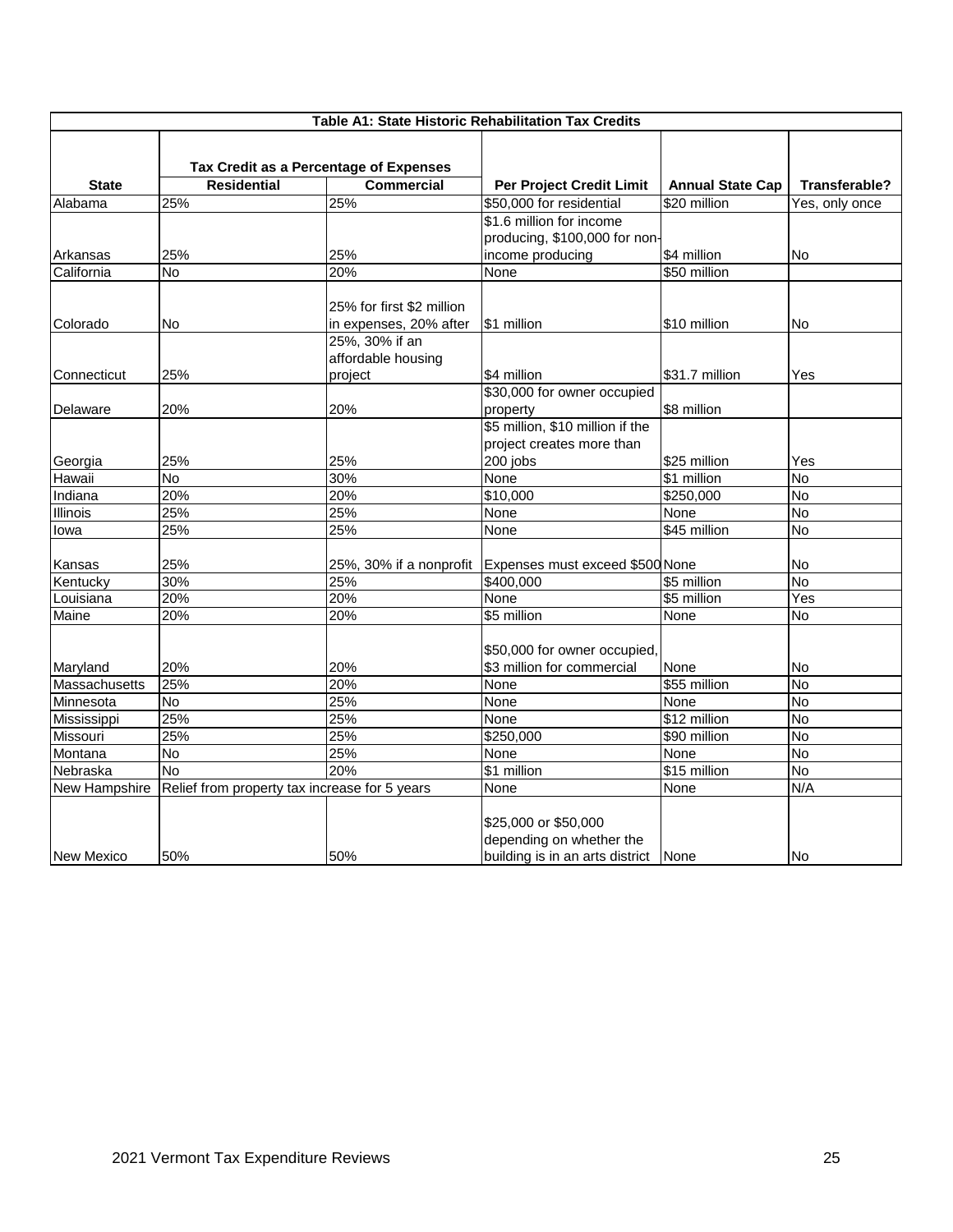| <b>Table A1: Continued</b>        |                                        |                                                                           |                                               |                         |               |  |
|-----------------------------------|----------------------------------------|---------------------------------------------------------------------------|-----------------------------------------------|-------------------------|---------------|--|
|                                   | Tax Credit as a Percentage of Expenses |                                                                           |                                               |                         |               |  |
| <b>State</b>                      | <b>Residential</b>                     | <b>Commercial</b>                                                         | Per Project Credit Limit                      | <b>Annual State Cap</b> | Transferable? |  |
| New York                          | 20%                                    | 20%                                                                       | \$50,000 for an owner<br>occupied building    | \$5 million             | No            |  |
| North Carolina                    | 15%                                    | 15%                                                                       | \$4.5 million, \$22,500 for<br>owner occupied | None                    | No            |  |
| North Dakota                      | <b>No</b>                              | 25%                                                                       | \$250,000                                     | None                    | No            |  |
| Ohio                              | 25%                                    | 25%                                                                       | \$5 million                                   | \$60 million            | No            |  |
| Oklahoma                          | No                                     | 20%                                                                       | None                                          | None                    | Yes           |  |
| Pennsylvania                      | <b>No</b>                              | 25%                                                                       | \$500,000                                     | \$3 million             | <b>No</b>     |  |
|                                   |                                        | 20% for commerical<br>properties, 25% if the<br>first floor is used for a |                                               |                         |               |  |
| Rhode Island                      | No.                                    | trade or business                                                         | \$5 million                                   | None                    | lNo.          |  |
| South Carolina                    | 10%                                    | 10%                                                                       | \$1 million                                   | None                    | <b>No</b>     |  |
| Texas                             | 25%                                    | 25%                                                                       | None                                          | None                    | <b>No</b>     |  |
| Utah                              | 20%                                    | 20%                                                                       | None                                          | None                    | <b>No</b>     |  |
| Vermont                           | <b>No</b>                              | Varies by credit                                                          | Varies by credit                              | \$2.6 million           | Yes           |  |
| Virginia                          | 25%                                    | 25%                                                                       | \$5 million                                   | None                    | No            |  |
| West Virginia                     | No                                     | 25%                                                                       | \$10 million                                  | \$30 millon             | No            |  |
| Wisconsin<br>$\ddot{\phantom{1}}$ | No                                     | 20%                                                                       | \$3.5 million                                 | None                    | <b>No</b>     |  |

Source: Novogradac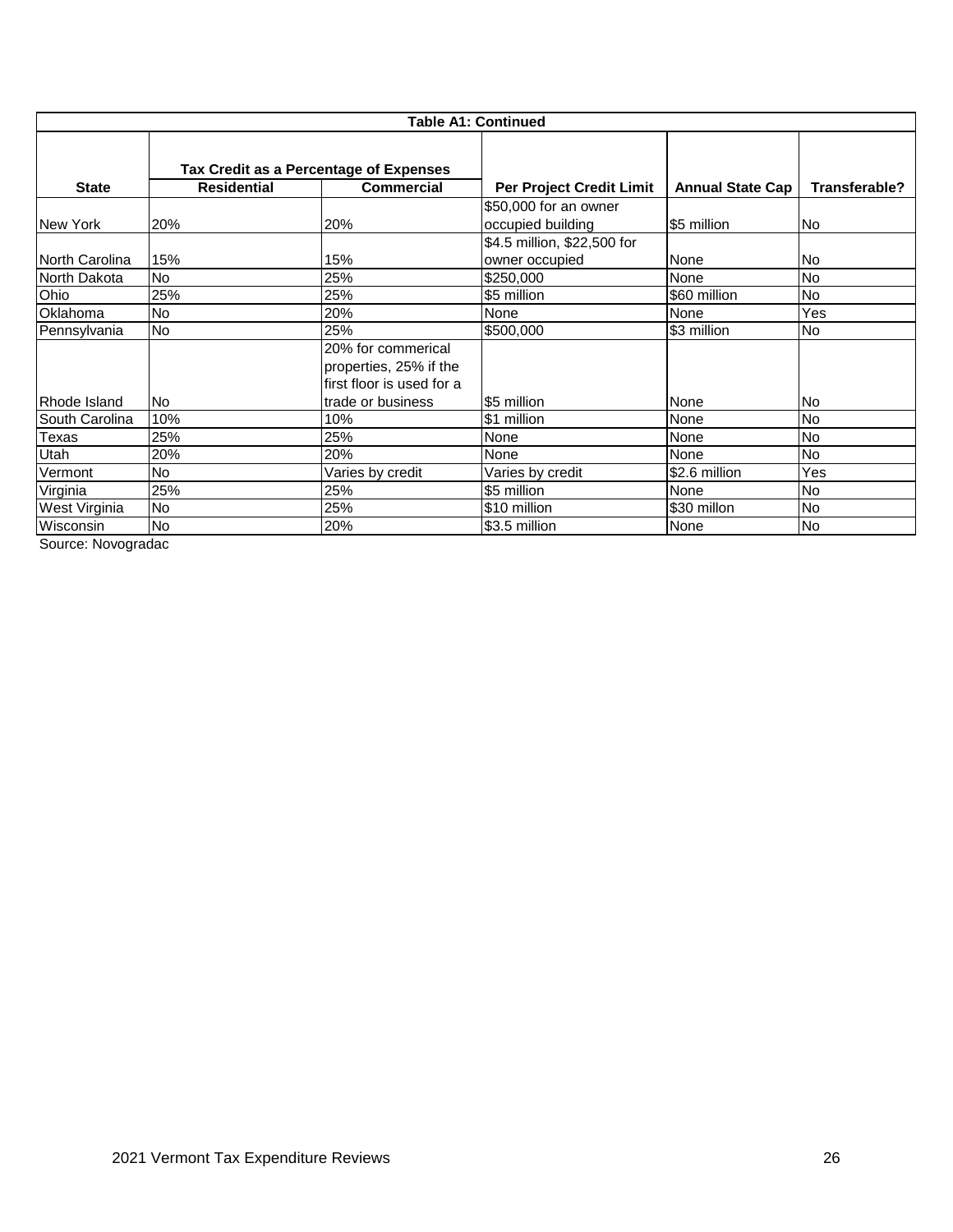## **Clothing and Footwear Sales Tax Exemption Full Review**

## **Executive Summary**

Clothing and footwear have been exempted from Vermont's sales and use tax since 1999 and 2001, respectively. This exemption is estimated to cost the State just over \$33 million in FY 2021 (8% of total sales tax collections), which represents annual tax savings of roughly \$130 per Vermont household. Vermont is only one of seven states to offer preferential sales tax treatment to clothing and one of only three states with a full exemption without price thresholds or different rates.

As part of the 2021 Tax Expenditure Report, JFO reviewed the clothing and footwear exemption against its statutory purpose in 32 V.S.A. § 9706(bb), which is "to limit the tax burden on the purchase of goods that are necessary for the health and welfare of all people in Vermont."

When reviewed against this statutory purpose, JFO finds that:

- **The exemption is poorly targeted and costs the State significantly more than if it were narrowed to more closely reflect the statutory purpose.**
	- $\circ$  JFO estimates the exemption is costing between \$11.2 and \$16.1 million beyond the statutory purpose of providing tax relief on necessary clothing expenditures for Vermonters. A narrower exemption with a price threshold or a refundable income tax credit would likely better meet the goals of the statutory purpose.
- **The clothing and footwear exemption creates an inconsistency in the tax code as other items that are arguably necessary for health and welfare are not exempted.** 
	- $\circ$  These include purchases of household supplies and appliances, both of which are considered necessary purchases in the Basic Needs Budget.
- **While not specifically goals laid out in statute, the exemption successfully reduces the regressivity of the sales tax and provides a benefit to Vermont apparel retailers on the border.** 
	- o Data from expenditure surveys indicate that lower-income families spend a greater share of their income on clothing and footwear than higher-income families. Therefore, exempting these items benefits the former greater than the latter.
	- $\circ$  Academic literature suggests that a full repeal of the clothing exemption would result in a reduction in sales for Vermont retailers on the border, particularly since all neighboring states either exempt clothing from their sales tax or have no sales tax.

With these findings in mind, the Legislature may want to consider narrowing or limiting the exemption to meet the statutory purpose. Potential options to consider include:

- Limiting the exemption using a price threshold like other states.
- Repealing the exemption in its entirety and replacing it with a more targeted income tax credit, such as:
	- $\circ$  A refundable personal income tax credit for low-income taxpayers, such as Maine's refundable Sales Tax Fairness credit, which provides up to \$225 for lower- and middle-income taxpayers to offset the regressivity of the sales tax.
	- $\circ$  An expansion of the Earned Income tax credit, which would offset the regressivity of the sales tax by providing additional refundable credit to lower-income households.

In the event the Legislature decided to replace the clothing exemption with a personal income tax, it would need to consider not only the size of the credit but also how or whether to provide benefits to those who do not file tax returns. Additionally, since the cost of personal income tax credits is borne by the General Fund, the legislature would need to offset the loss in revenue in some way.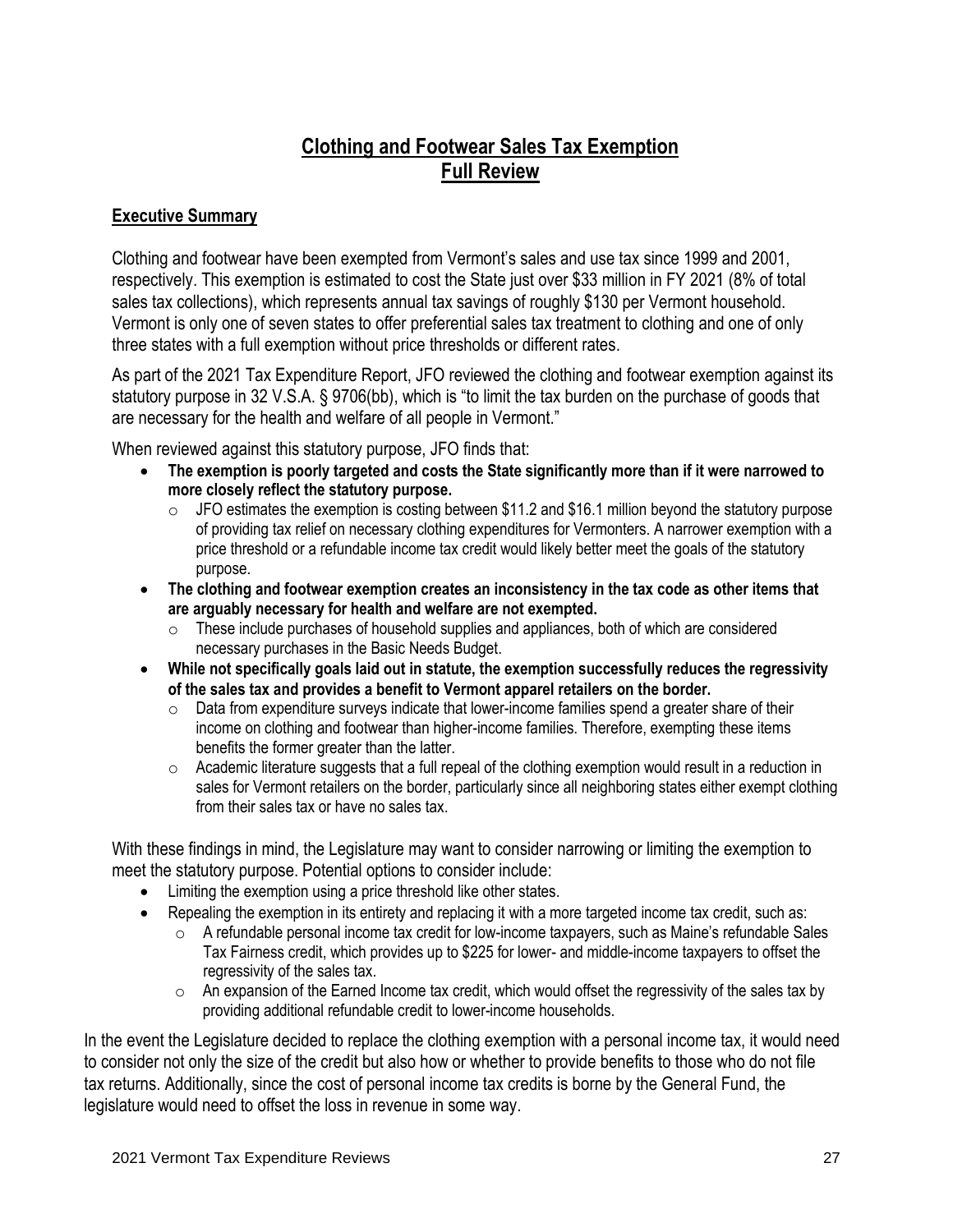## **I. Overview**

The sales and use tax exemption for clothing can be found in 32 V.S.A. § 9741(45). This subdivision of statute excludes clothing and footwear from the sales tax base. JFO estimates that the clothing and footwear exemption causes the State to forego over \$33 million per year in sales tax in FY 2021.

32 V.S.A. § 9741(45) spells out that clothing is exempt but accessories, protective equipment, and sport or recreational equipment are not. The definitions of "clothing", "accessories," "protective equipment," and "sport or recreational equipment" are found in 32 V.S.A. § 9701. In general, clothing is defined as "all human wearing apparel suitable for general use."<sup>32</sup> 32 V.S.A. § 9701(24) lists examples of clothing but notes that it is not an exhaustive list:

- Aprons, household and shop
- Uniforms (athletic and non-athletic), athletic supporters
- Baby receiving blankets
- Bathing suits and caps
- Beach capes and coats
- Belts and suspenders
- Shoes, sneakers, boots, sandals, steel-toed shoes, shoelaces, and slippers
- Coats and jackets
- Costumes
- Diapers, child and adult, including disposable diapers
- Hats, caps, earmuffs, gloves, and mittens
- Formal wear, neckties and wedding apparel
- Garters and girdles
- Underwear, hosiery, pantyhose, socks, and stockings
- Lab coats

Clothing accessories are taxable and are defined in 32 V.S.A. § 9701 (25) as "incidental items worn on the person or in conjunction with clothing." Examples of clothing accessories listed in this section include:

- Briefcases and handbags
- Cosmetics and hair accessories such as barrettes, bows, wigs, and nets
- Handkerchiefs
- Jewelry and watches
- Nonprescription sunglasses
- Umbrellas
- Wallets

Other clothing accessories such as belt buckles, patches, masks, and sewing equipment are considered taxable.

"Protective Equipment" is taxable and is defined in 32 V.S.A. § 9701(36) as "items for human wear and designed as protection of the wearer against injury or disease or as protection against damage or injury of other persons or property but not suitable for general use." Examples listed in statute include:

- Breathing masks and respirators
- Cleaning apparel and equipment

<sup>32</sup> 32 V.S.A. § 9701(24).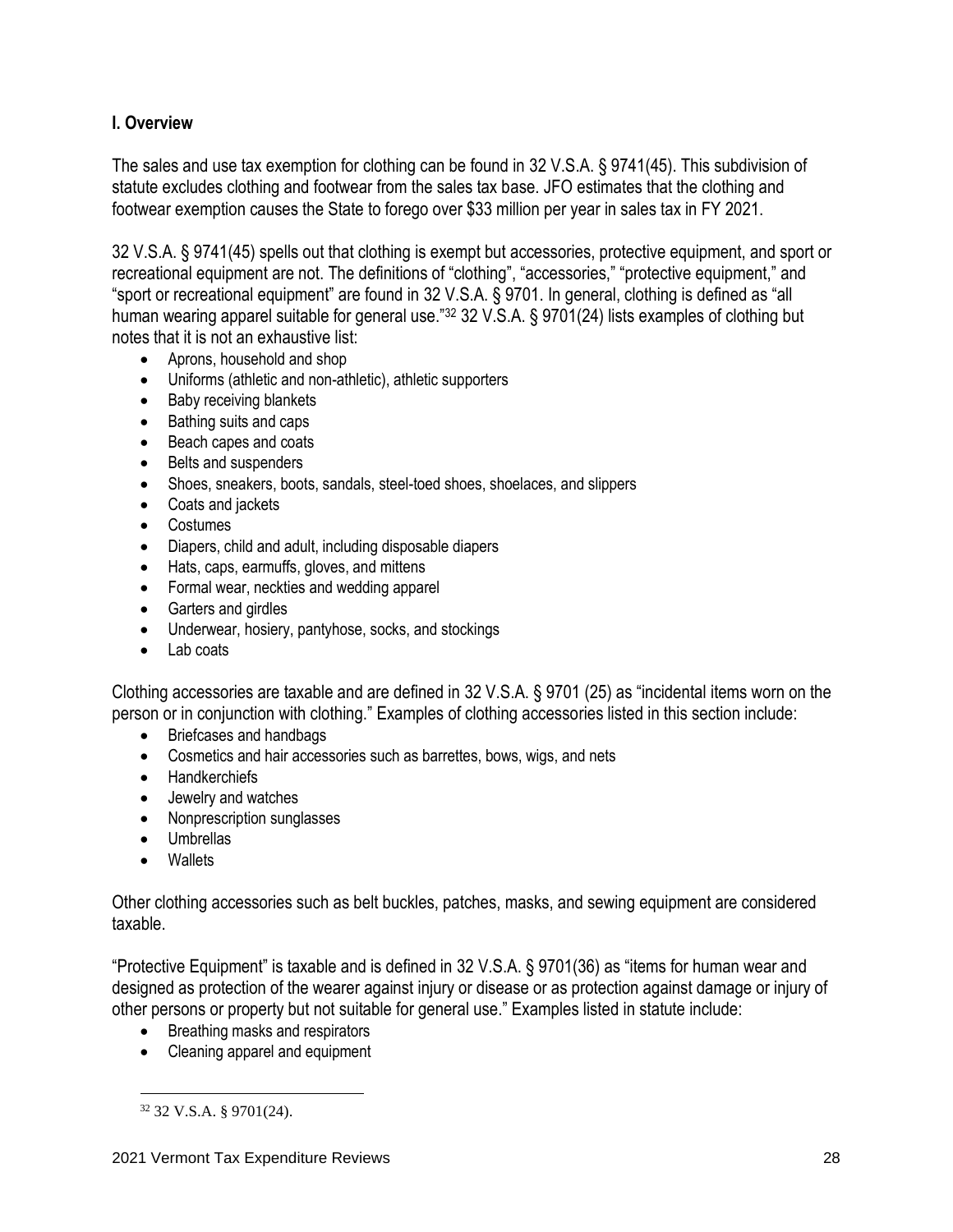- Ear and hearing protectors
- Face shields
- Hardhats and helmets
- Protective gloves
- Safety belts, glasses and goggles
- Tool belts
- Welders gloves and masks

"Sport or recreational equipment" is taxable and is generally defined as "items designed for human use and worn in conjunction with an athletic or recreational activity that are not suitable for general use."<sup>33</sup> Examples listed in statute include:

- Ballet and tap shoes
- Athletic shoes, cleated or spiked
- Gloves, including baseball, bowling, boxing, hockey and golf
- Goggles
- Hand, elbow, shoulder, and shin guards
- Life preservers and vests
- Mouth guards
- Ice skates and roller blades
- Ski boots
- Waders
- Wetsuits and fins

These definitions of clothing, protective equipment, accessories, and sports or recreational equipment are the same as those listed in the Streamlined Sales and Use Tax Agreement (SSUTA).<sup>34</sup> As a member of the SSUTA, Vermont can either exempt or fully tax clothing. If Vermont decided to tax clothing, it would need to tax all items listed as clothing in the definition above. For instance, it would not be allowed to tax boots but not sneakers.

The SSUTA also allows members to set a price threshold for taxability of clothing. A state may exempt an item of clothing below a certain price threshold provided that the threshold applies to each individual item (as opposed to the entire sale) and that the threshold is greater than \$110. The threshold would need to apply to both State and local sales and use taxes.

Most states consider clothing to be a taxable item. Vermont is one of seven states that either fully exempt clothing from the sales tax base or exempt clothing up to a certain price threshold. Only three other states have a clothing exemption as broad as Vermont's (Table 1).

<sup>33</sup> 32 V.S.A. § 9701(37).

<sup>34</sup> See page 103-107: [https://www.streamlinedsalestax.org/docs/default-source/agreement/ssuta/ssuta-as](https://www.streamlinedsalestax.org/docs/default-source/agreement/ssuta/ssuta-as-amended-2019-12-31--clean.pdf?sfvrsn=fa67afa0_12)[amended-2019-12-31--clean.pdf?sfvrsn=fa67afa0\\_12.](https://www.streamlinedsalestax.org/docs/default-source/agreement/ssuta/ssuta-as-amended-2019-12-31--clean.pdf?sfvrsn=fa67afa0_12)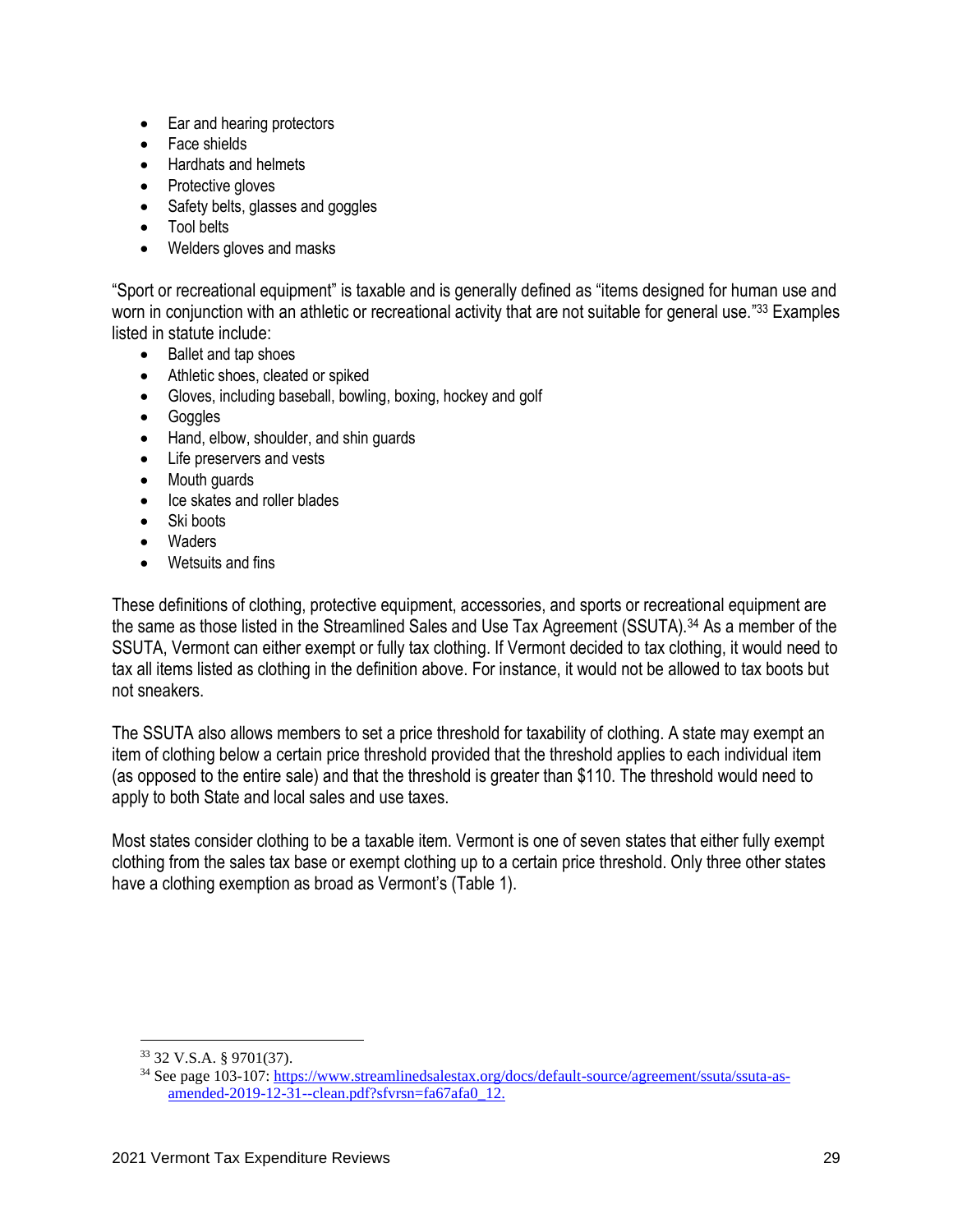| <b>Table 1: State Clothing Exemptions</b> |                                                                                    |  |  |  |
|-------------------------------------------|------------------------------------------------------------------------------------|--|--|--|
| <b>State</b>                              | <b>Details of Exemption</b>                                                        |  |  |  |
| Vermont                                   | Fully exempt. Accessories, protective equipment, and athletic apparel are taxable. |  |  |  |
| <b>Massachusetts</b>                      | Clothing under \$175 is exempt.                                                    |  |  |  |
| Minnesota                                 | Fully exempt. Accessories, protective equipment, and athletic apparel are taxable  |  |  |  |
| New Jersey                                | Fully exempt. Fur clothing, accessories, and athletic apparel are taxable. Some    |  |  |  |
|                                           | protective equipment is exempt.                                                    |  |  |  |
| New York                                  | Clothing under \$110 is exempt.                                                    |  |  |  |
| Pennsylvania                              | Fully exempt. Fur clothing, accessories, and athletic apparel are taxable.         |  |  |  |
| Rhode Island                              | Clothing under \$250 is exempt. Accessories, protective clothing and athletic      |  |  |  |
|                                           | clothing are taxable.                                                              |  |  |  |

The trend in the recent past is towards states limiting or ending the exemption. Rhode Island's exemption was changed to have a \$250 limit in 2012. New York has changed its exemption from a full exemption to a \$110 price threshold in 2012. Connecticut ended their exemption in 2011 and replaced it with a luxury goods tax, which is a 7.75% tax on items costing \$1,000 or more. All other goods pay the 6% sales tax.

## **II. Statutory Purpose**

32 V.S.A. § 9706(bb) states the statutory purpose of the clothing and footwear exemption as the following: "to limit the tax burden on the purchase of goods that are necessary for the health and welfare of all people in Vermont"

The statutory purpose does not make specific reference to limiting the tax burden on any group of people. Instead, as written, the purpose is intended to lower the tax burden on *all* Vermonters. A frequent argument made for exempting necessities from sales taxes is that the sales tax is regressive; lower-income individuals spend a greater share of their income on necessities. In order to reduce the regressivity of the tax, items that are necessities are exempted.<sup>35</sup>

Because the statutory purpose does not target any specific group, it is a blanket exemption for all types of clothing for general use, for any type of purchaser (residents and non-residents, high income and low income).

## **III. Statutory History**

Act 49 of 1999 codified the clothing and footwear exemption.<sup>36</sup> Clothing was exempted from the sales tax effective December 1, 1999. In that same act, footwear was also to be added to the exemption, but that would only be effective beginning July 1, 2001. At that time, the exemption was limited to a clothing or footwear item costing less than \$110. It did not exempt clothing or footwear used primarily for athletic activity or protective use. At passage, towns with local option sales taxes were ineligible to apply the exemption. However, since then, the exemption has extended to those towns.

<sup>35</sup> "Options for a Less Regressive Sales Tax," *Institute for Taxation and Economic Policy*, (September 2016). [https://itep.org/options-for-a-less-regressive-sales-tax/.](https://itep.org/options-for-a-less-regressive-sales-tax/)

<sup>36</sup> Act 49 of 1999.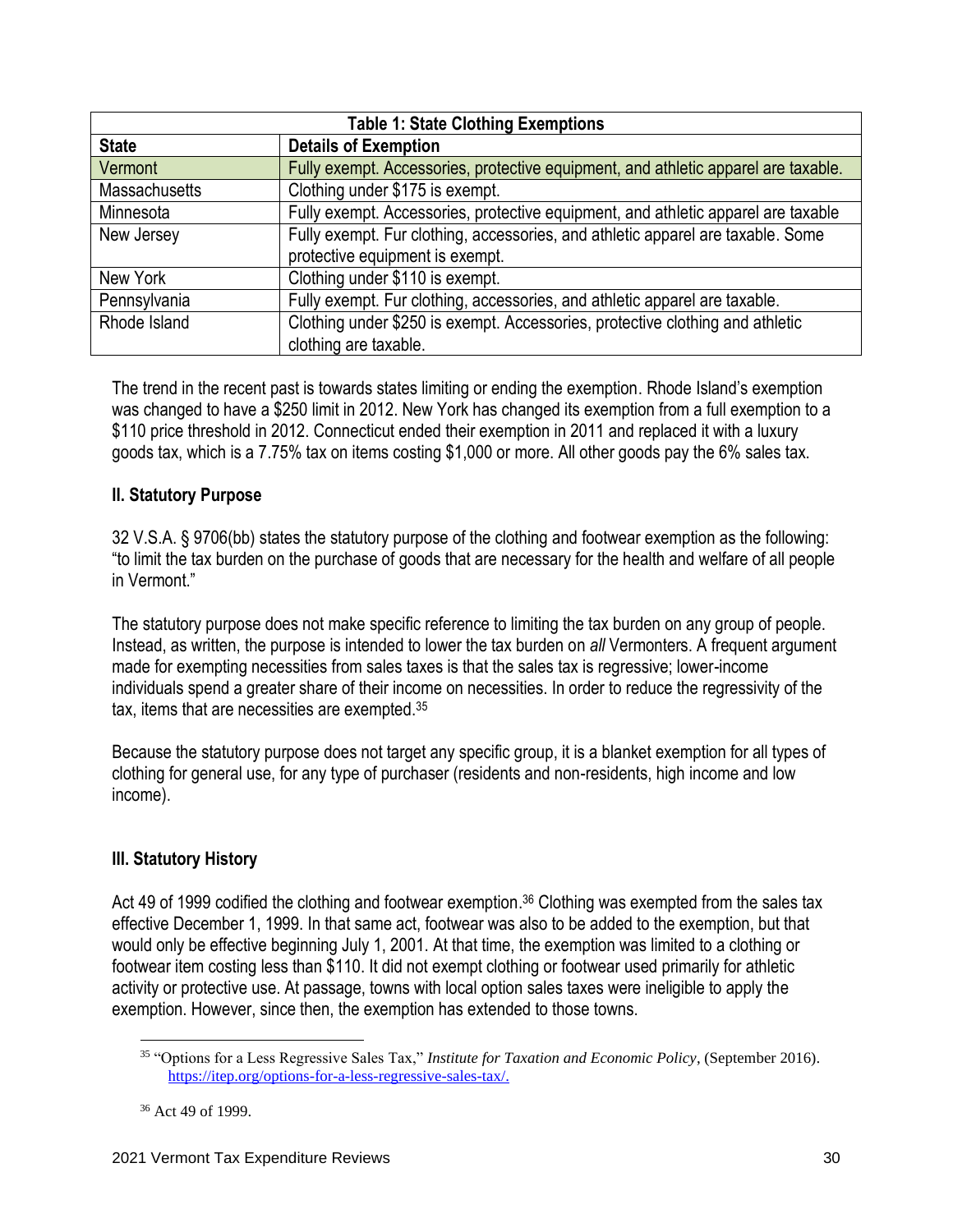In 2007, when Vermont joined the SSUTA, the \$110 price threshold was eliminated.

## **IV. Major Findings**

## **i) The clothing exemption costs the State of Vermont just over \$33 million per year in foregone tax revenue.**

JFO estimates that repeal of the clothing exemption could generate up to \$33 million in sales tax revenue. This could be done with minimal administration costs to the Department of Taxes since it does not require a change in forms or processing systems. This \$33 million represents just over 8% of total sales tax collections in FY 2021.

A repeal of the exemption would increase administrative costs for clothing retailers as they comply with collection and remittance to the Department of Taxes. However, this could be less than it normally would be for a new tax:

- Many current Vermont retailers selling apparel also sell taxable goods. Adding an additional good should not represent a significant administrative burden.
- The exemption itself is not very old and many Vermont retailers that sell apparel could have been in business prior to 1999 and therefore have some experience collecting the sales tax on clothing.
- An estimated 35% of apparel purchases are from large, online retailers who sell nationwide.<sup>37</sup> Because only seven states provide some special treatment for clothing, these retailers would be accustomed to collecting and remitting sales taxes in other states.

It is estimated that the cost of this exemption has modestly declined over the past decade. According to the Consumer Expenditure Survey in 2010, households in the Northeast spent \$2,084 a year on apparel and services, which is the equivalent of \$2,443 in 2019 dollars. According to that same survey completed in 2019, households spent on average \$2,282 a year. While the number of households in Vermont has increased modestly over that period (256,442 in 2010 versus 259,589 in 2019), the total spending on clothing in aggregate across Vermont has likely decreased. This reflects both the declining cost of clothing over the years<sup>38</sup> and the aging of Vermont's population as older households tend to spend less on clothing.

## **ii) The clothing and footwear exemption is a poorly targeted exemption that costs the State significantly more than if it were narrowed to more closely reflect the statutory purpose.**

The statutory purpose of the clothing and footwear exemption is "to limit the tax burden on the purchase of goods that are necessary for the health and welfare of all people in Vermont." To evaluate its effectiveness, this analysis breaks that purpose down into two parts:

- Limit the tax burden on items that are *necessary* for health and welfare.
- Limit the tax burden on these purchases for *all people in Vermont.*

JFO concludes that the exemption is not meeting its statutory purpose on both areas. It exempts clothing purchases beyond what is necessary for health and welfare and it exempts a nontrivial amount of clothing

<sup>37</sup> https://www.digitalcommerce360.com/article/online-apparel-sales-us/

<sup>38</sup> https://www.aei.org/carpe-diem/chart-of-the-day-the-cpi-for-clothing-has-fallen-by-3-3-over-the-last-20 years-while-overall-prices-increased-by-63-5/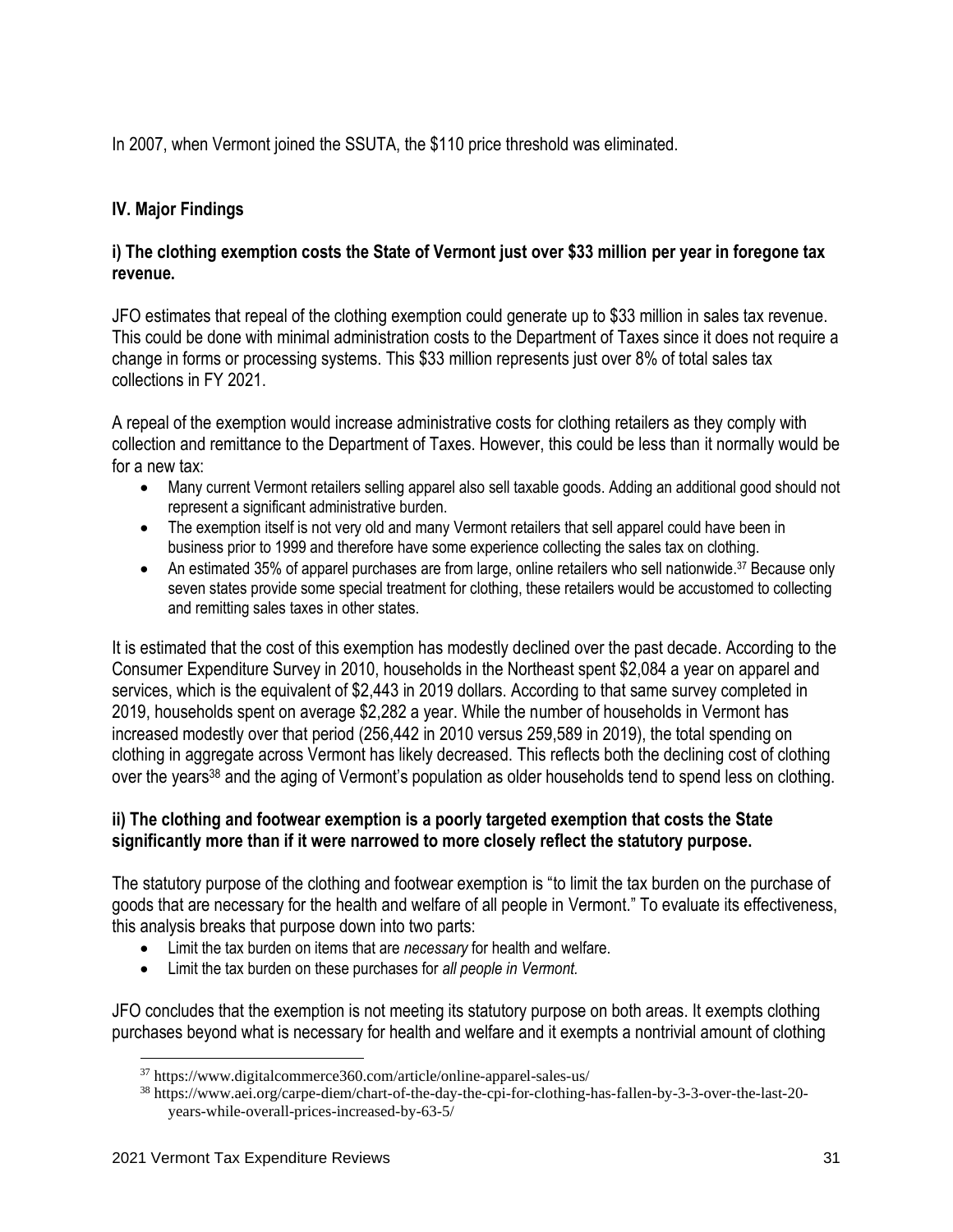purchases made by non-resident tourists to Vermont. **JFO estimates that the exemption's breadth beyond its statutory purpose in these two areas costs the State between \$11.2 to \$16.1 million per year.** In other words, if the Legislature sought and was able to target reducing the tax burden for necessary clothing expenditures for Vermont residents only, the exemption would cost \$17 to \$20 million instead of the \$33 million it currently does.

## *a) The clothing and footwear exemption does a poor job at targeting purchases that are necessary for health and welfare.*

The first part of this analysis evaluates whether the exemption covers necessary clothing and footwear expenditures. While clothing and footwear are necessary for human health and welfare, not all clothing and footwear purchases are necessary.

To estimate the extent to which the clothing and footwear exemption is overly broad, JFO attempted to estimate the sales of clothing purchases that could reasonably be deemed necessary for the health and welfare of a person.

The first methodology uses the Joint Fiscal Office's 2019 Basis Needs Report.<sup>39</sup> The report estimates a set of necessary and common household expenses for several household configurations and determines a wage rate required to meet those expenses. The headline wage for the 2019 report was \$13.34 an hour based upon a two-person household with no children and employer-sponsored health insurance, averaged for both urban and rural areas.

The expenses used to calculate the livable wage rate includes an estimate for apparel and services. For a two-adult household with no children, the report estimated \$1,413 a year on apparel and services.<sup>40</sup> JFO adjusted this figure to more closely represent an average Vermont household, which was 2.3 people instead of 2, resulting in an average clothing expense of \$1,624 per average Vermont household.<sup>41</sup>

Assuming that \$1,624 is the average Vermont household expense on necessary apparel, total spending on *necessary* apparel to meet a household's basic needs would be about \$421.8 million, translating to just over \$25.3 million in sales tax exempted for necessary apparel expenses.<sup>42</sup> If the total clothing and footwear exemption is estimated to cost the State \$33.1 million in foregone revenue, this would mean approximately \$7.8 million of it is on *unnecessary* clothing purchases.

<sup>&</sup>lt;sup>39</sup> [https://ljfo.vermont.gov/assets/Subjects/Basic-Needs-Budgets/2c974b591b/2019-Basic-Needs-Budget-and-](https://ljfo.vermont.gov/assets/Subjects/Basic-Needs-Budgets/2c974b591b/2019-Basic-Needs-Budget-and-Livable-Wage-report-FINAL-1-15-2019-v2.pdf)[Livable-Wage-report-FINAL-1-15-2019-v2.pdf](https://ljfo.vermont.gov/assets/Subjects/Basic-Needs-Budgets/2c974b591b/2019-Basic-Needs-Budget-and-Livable-Wage-report-FINAL-1-15-2019-v2.pdf)

<sup>&</sup>lt;sup>40</sup> This figure is determined using the Consumer Expenditure Survey based upon income groups similar to that of the livable wage determined by the Basic Needs Budget report.

<sup>&</sup>lt;sup>41</sup> JFO divided the report's \$1,413 listed clothing expense by two (two-person household) for an average of \$706.50 per person and then multiplied it by 2.3. This methodology assumes that clothing expense is equal across all members of the household, which is likely not fully accurate. Children might require higher expense while older members of a family would likely require less.

 $42$  Many households will spend less than this, but many will also spend more. For instance, single-person households in Vermont, which are about 30% of the total, are estimated by the report to spend about \$969 on apparel. Households with two adults and two children (four-person households represent about 11% of total Vermont households) are estimated to spend up to \$2,287 a year on apparel.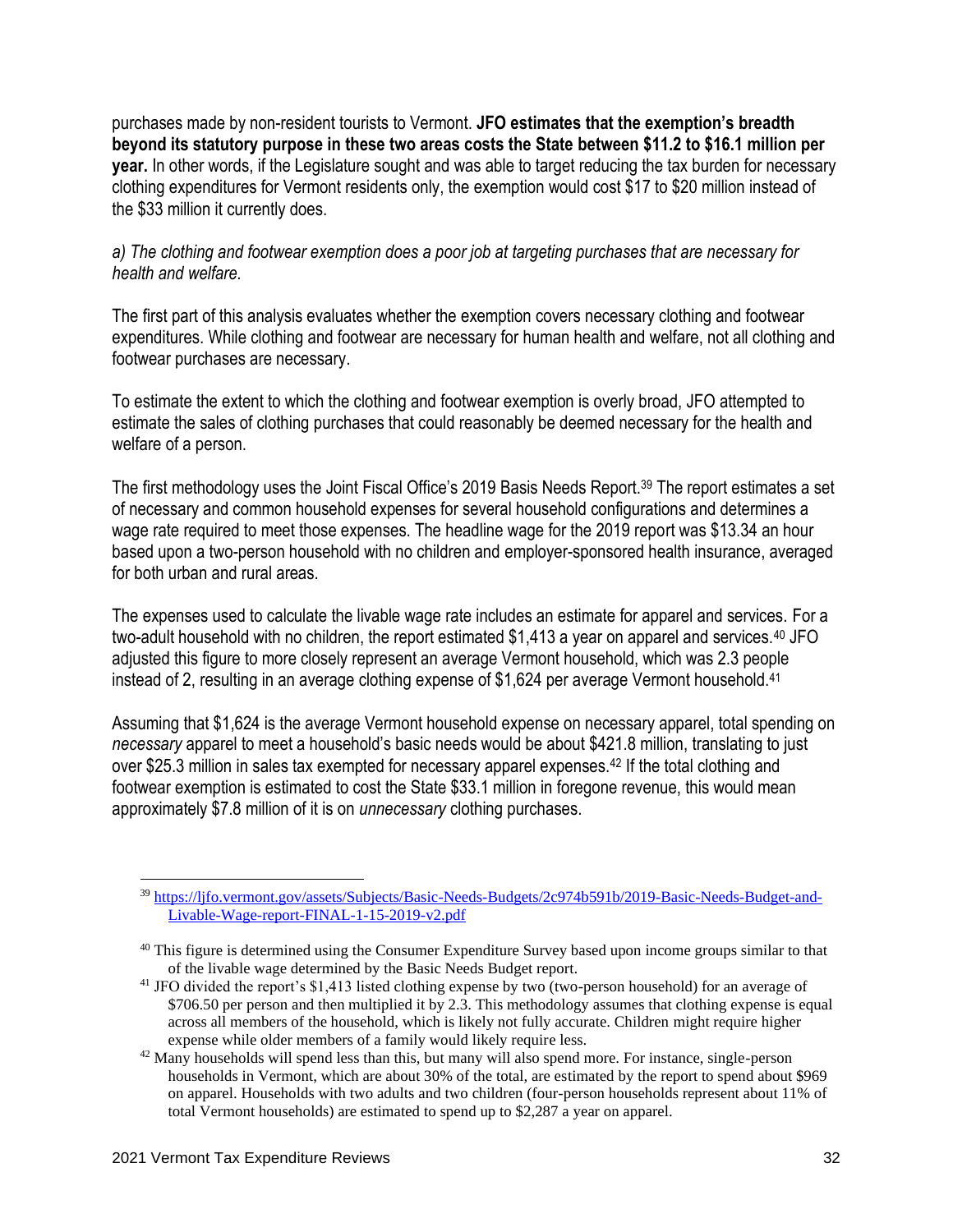However, Consumer Expenditure Survey asks respondents what they spent on clothing in the past year, rather than necessary expenditures on clothing. The \$1,624 of annual clothing expenditure used in the above analysis likely contains some expenditures of unnecessary expenditure and therefore is modestly too high.

JFO's alternative methodology was to analyze the lower-income group responses from the Consumer Expenditure Survey as a proxy for necessary clothing expenses. The theory behind this methodology is that lower-income households' expenditure on clothing better reflects the necessary expenditures since these households have limited resources to spend on non-necessary clothing items.

Using the 2019 survey, JFO calculated the weighted average spending amount on apparel by households earning between \$30,000 and \$50,000. This resulted in an average necessary clothing expenditure of \$1,289 a year. Across all Vermont households, this leads to a total necessary clothing expenditure of \$334.6 million, translating to approximately \$20 million in exempted necessary clothing expenditure. With the total clothing exemption costing \$33.1 million, this implies the State is foregoing \$13.1 million in sales tax revenue beyond the statutory purpose.

In sum, JFO estimates the State foregoes between \$7.8 and \$13.1 million in sales tax revenue from clothing and footwear purchases (almost one-third of all purchases) that are beyond what is necessary for human health and welfare.

## *b) The clothing exemption provides a significant tax incentive to tourists which is not in the statutory purpose.*

The statutory purpose states that the goal of the clothing exemption is "to limit the tax burden on the purchase of goods that are necessary for the health and welfare of all people in Vermont." The blanket nature of the exemption means that non-residents are benefitting from the exemption.

Tourism is a significant part of Vermont's economy. As of 2018, the share of Vermont's gross domestic product attributable to the accommodation and food services sector (industries strongly driven by tourism) was 4.8%. That was the third highest in the country after Hawaii and Nevada.<sup>43</sup> According to the Agency of Commerce and Community Development's (ACCD) 2017 Tourism Benchmark Study<sup>44</sup> it is estimated that tourism accounts for 10% of Vermont's \$2.5 billion retail sector, the sector most likely to be subject to sales taxes. The report also estimates that tourism is accountable for \$30 million annually in sales taxes.

According to the Economic Census, clothing stores in Vermont sold over \$325 million in merchandise in 2017.<sup>45</sup> Using data from Visa, JFO, with assistance of ACCD, estimates that between 15% and 20% of all these sales are to tourists. Using a midpoint of 17.5%, this would translate to approximately \$57 million in apparel purchases by tourists that are not subject to the sales tax. This is equal to \$3.4 million in foregone sales tax revenue.

<sup>43</sup> Bureau of Economic Analysis, "GDP by State."

<sup>44</sup> [https://accd.vermont.gov/sites/accdnew/files/documents/VDTM/BenchmarkStudy/VDTM-Research-](https://accd.vermont.gov/sites/accdnew/files/documents/VDTM/BenchmarkStudy/VDTM-Research-2017BenchmarkStudyFullReport.pdf)[2017BenchmarkStudyFullReport.pdf](https://accd.vermont.gov/sites/accdnew/files/documents/VDTM/BenchmarkStudy/VDTM-Research-2017BenchmarkStudyFullReport.pdf)

<sup>45</sup> About \$320 million in 2020 dollars, adjusting for CPI for apparel.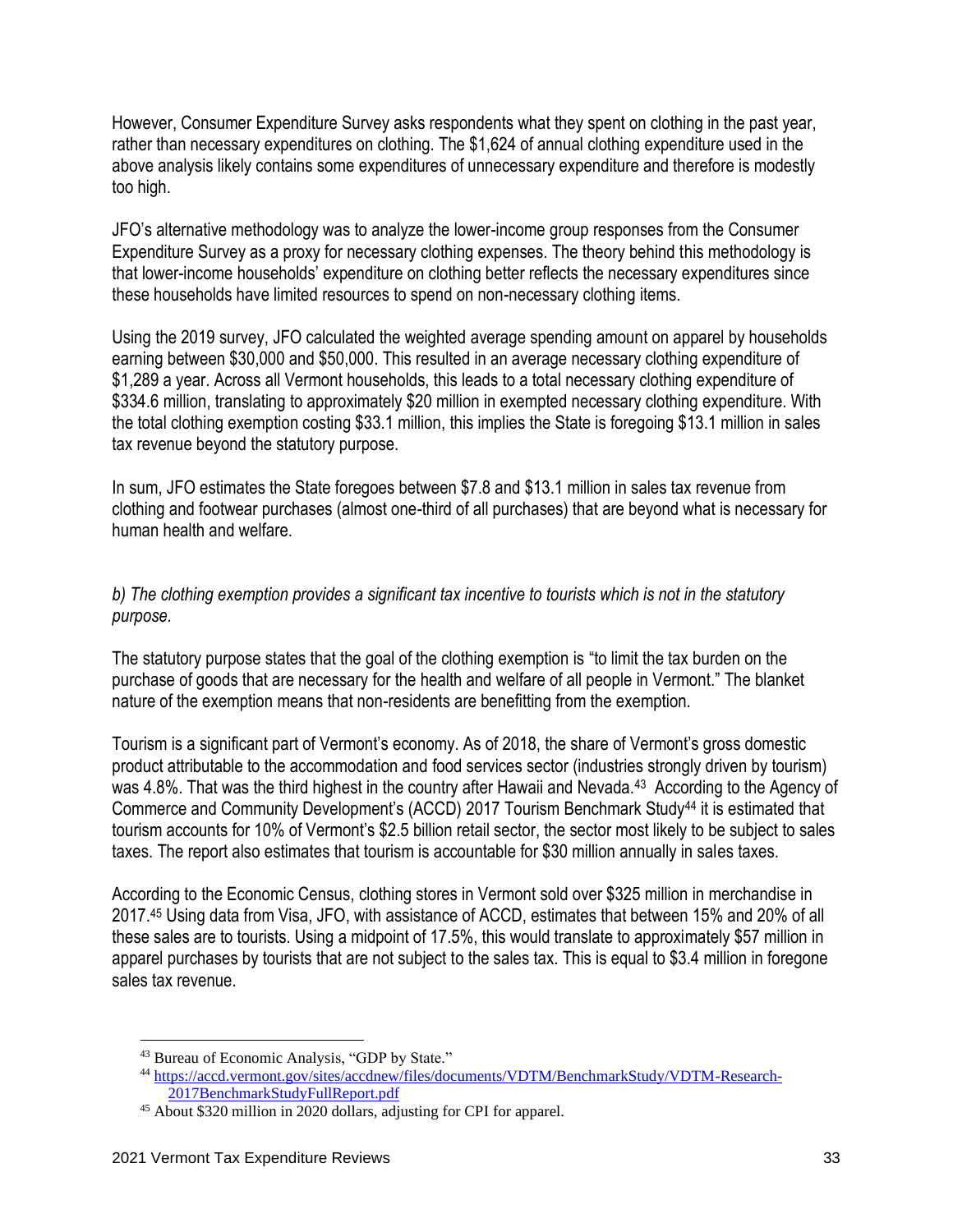This \$3.4 million, which is about 10% of the total cost of the exemption, is revenue that the State forgoes that does not directly benefit Vermonters as desired by the statutory purpose. In effect, due to its poor targeting, the clothing exemption acts, in part, as a tax incentive for tourists. Of course, any indirect benefits of tax incentive, such as increased spending by tourists at local Vermont retailers, could benefit Vermonters. There is limited evidence to suggest that tourists partake in apparel shopping in Vermont due to the exemption.46,47

## **iii) The clothing and footwear exemption creates an inconsistency in the tax code as other items that are arguably necessary for health and welfare are not exempted.**

The statutory purpose of the exemption makes specific reference to the health and welfare of individuals. The argument for exempting clothing and footwear from sales tax is that these items are necessities for human health and welfare and therefore should either not be subject to tax or receive some favorable tax treatment.

Notwithstanding the fact that the exemption covers tens-of-millions-of-dollars' worth of non-necessary clothing and footwear expenses (see section above), if the justification for exempting clothing is on the grounds of reducing the burden on the purchase of human necessities, it creates a significant inconsistency in the tax code as there are a multitude of items that could reasonably be called necessities but do not receive any favorable tax treatment.

Vermont does exempt many goods that could reasonably be deemed necessary for human health and welfare. These include medical and dental supplies, groceries, and energy purchases for residences (electricity, heating fuels, etc).

According to the Consumer Expenditure Survey, households in the Northeast spent an average of \$2,282 a year on apparel and services. This translates to average household savings of \$134 per year due to the exemption.

Again, the question of whether this exemption is fulfilling its statutory purpose relies on what the definition of a good that is necessary for human health and welfare. The Basic Needs Budget in the Livable Wage Report is perhaps the best proxy for what the Legislature considers a necessary expense.<sup>48</sup> It considers several other non-apparel household expenses from the Consumer Expenditure Survey in its determination of a livable wage. These items are currently subject to sales tax. These items include:

• Housekeeping supplies, which include laundry and cleaning supplies, other household products, and postage and stationery.

<sup>&</sup>lt;sup>46</sup> There is some evidence that sales tax holidays do affect consumer spending patterns, but it could largely be a function of timing. See "The Effect of Sales-Tax Holidays on Consumer Spending" by researchers at the Federal Reserve: https://www.federalreserve.gov/econres/notes/feds-notes/effect-of-sales-tax-holidays-onconsumer-spending-20170324.htm.

<sup>&</sup>lt;sup>47</sup> There is also not much evidence on consumer elasticity with respect to clothing. A 2000 paper by Sheng-Shyr Cheng found that clothing purchases were inelastic in both the short and long term, meaning little response to price fluctuations. See: https://www.consumerinterests.org/assets/docs/CIA/CIA2000/cheng2.pdf.

<sup>&</sup>lt;sup>48</sup> The legislature and the Joint Fiscal Committee approve the methodology of the report. The methodology for the report was recommended by the 2008 Basic Needs Technical Advisory Committee.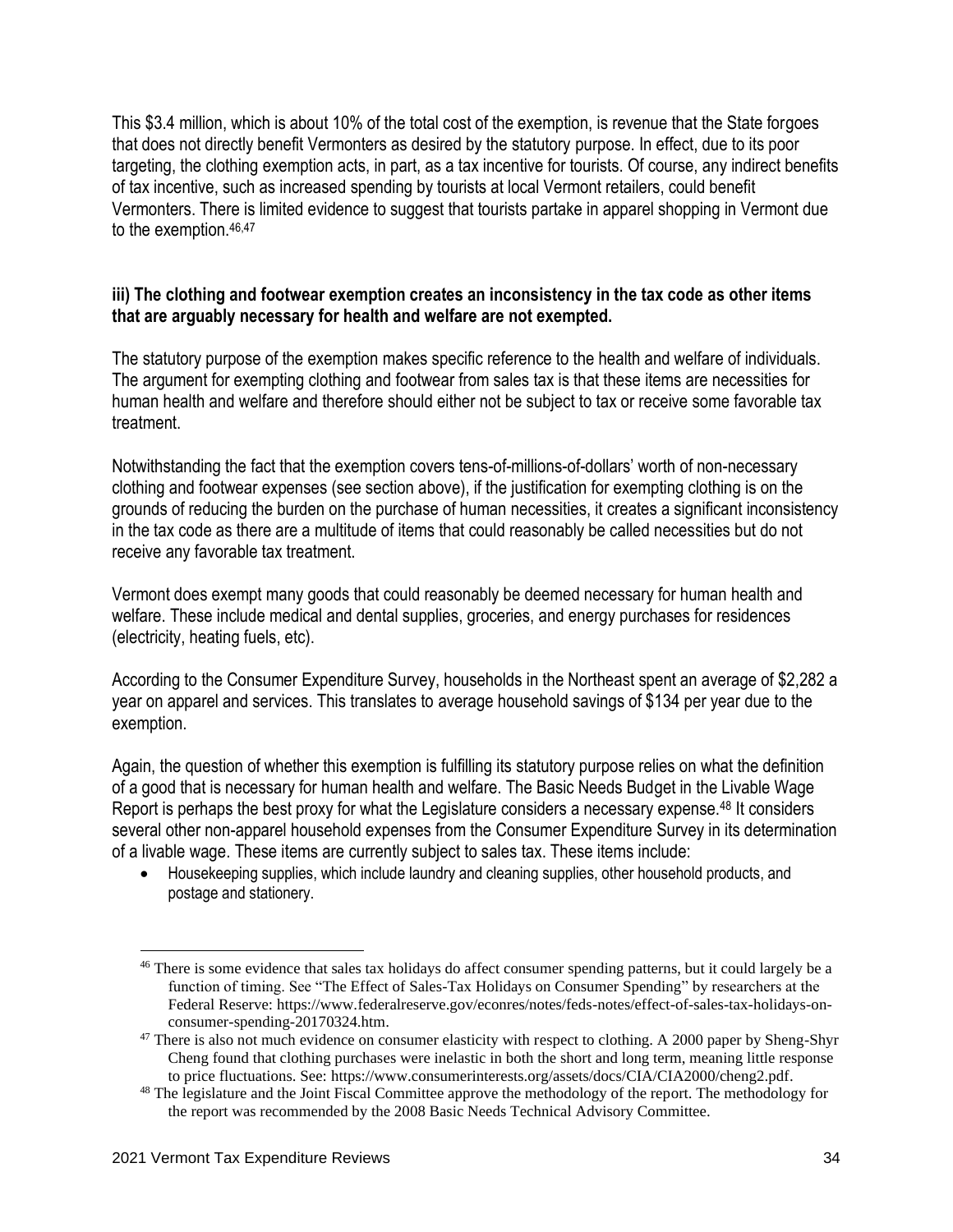• Household furnishings and equipment, which include household textiles, furniture, floor coverings, major appliances,<sup>49</sup> small appliances, and miscellaneous household equipment.

| Table 2: Selected Average Spending by Northeast Households on Necessary Items |                 |                 |                              |  |  |
|-------------------------------------------------------------------------------|-----------------|-----------------|------------------------------|--|--|
| (as defined by the Basic Needs Budget)                                        |                 |                 |                              |  |  |
|                                                                               | Apparel and     | Housekeeping    |                              |  |  |
| Age Group                                                                     | <b>Services</b> | <b>Supplies</b> | <b>Household Furnishings</b> |  |  |
| Under 25                                                                      | \$1,470         | \$286           | \$946                        |  |  |
| 25 to 34                                                                      | \$2,400         | \$490           | \$1,772                      |  |  |
| 35 to 44                                                                      | \$2,500         | \$793           | \$2,324                      |  |  |
| 45 to 54                                                                      | \$2,533         | \$858           | \$2,489                      |  |  |
| 55 to 64                                                                      | \$1,804         | \$784           | \$2,801                      |  |  |
| $65+$                                                                         | \$1,560         | \$867           | \$1,845                      |  |  |
| Overall                                                                       | \$2,282         | \$781           | \$2,250                      |  |  |

Source: Consumer Expenditure Survey, 2019

As Table 2 shows, on average, over \$3,000 of annual spending on household furnishings and cleaning supplies are not exempted from sales tax despite arguably being necessary for human health and welfare. For some households, some of these expenditures might be less necessary than others (a household might use a laundromat instead of purchasing a washer and dryer, for instance).

Overall, while the clothing and footwear exemption does reduce the tax burden on necessary purchases for health and welfare, it is not clear why clothing and footwear are specifically singled out for a sales tax exemption when numerous other currently taxable items that have a reasonable claim of being necessary for human health and welfare do not receive the same treatment.

This inconsistency in the sales tax system violates the principle of equity, considered to be an important tenet of a high-quality tax system.<sup>50</sup> While the exemption does help ensure equity across taxpayers, it creates inequities within the tax base. If the Legislature's intent is to reduce the tax burden on goods necessary for human health and welfare, the principle states that it should follow that goal across the entire tax code and not just for select goods. Implementing a wide-ranging exemption for life's necessities would put the Legislature in a difficult position of determining which goods are necessary for human health and welfare.

### **iv) While not specifically goals laid out in statute, the exemption successfully reduces the regressivity of the sales tax and provides a benefit to Vermont apparel retailers on the border.**

A frequent argument made for exempting necessities such as food and medical products from sales tax bases is that the sales tax is regressive; lower-income individuals spend a greater share of their income on these goods. By exempting them from the tax base, it is, in effect, a greater reduction in the tax burden as a proportion of income for lower-income groups.

<sup>&</sup>lt;sup>49</sup> Major appliances are excluded from the budget because the household is assumed to be renting.

<sup>&</sup>lt;sup>50</sup> Tax Policy Handbook for State Legislators, National Conference of State Legislatures, February 2010. [https://www.ncsl.org/documents/fiscal/TaxPolicyHandbook3rdEdition.pdf.](https://www.ncsl.org/documents/fiscal/TaxPolicyHandbook3rdEdition.pdf)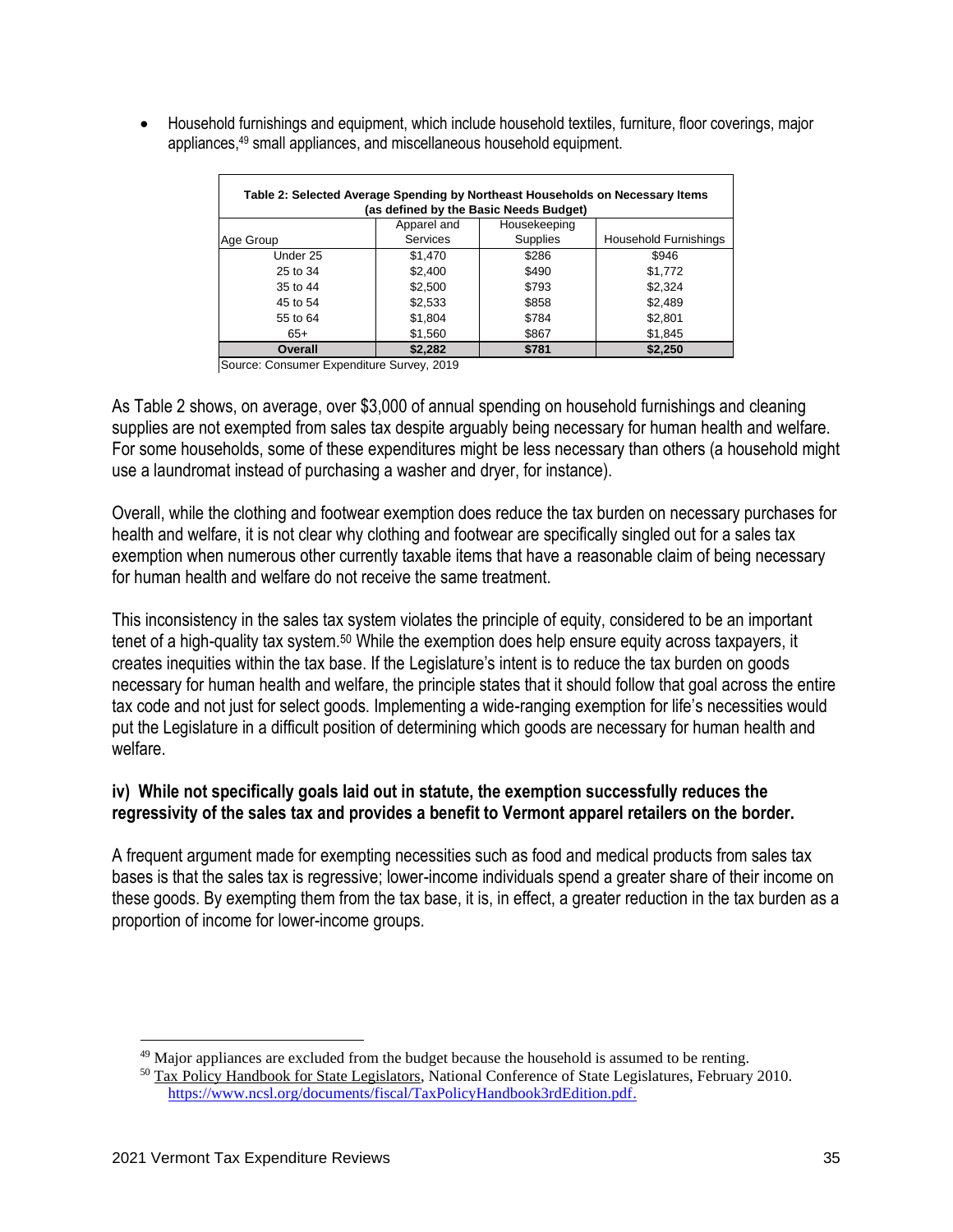| Table 3: Annual Apparel Expense by Income Group, 2019 |                 |               |                         |  |  |
|-------------------------------------------------------|-----------------|---------------|-------------------------|--|--|
|                                                       | Average         |               | <b>Average Share of</b> |  |  |
|                                                       | Apparel         | Average       | <b>Income Spend on</b>  |  |  |
| <b>Income Group</b>                                   | <b>Spending</b> | <b>Income</b> | <b>Apparel</b>          |  |  |
| <b>Overall</b>                                        | \$1,883         | \$82,852      | 2.3%                    |  |  |
| Less than \$15,000                                    | \$862           | \$7.574       | 11.4%                   |  |  |
| \$15,000 to \$29,999                                  | \$912           | \$22,189      | 4.1%                    |  |  |
| \$30,000 to \$39,999                                  | \$1,193         | \$34,772      | 3.4%                    |  |  |
| \$40,000 to \$49,999                                  | \$1,400         | \$44.831      | 3.1%                    |  |  |
| \$50,000 to \$69,999                                  | \$1,586         | \$59,328      | 2.7%                    |  |  |
| \$70,000 to \$99,999                                  | \$1,899         | \$83,558      | 2.3%                    |  |  |
| \$100,000 to \$150,000                                | \$2,565         | \$121,433     | 2.1%                    |  |  |
| \$150,000 to \$199,999                                | \$3,437         | \$171,061     | 2.0%                    |  |  |
| $$200.000+$                                           | \$4,806         | \$343.498     | 1.4%                    |  |  |

Source: Consumer Expenditure Survey, 2019

According to the Consumer Expenditure Survey, higher-income households tend to spend more money on clothing than lower income households (Table 3). Overall, the average U.S. household spent \$1,883 a year on apparel and services, which equates to approximately 2.3% of average income before taxes.

Higher-income households spend a greater amount of money on clothing in absolute dollar terms. However, lower-income households spend a greater share of their income on apparel than do higherincome households. For instance, while an average household earning between \$15,000 and \$39,999 spends about one-fifth the amount an average household earning \$200,000 and above in absolute dollar terms, the share of household income the lower-income household spends on apparel is almost three times that of the higher-income household. The average household earning between \$15,000 and \$39,999 saves \$55 a year in Vermont sales taxes on clothing purchases, which is about 0.25% of their income. An average household earning \$200,000 and above saves \$288 in sales taxes a year on clothing purchases, but that is the equivalent of about only 0.08% of their average income.

In addition to this, it is likely that Vermont apparel retailers close to the State's border are benefitting modestly from the exemption. New York and Massachusetts exempt clothing purchases up to a certain price, while New Hampshire does not have a sales tax. In the event of a full repeal of the clothing exemption, a given piece of clothing would cost 6% more at a Vermont retailer relative to its peer across the border, all things equal. While JFO could find no Vermont specific data to support the idea that Vermont clothing retailers on the border would suffer in the event of a repeal, recent academic literature has found that sales tax rate differentials do entice cross border shopping:

- A 2016 study by the Nebraska Department of Revenue<sup>51</sup> found that a one percentage point increase in a city's sales tax rate induced cross-border shopping by 4.81 percent. However, the effect disappears when the two cities are more than a 50-minutes' drive apart.
- A 2009 study from Washington found that for every 1% increase in the state sales tax, border county sales fell by 3.11%.<sup>52</sup>

<sup>51</sup> Cho, Iksoo, "Local Sales Tax, Cross-Border Shopping, and Travel Cost" (March 29, 2016). Available at SSRN: https://ssrn.com/abstract=2756208 or [http://dx.doi.org/10.2139/ssrn.2756208.](http://dx.doi.org/10.2139/ssrn.2756208)

 $52$  Wooster, R. B., & Lehner, J. W. Reexamining the Border Tax Effect: A case Study of Washington State. Contemporary Economic Policy, (2009): 511-523.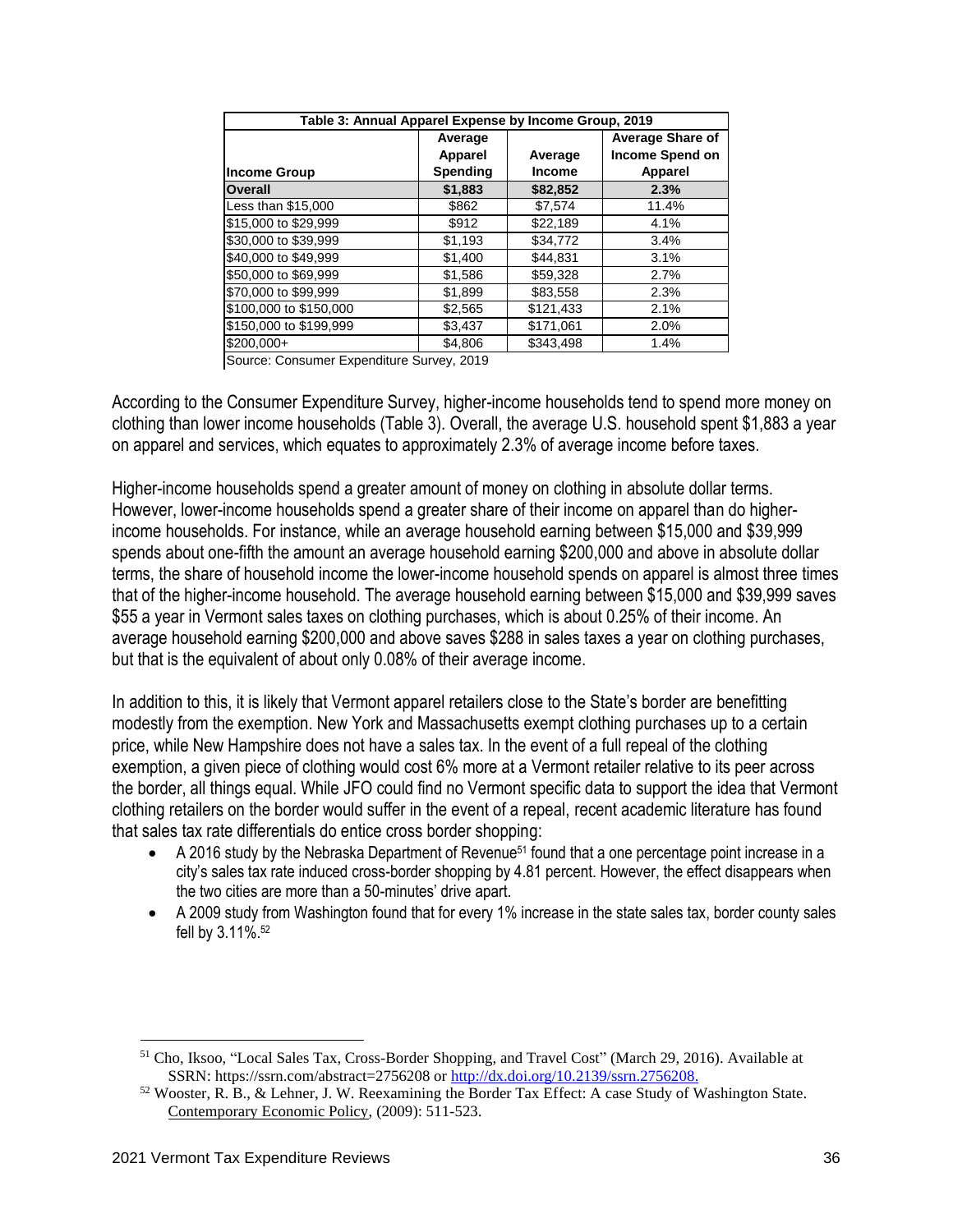• A 2005 study from West Virginia found that the state's repeal of its groceries exemption (a 6% increase in price) led to a decrease in food sales in border counties of 4%. <sup>53</sup>

## **V. Considerations for Legislators**

This review of the clothing and footwear exemption has found that the exemption, while helping reduce regressivity in the tax code, is poorly targeted. The Legislature may want to consider narrowing or limiting the exemption to better meet its statutory purpose.

One option for doing this is limiting the exemption using a price threshold. As noted earlier, this is a practice adopted by other states to limit the regressivity of the sales tax. Vermont used to have a price threshold in place, but it was repealed when Vermont joined the SSUTA because at the time, the agreement did not allow for them. However, states are now permitted to have a price threshold for their clothing exemptions.

Another option is repealing the exemption in its entirety and offsetting the regressivity of the sales tax through the personal income tax. Another advantage to using the personal income tax is that the benefit would be limited to Vermont residents, whereas even a price threshold would still benefit nonresidents.

One way to do this is by enacting a tax credit specifically designed to offset the sales tax's regressivity. An example of this is Maine's Sales Tax Fairness tax credit. This refundable credit is at least \$100 and increasing depending on the number of personal exemptions the taxpayer claims. The credit phases out above \$20,000 in adjusted gross income for single filers and \$40,000 for married couples. <sup>54</sup>

Another way to mitigate the regressivity of the sales tax using the existing personal income tax framework would be to boost Vermont's Earned Income Tax Credit (EITC). That credit is fully refundable and is limited to lower-income families. Nearly 40,000 Vermont households benefit from the EITC, with an average credit of almost \$700.

Should the legislature decide to provide some tax credit through the personal income tax, it would need to decide the appropriate amounts by household size and income thresholds. It would also need to consider how or whether to provide benefits to low-income households who do not file Vermont tax returns. Finally, since the costs of personal income tax credits are borne by the General Fund, the Legislature would need to find ways to replace the lost revenue due to new or expanded personal income tax credits.

<sup>53</sup> Tosun, Mehmet Serkan and Skidmore, Mark, "Cross-Border Shopping and the Sales Tax: A Reexamination of Food Purchases in West Virginia." Regional Research Institute Publications and Working Papers. (2005): 109.

<sup>54</sup> Maine Revised Statutes, Title 36, Chapter 822, §5213.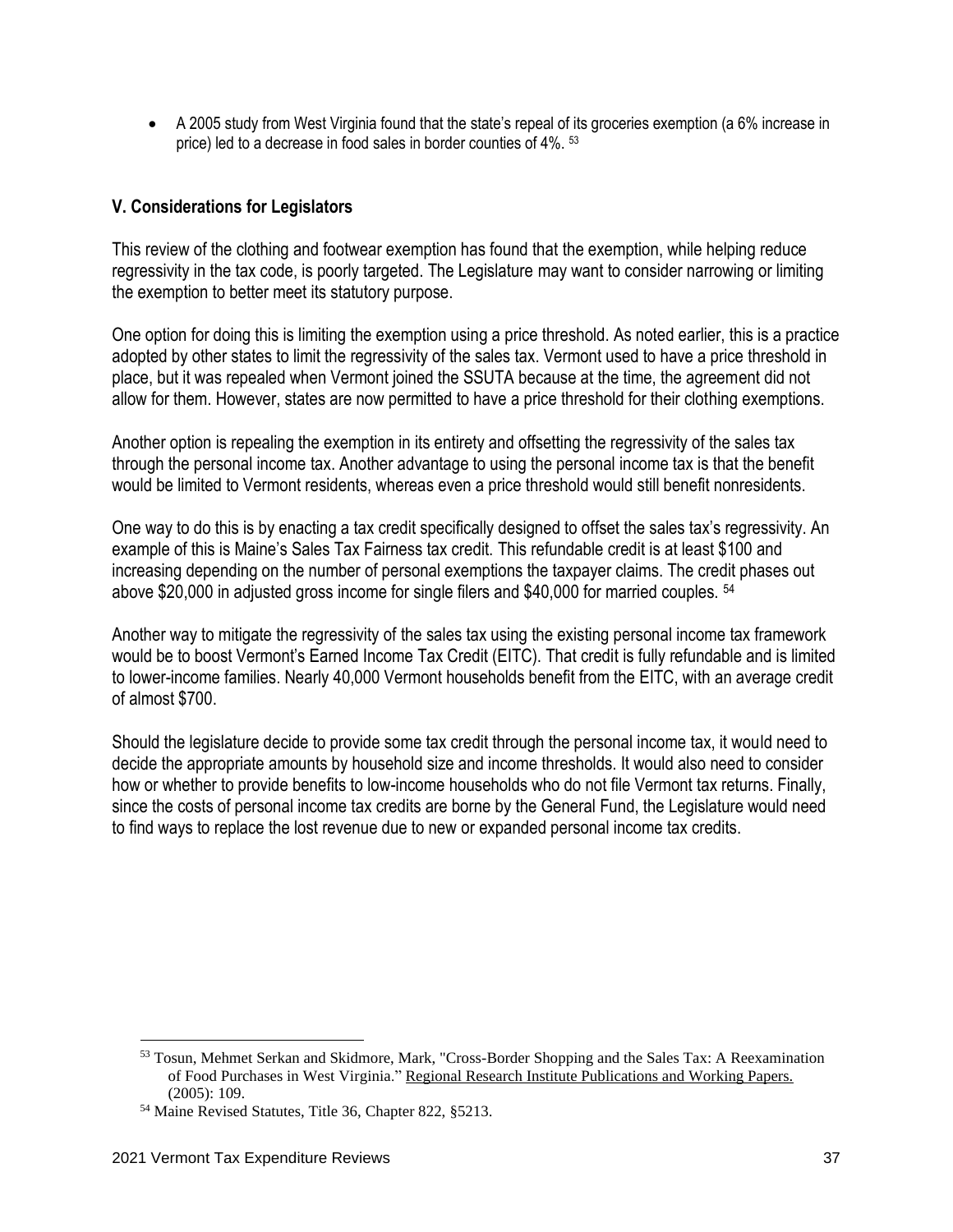## TAX EXPENDITURE EXPEDITED REVIEWS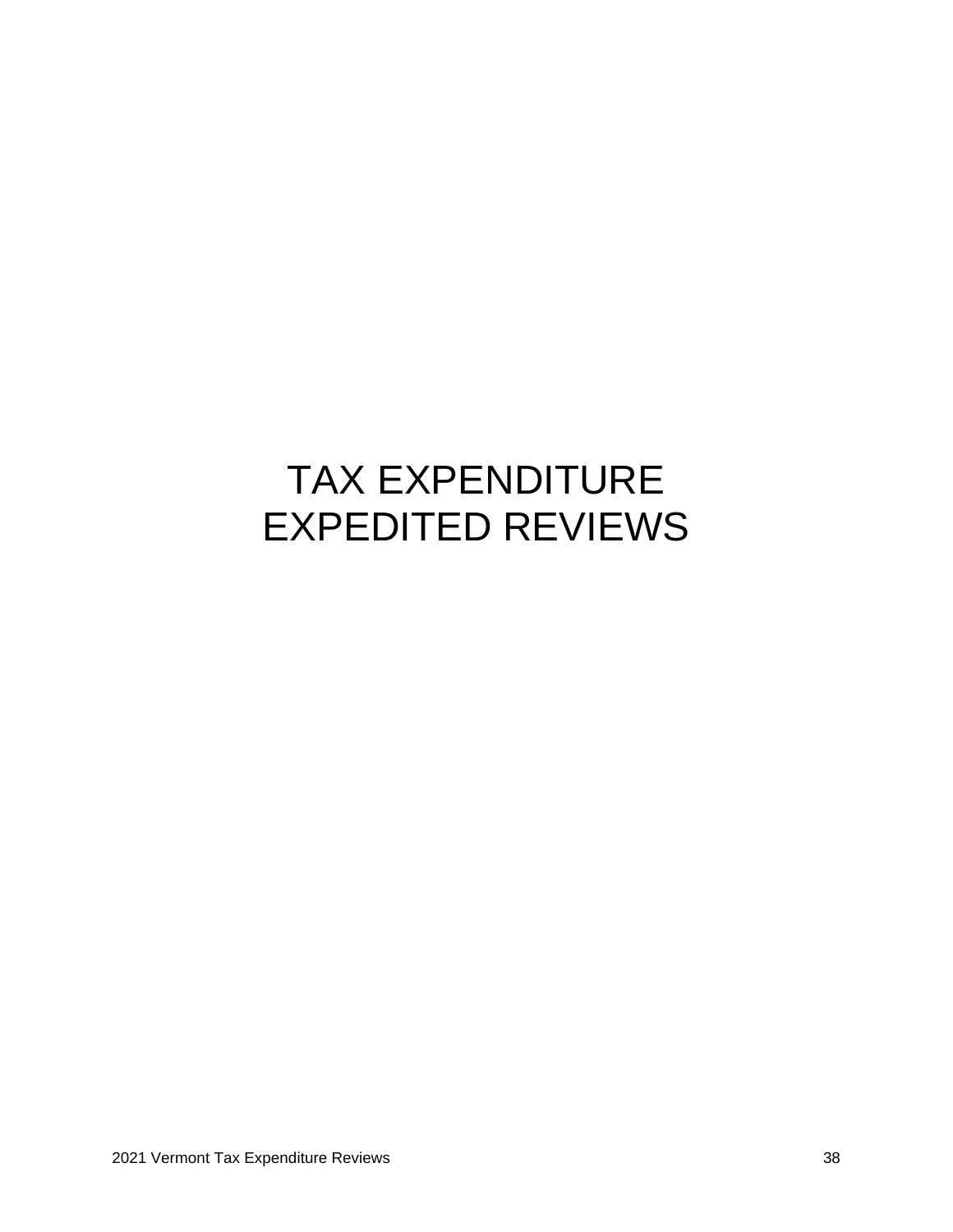#### **Qualified Sale of Mobile Home Park Credit– Expedited Review Prepared by the Department of Taxes**

| <b>Tax Expenditure</b>                                                                                                                                                                                                                                                                 | <b>Statutory Purpose</b>                                                                                                                                                                                                                                                                                                                                                                                            | <b>Estimated</b><br><b>Revenue</b><br>Impact   | <b>Recommendations</b>                                                                                                                                                          |
|----------------------------------------------------------------------------------------------------------------------------------------------------------------------------------------------------------------------------------------------------------------------------------------|---------------------------------------------------------------------------------------------------------------------------------------------------------------------------------------------------------------------------------------------------------------------------------------------------------------------------------------------------------------------------------------------------------------------|------------------------------------------------|---------------------------------------------------------------------------------------------------------------------------------------------------------------------------------|
| A credit of seven percent<br>of the taxpayer's gain<br>subject to federal income<br>tax for the taxable year.<br>The credit can be applied<br>against personal or<br>corporate income tax and<br>unused credit amounts<br>can be carried forward to<br>the next three taxable<br>years | The statutory purpose of the<br>Vermont qualified sale of a mobile<br>home park credit in section 5828 of<br>this title is to encourage sales of<br>mobile home parks to a group<br>composed of a majority of the mobile<br>home park leaseholders, or to a<br>nonprofit organization that<br>represents such a group, and, in<br>doing so, to provide stability to the<br>inhabitants of such mobile home<br>parks | $~5250,000$ over<br>prior five fiscal<br>years | Provide reminders and<br>resources regarding this<br>credit. Potentially move<br>this credit to pre-<br>apportionment and make it<br>a larger percentage than<br>seven percent. |

#### Public Policy Objectives

The Legislature stated that the public policy objective of the seven percent credit for the qualified sale of a mobile home park is to encourage the sale of mobile home parks to their leaseholders (or a nonprofit representing them) and in doing so, provide stability to those residents.

#### Estimates and Analysis

The number of filers claiming this credit against their personal income tax liability has been substantially fewer than ten over the past five fiscal years, although tax year 2019 saw more activity than usual. Generally, this credit costs less than \$50,000 a year but the cost in 2019 was somewhat larger than that. The credit has almost never been used against corporate income tax, even though that is allowed in statute and captured on the applicable corporate form, the BA-404.

This credit is taken by the seller of the mobile home park on their tax return. It is unclear from tax department records how many sales of this nature have occurred, so the "utilization" of this credit is impossible to know. Periodically, credits such as this that are designed to encourage very specific transactions should be promoted or advertised to make sure they work as designed and succeed in their statutory purpose.

#### Legal History

This credit was created in Act 103 of 1997.

#### State Comparisons

Information about comparable credits to this one in other states is limited. It does appear that more than a dozen states offer a similar credit that is structured like Vermont's, where the credit come through as a percentage of the taxable gain<sup>55</sup>. A small number of other states appear to offer credits or exemptions to other tax types, such as real estate transfer taxes. The most

<sup>55</sup> [https://prosperitynow.org/sites/default/files/PDFs/Promoting\\_Resident\\_Ownership\\_of\\_Communities.pdf](https://prosperitynow.org/sites/default/files/PDFs/Promoting_Resident_Ownership_of_Communities.pdf)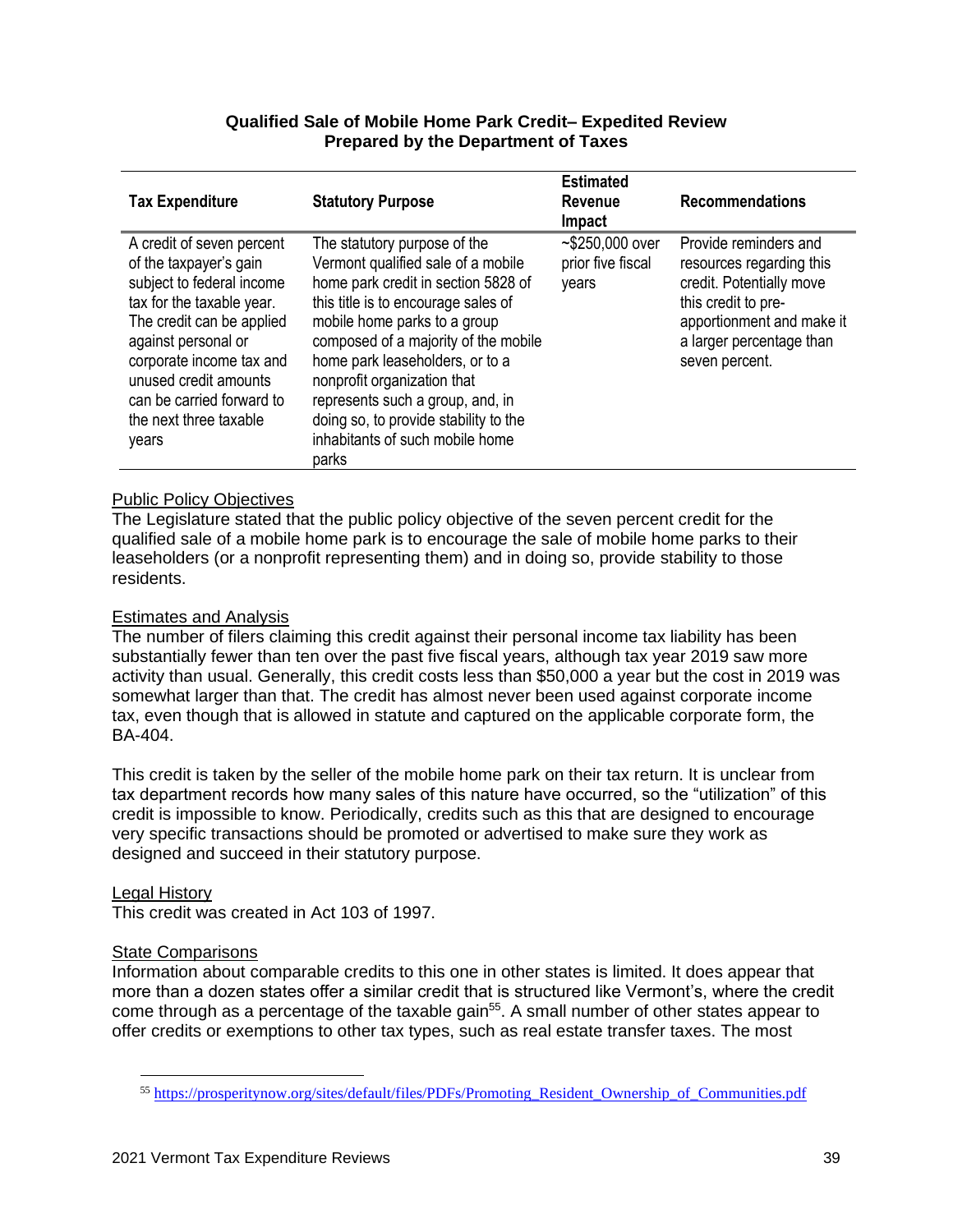comprehensive resource for comparing the legal parameters of these sales, including tax treatment, is the one footnoted from the National Consumer Law Center.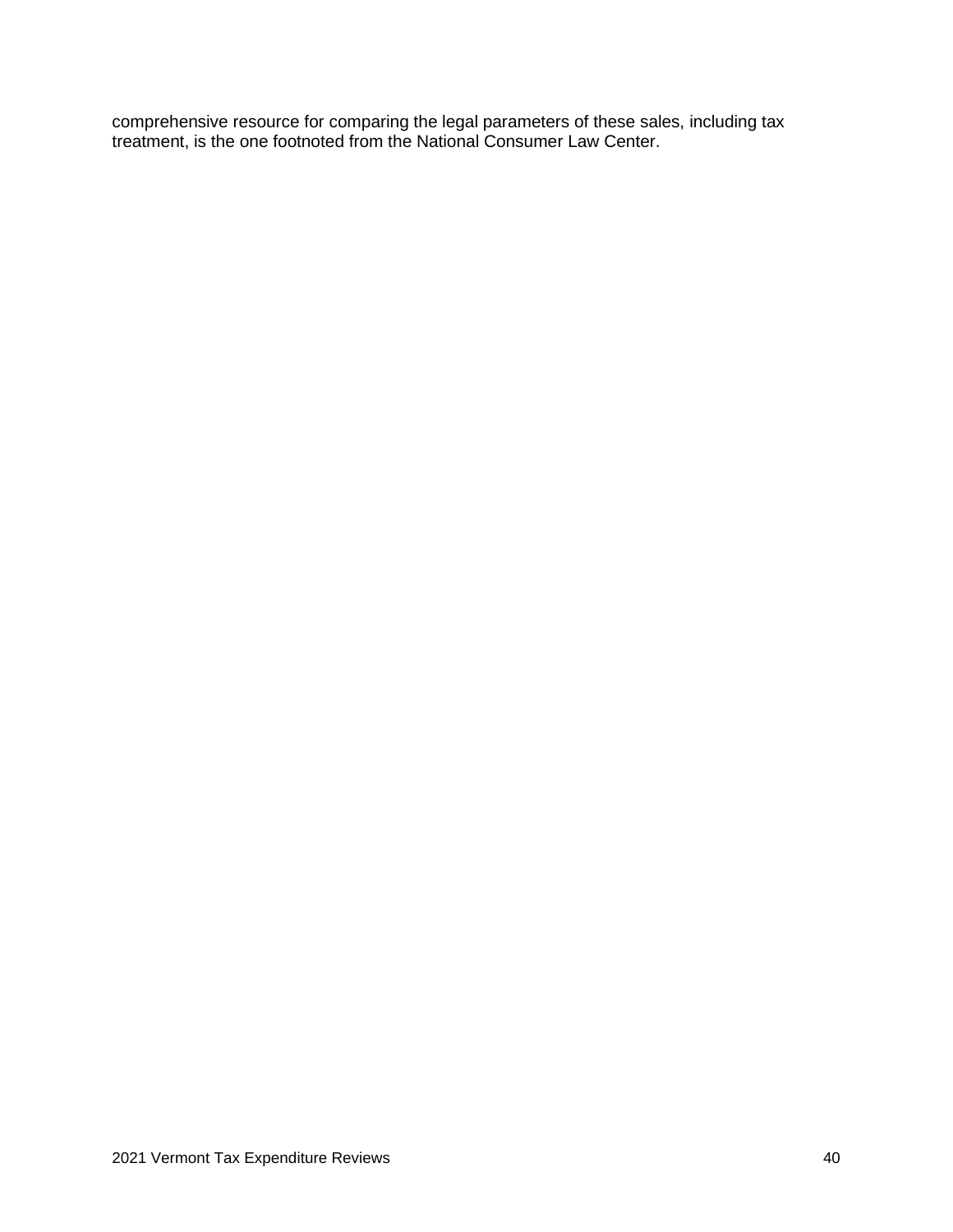#### **Affordable Housing Tax Credit – Expedited Review Prepared by the Vermont Department of Taxes**

| <b>Tax Expenditure</b>                                                                                                                                                                                                                                                                                                                                                                                                        | <b>Statutory Purpose</b>                                                                                                                                                                                                                                                                                       | <b>Estimated</b><br><b>Revenue</b><br>Impact | <b>Legislative Considerations</b>                                                                                                                                                                                                                                                                                                                                        |
|-------------------------------------------------------------------------------------------------------------------------------------------------------------------------------------------------------------------------------------------------------------------------------------------------------------------------------------------------------------------------------------------------------------------------------|----------------------------------------------------------------------------------------------------------------------------------------------------------------------------------------------------------------------------------------------------------------------------------------------------------------|----------------------------------------------|--------------------------------------------------------------------------------------------------------------------------------------------------------------------------------------------------------------------------------------------------------------------------------------------------------------------------------------------------------------------------|
| Credit of 25% of the<br>qualified basis of an<br>affordable housing<br>project; credit may be sold<br>to raise capital. Taxpayer<br>may claim the credit in<br>five consecutive tax years<br>and carry forward unused<br>credits for 14 tax years.<br>Credit may be claimed<br>against bank franchise<br>tax, personal income tax,<br>corporate income tax,<br>captive insurance<br>premium tax, or insurance<br>premium tax. | "The statutory purpose of<br>the Vermont affordable<br>housing credit in section<br>5930u of this title is to<br>increase the capital<br>available to certain<br>affordable housing<br>projects for construction<br>or rehabilitation by<br>attracting up-front private<br>investment." 32 V.S.A.<br>\$5813(i) | \$3.1 million in<br>FY 2022                  | Statutory purpose could be<br>improved by adding specific,<br>quantifiable goals against which to<br>collect data and track progress.<br>Affordable housing credit should be<br>considered in broader context of all<br>policy that affects affordable housing<br>in Vermont – how do the various<br>initiatives support each other or<br>create overlapping incentives? |

## Public Policy Objectives

The objective of the Affordable Housing Tax Credit is to increase capital for affordable housing construction and rehabilitation projects. The statute uses the federal definition of affordable rental housing from 26 U.S.C. § 42(g) and of owner-occupied housing from 26 U.S.C. § 143 (c)(1) or Vermont Housing Finance Agency (VHFA) criteria. VHFA has specific knowledge of the project applications and is responsible for ensuring that credits are awarded for projects that meet affordability criteria. Neither the statute nor the statutory purpose use specific or quantifiable language around "increase[ing] the capital available" for affordable housing projects. It is unclear whether the amount of capital should increase relative to the previous year, relative to a baseline year, or relative to a counterfactual in the absence of affordable housing credits (the last is notoriously difficult to evaluate).

The credit provides 1) rental housing tax credits for the construction or rehabilitation of affordable rental housing, 2) home ownership tax credits for the development of affordable owner homes and purchase of mobile homes, and 3) down payment assistance tax credits to provide down payment assistance loans to first-time home buyers.56 The Vermont Housing Finance Agency (VHFA) administers both the Vermont Affordable Housing Tax Credit and the similarly-constructed federal Low-Income Housing Tax Credit (LIHTC) that is used to finance affordable rental housing. The credits are typically awarded to developers and then sold to raise capital for project construction; the purchasers claim the credits against their bank franchise tax, personal income tax, corporate income tax, captive insurance premium tax, or insurance premium tax liabilities.

<sup>56</sup> Vermont Housing Finance Agency Affordable Housing Credit Summary, Vermont Housing Finance Agency, 2021.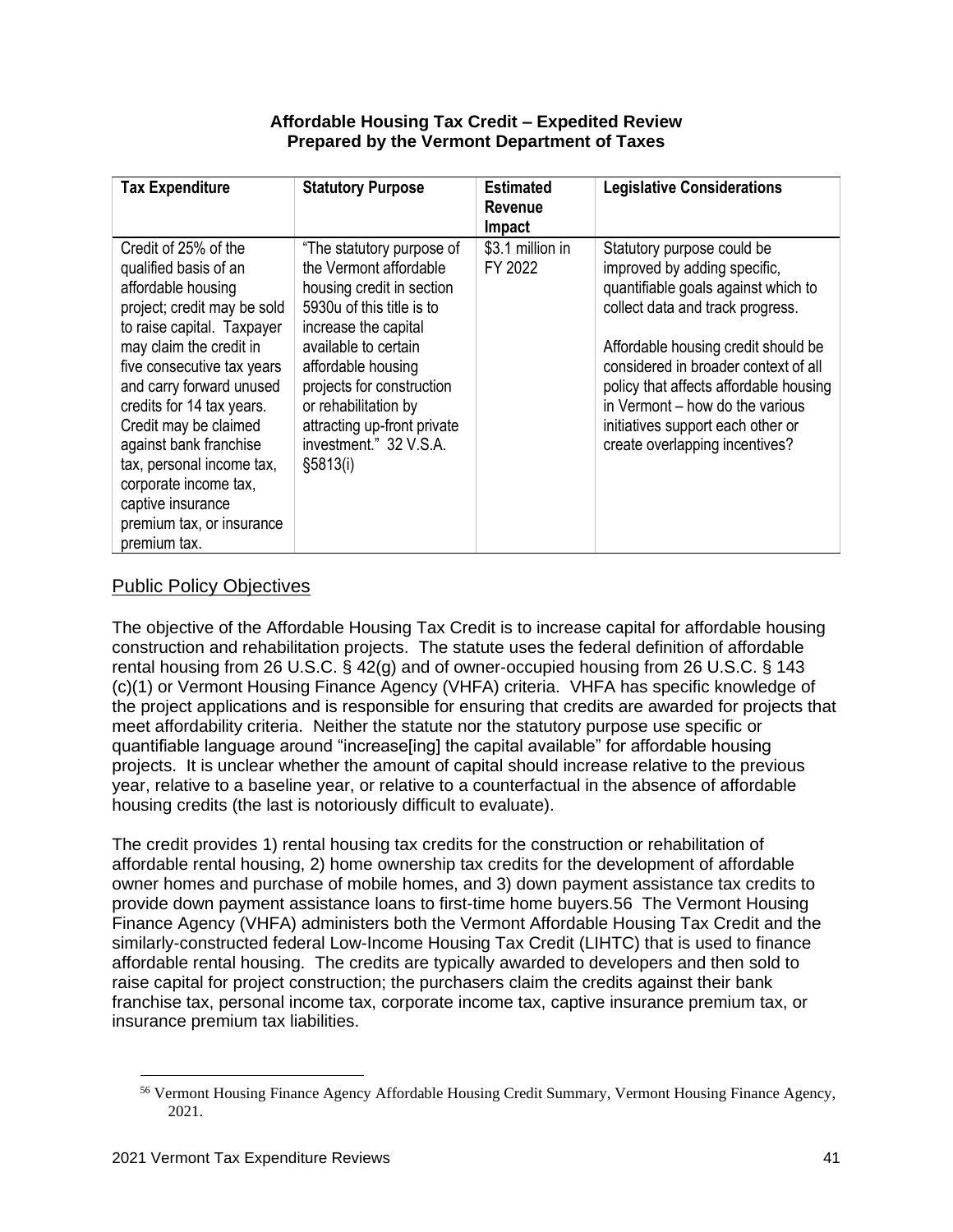Both the Affordable Housing Tax Credit and the federal LIHTC are allocated according to a Qualified Action Plan (QAP) that, among other things, explains allocation priorities for the credits; states have leeway to set their own priorities that align with federal priorities. In the most recent 2020-2021 QAP, Vermont's guiding principles are:

- "Achieving the perpetual affordability of housing resources and investments.
- Promoting development in State Designated Downtowns, Village Centers, Neighborhood Development Areas and other areas that are consistent with the State's Historic Settlement Pattern and 'Smart Growth'.
- Linking the State's homeless assistance activities with permanent housing through systems, practices and initiatives that are informed by data and proven approaches."<sup>57</sup>

### Estimates and Analysis

The Affordable Housing Tax Credit is claimed by around 50 filers every year. The majority of the credit is claimed against bank franchise tax, followed by captive insurance and insurance premium tax, personal income tax, and corporate income tax (Table 1).

|                     | <b>BFT</b> | <b>IPT and CPT</b> | <b>CIT</b> | <b>PIT</b> | <b>TOTAL</b> |
|---------------------|------------|--------------------|------------|------------|--------------|
| FY 2010 Amount      | 1,229,100  | 364,300            | 0          | 0          | 1,593,400    |
| FY 2011 Amount      | 1,377,300  | 440,000            | 144.800    | 0          | 1,962,100    |
| FY 2012 Amount      | 1,221,700  | 447,000            | 0          | 0          | 1,668,700    |
| FY 2013 Amount      | 1,231,500  | 436,200            | $\ast$     | 0          | 1,667,700    |
| FY 2014 Amount      | 1,860,000  | $\star$            | 0          | $\ast$     | 1,860,000    |
| FY 2015 Amount      | 1,910,000  | $\star$            | 0          | $\ast$     | 1,910,000    |
| FY 2016 Amount      | 1,970,000  | $\star$            | 0          | $\ast$     | 1,970,000    |
| FY 2017 Amount      | 2,250,000  | $\star$            | $\star$    | $\ast$     | 2,250,000    |
| FY 2018 Amount      | 2,680,000  | $\star$            | 0          |            | 2,680,000    |
| FY 2019 Amount      | 2,190,000  | $\star$            | 0          | 9,764      | 2,199,764    |
| FY 2020 Preliminary | 2,570,000  | $\star$            | 0          | $\ast$     | 2,570,000    |
| FY 2022 Projected   | 3,090,000  | $\star$            | 0          | 20,000     | 3,110,000    |

#### **Table 1: Actual VT Affordable Housing Tax Credit Expenditures, 2010-2020**

Source: Vermont Department of Taxes; published Tax Expenditure Reports 2013-2019

\* Data suppressed to protect taxpayer confidentiality

The total allocations for any given fiscal year have been capped in statute since 2005 – see Legislative History for values over time. When suppressed data are included, the annual expenditure on affordable housing tax credits consistently approaches this cap.

The VHFA estimates that the Affordable Housing Tax Credit is used to build or renovate an average of 131 apartments, 19 "perpetually affordable owner-occupied homes", and 32 "energy-

<sup>57</sup> State of Vermont Qualified Allocation Plan, Vermont Housing Finance Agency, 2019: p4. [https://www.vhfa.org/documents/developers/2020\\_qap\\_final.pdf.](https://www.vhfa.org/documents/developers/2020_qap_final.pdf)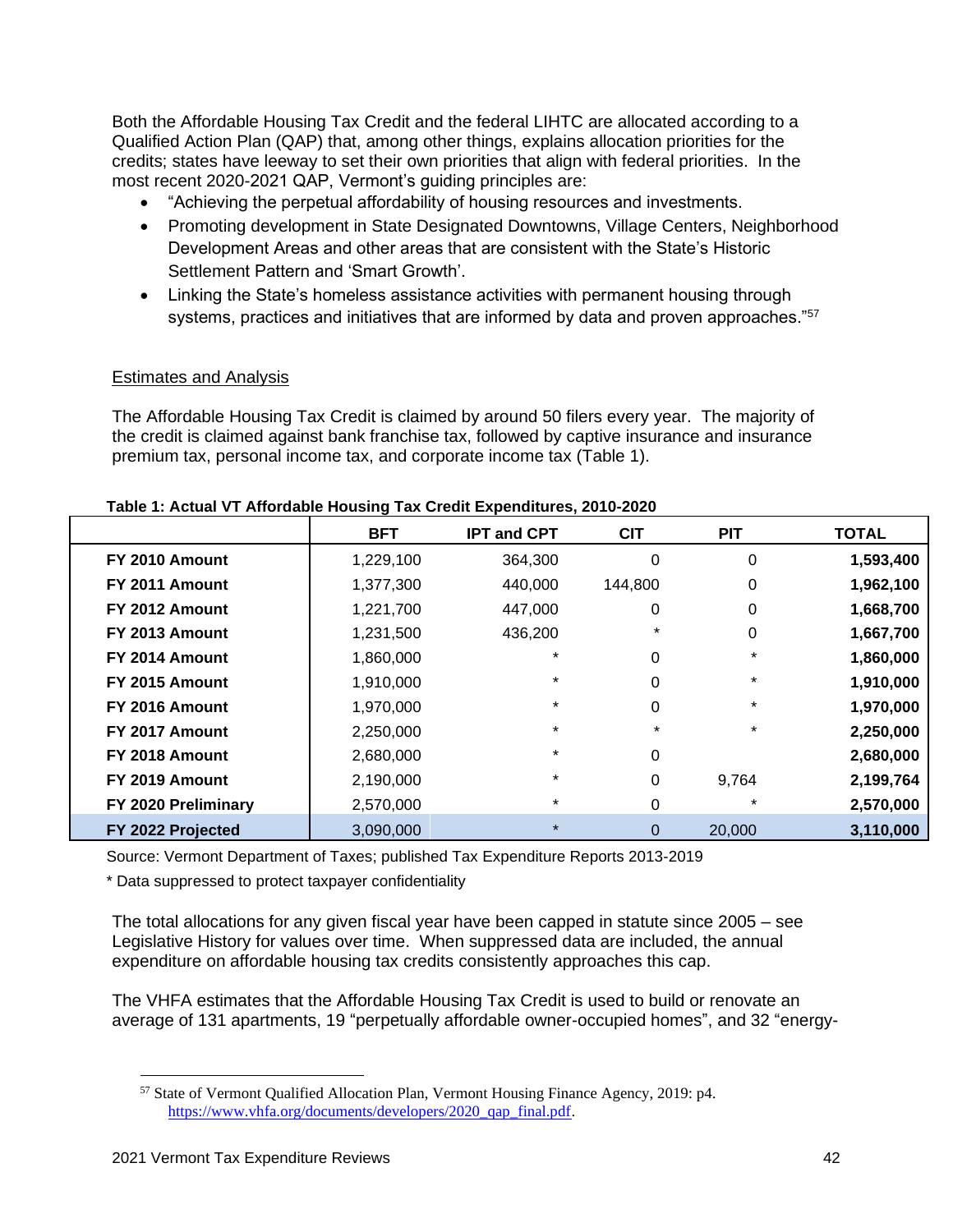efficient mobile homes" annually.58 Additionally, the down payment assistance portion of the program supports an average of 300 first-time home buyers each year.59 The down payment assistance program has been used in 1,361 purchases since its inception in 2015.60 Per the VHFA, "The Affordable Housing Credit is a highly leveraged resource, drawing private equity investment into affordable housing that would not occur otherwise. In terms of rental development, for every \$1 in Affordable Housing Credit equity raised in 2021 about \$16 is expected to be leveraged in private and public capital from other sources."61

The availability and utilization of affordable housing is a critical issue in Vermont. The most recently available 2019 Census data show that 26% of homeowners with a mortgage, 17.8% of homeowners without a mortgage, and 54.4% of renters spend 30% or more of household income on housing expenditures (Table 2).

| Category                                       | Estimated #<br>Households | <b>Margin of</b><br>Error | Percent | % Margin<br>of Error |
|------------------------------------------------|---------------------------|---------------------------|---------|----------------------|
| Monthly owner costs as a percentage of         |                           |                           |         |                      |
| household income                               |                           |                           |         |                      |
| Housing units with mortgage                    |                           |                           |         |                      |
| Less than 30 percent                           | 84,505                    |                           | 74.00%  |                      |
| 30.0 to 34.9 percent                           | 7,692                     | ±988                      | 6.70%   | ±0.9                 |
| 35.0 percent or more                           | 22,045                    | ±1,831                    | 19.30%  | ±1.5                 |
| Housing units without mortgage                 |                           |                           |         |                      |
| Less than 30 percent                           | 58,369                    |                           | 82.20%  |                      |
| 30.0 to 34.9 percent                           | 3,324                     | +759                      | 4.70%   | ±1.1                 |
| 35.0 percent or more                           | 9,269                     | ±1,212                    | 13.10%  | ±1.5                 |
| Gross rent as a percentage of household income |                           |                           |         |                      |
| Less than 30 percent                           | 32,393                    | Ω                         | 45.60%  |                      |
| 30.0 to 34.9 percent                           | 7,924                     | ±1,365                    | 11.10%  | ±1.9                 |
| 35.0 percent or more                           | 30,814                    | ±2,698                    | 43.30%  | ±3.2                 |

#### Table 2: VT Owners and Renters with Housing Expenditures of 30% or More of Income

Source: U.S. Census Bureau, 2019 American Community Survey 1-Year Estimates. Table DP04.

This is a large gap to address with tax expenditures alone. The affordable housing tax credit is one piece of the puzzle when addressing housing affordability in Vermont. It should be considered carefully in the broader context of policy that touches on the issue, including but not limited to the federal low-income housing tax credit (LIHTC), Act 250, zoning requirements, and development initiatives. It is possible that adjustment to these policy levers could catalyze investment in affordable housing beyond what is possible through increasing tax expenditures alone.

<sup>58</sup> Vermont Housing Finance Agency Affordable Housing Credit Summary, Vermont Housing Finance Agency, 2021.

 $59$  ibid

 $60$  ibid

<sup>&</sup>lt;sup>61</sup> Vermont Housing Finance Agency Affordable Housing Credit Summary, Vermont Housing Finance Agency, 2021: p2.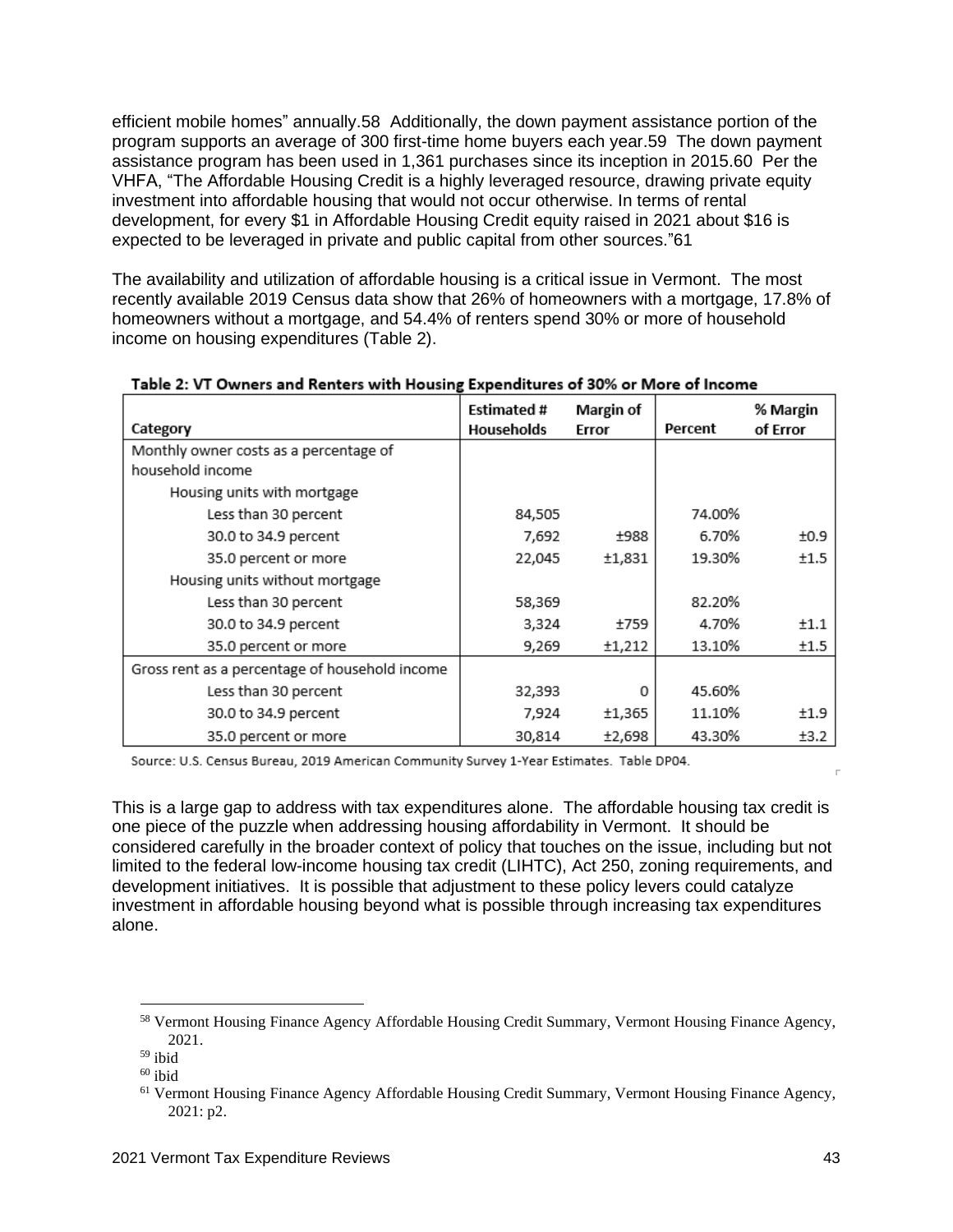Although it is not entirely within the scope of this review, the COVID-19 pandemic is likely to increase the importance of affordable housing in Vermont as it simultaneously creates conditions that make construction and maintenance of such housing less likely.<sup>62</sup>

- Households with lower incomes are more likely to spend a higher proportion of their income on housing. 63
- Households facing high housing cost burdens may not be able to spend adequately in other areas such as food or health care. 64
- Local housing market conditions may restrict the ability of households to move to more affordable housing if the supply of affordable housing in the market is limited, if housing prices in the area have risen faster than incomes, or if construction costs are high.

A detailed analysis of housing affordability in Vermont is outside the scope of this report but interested parties should explore sources such as the U.S. Department of Housing and Urban Development,<sup>65</sup> the Low-Income Housing Coalition,<sup>66</sup> the Federal Reserve,<sup>67</sup> the Vermont Affordable Housing Coalition,<sup>68</sup> and the Vermont Agency of Commerce and Community Development's Vermont Housing Needs Assessment.<sup>69</sup>

Should the Legislature choose to refine the statutory purpose to include both increasing capital and increasing the availability of affordable housing itself, subsequent evaluations would focus more on the credit-funded projects. Legislators may find analyses of the similar federal LIHTC helpful in determining which criteria to include in the statutory purpose.<sup>70</sup> Data on outcomes of

- <sup>64</sup> Scally et al. The Low-Income Housing Tax Credit: Past Achievements, Future Challenges, Urban Institute, 2018. [https://www.urban.org/research/publication/low-income-housing-tax-credit-past-achievements](https://www.urban.org/research/publication/low-income-housing-tax-credit-past-achievements-future-challenges)[future-challenges.](https://www.urban.org/research/publication/low-income-housing-tax-credit-past-achievements-future-challenges)
- <sup>65</sup> U.S. Department of Housing and Urban Development. [https://data.hud.gov/.](https://data.hud.gov/)
- <sup>66</sup> Out of Reach 2020: Vermont, National Low Income Housing Coalition. [https://reports.nlihc.org/oor/vermont.](https://reports.nlihc.org/oor/vermont)
- <sup>67</sup> All-Transactions House Price Index for Vermont, St. Louis Federal Reserve FRED Economic Data. [https://fred.stlouisfed.org/series/VTSTHPI.](https://fred.stlouisfed.org/series/VTSTHPI) See also Monthly Economic Update – State of Vermont, Federal Reserve Bank of Boston, 2021. [https://www.bostonfed.org/publications-and](https://www.bostonfed.org/publications-and-data.aspx#/browse/series)[data.aspx#/browse/series.](https://www.bostonfed.org/publications-and-data.aspx#/browse/series)
- <sup>68</sup> Vermont Affordable Housing Coalition. [https://www.vtaffordablehousing.org/.](https://www.vtaffordablehousing.org/)
- <sup>69</sup> Vermont Housing Needs Assessment, Vermont Agency of Commerce and Community Development, 2020. [https://accd.vermont.gov/housing/plans-data-rules/needs-assessment.](https://accd.vermont.gov/housing/plans-data-rules/needs-assessment)
- <sup>70</sup> See, for example: Scally, Gold, and DuBois. The Low-Income Housing Tax Credit: How it Works and Who it Serves, Urban Institute, 2018. [https://www.urban.org/research/publication/low-income-housing-tax](https://www.urban.org/research/publication/low-income-housing-tax-credit-how-it-works-and-who-it-serves/view/full_report)[credit-how-it-works-and-who-it-serves/view/full\\_report;](https://www.urban.org/research/publication/low-income-housing-tax-credit-how-it-works-and-who-it-serves/view/full_report) Low Income Housing Tax Credit Policy Issues, Congressional Research Service In Focus 11335, 2019[. https://fas.org/sgp/crs/misc/IF11335.pdf;](https://fas.org/sgp/crs/misc/IF11335.pdf) Fischer. Low-Income Housing Tax Credit Could Do More to Expand Opportunity for Poor Families, Center on Budget and Policy Priorities, 2018. [https://www.cbpp.org/research/housing/low-income-housing-tax-credit](https://www.cbpp.org/research/housing/low-income-housing-tax-credit-could-do-more-to-expand-opportunity-for-poor-families)[could-do-more-to-expand-opportunity-for-poor-families;](https://www.cbpp.org/research/housing/low-income-housing-tax-credit-could-do-more-to-expand-opportunity-for-poor-families) Stamm and LaJoie. An Overview of the Low-Income Housing Tax Credit, Tax Foundation Fiscal Fact, 2020. [https://taxfoundation.org/low-income](https://taxfoundation.org/low-income-housing-tax-credit-lihtc/)[housing-tax-credit-lihtc/.](https://taxfoundation.org/low-income-housing-tax-credit-lihtc/)

<sup>62</sup> Sisson, Patrick. Covid-19 is Killing Affordable Housing Just as it's Needed the Most, Bloomberg City Lab, 2020. [https://www.bloomberg.com/news/articles/2020-07-30/the-u-s-affordable-housing-gap-is-getting](https://www.bloomberg.com/news/articles/2020-07-30/the-u-s-affordable-housing-gap-is-getting-worse)[worse.](https://www.bloomberg.com/news/articles/2020-07-30/the-u-s-affordable-housing-gap-is-getting-worse)

 $63$  Data on housing expenditure as a proportion of income are available at: Monthly Housing Costs as a Percentage of Household Income in the Past 12 Months, 2019 American Community Survey 1-Year Estimates Table S2503, U.S. Census Bureau, 2020. [https://data.census.gov/cedsci/table?q=housing%20expenditure%20Vermont&tid=ACSST1Y2019.S2503&](https://data.census.gov/cedsci/table?q=housing%20expenditure%20Vermont&tid=ACSST1Y2019.S2503&hidePreview=true) [hidePreview=true.](https://data.census.gov/cedsci/table?q=housing%20expenditure%20Vermont&tid=ACSST1Y2019.S2503&hidePreview=true)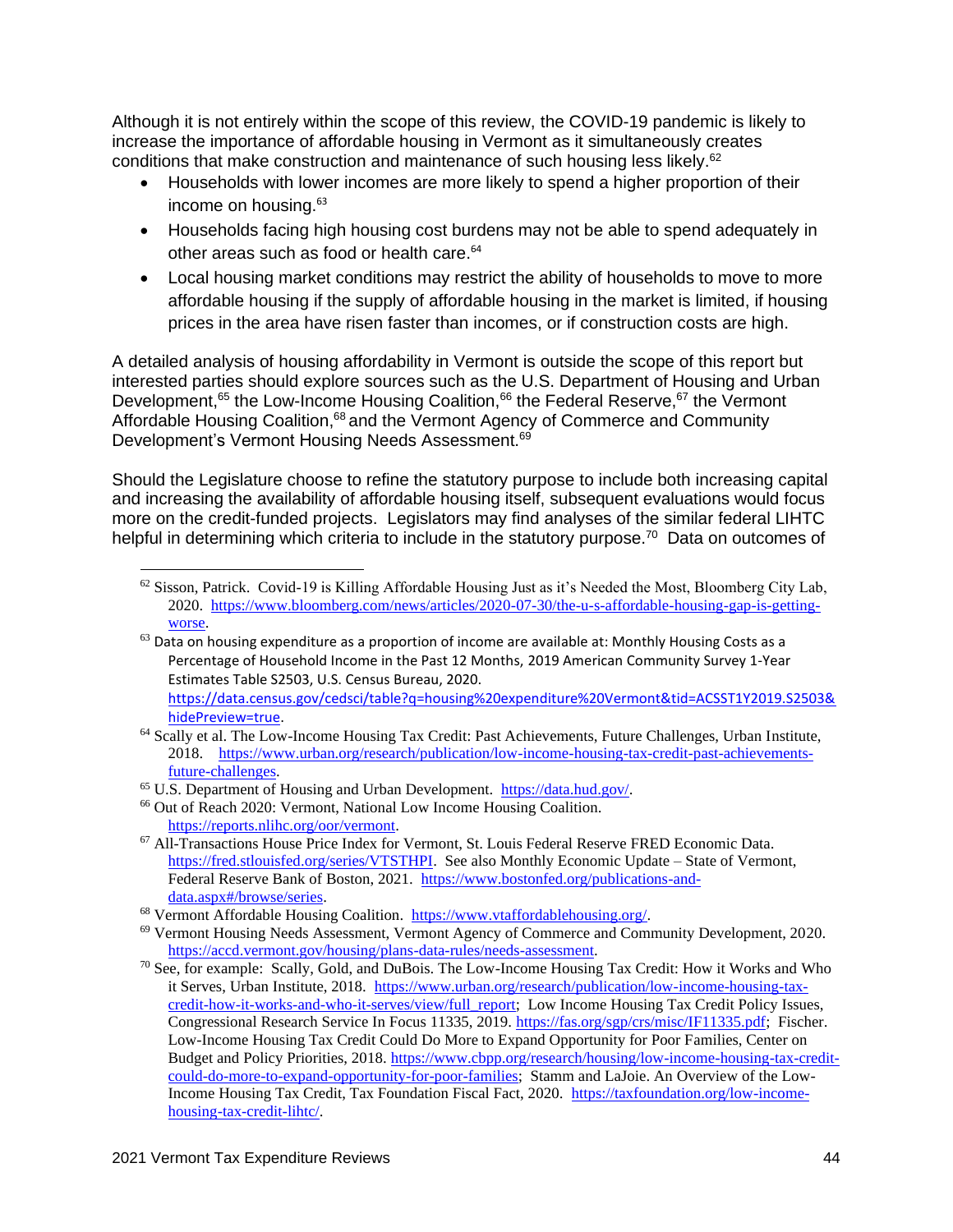projects financed with affordable housing tax credits are difficult to find – if they exist, they are dispersed rather than consolidated in a single, accessible location. The usefulness of data collection must be balanced against the burden it creates. Additional data that would be helpful in evaluating the effectiveness of the affordable housing tax credit include:

Data on capital availability for these projects and similar projects that are not financed with the affordable housing tax credit to assess relative quality and whether capital availability is still a key constraint in affordable housing construction and rehabilitation

Consistent granular housing data such as rent charged over time, market price over time, and financing options used for project homes and other area homes; this may be partially accomplished by linking project data to other existing data sources

Data about households who live in projects financed with the affordable housing tax credit such as income, demographic characteristics, and other kinds of assistance used to make housing affordable

Location information on projects financed with the affordable housing tax credit, including neighborhood characteristics<sup>71,72,73</sup>

| 1999 |                                                                 | Credit added for building owners. Credit can be claimed against taxpayers' individual   |
|------|-----------------------------------------------------------------|-----------------------------------------------------------------------------------------|
|      | to all applicants.                                              | income, corporate income, or franchise tax. Total annual award capped at \$100k         |
| 2001 | Total annual award increased to \$150k to all applicants.       |                                                                                         |
| 2003 |                                                                 | Credit certificates introduced and credit may be claimed by taxpayers making eligible   |
|      | cash contributions.                                             |                                                                                         |
| 2005 |                                                                 | Credit may be claimed against insurance premium tax. Clarified that amount on credit    |
|      |                                                                 | certificate may be claimed each year for five consecutive years. Total annual first-    |
|      |                                                                 | year allocation award increased to \$400k to all applicants. Total first year plus      |
|      | succeeding year allocations capped at \$2m for any fiscal year. |                                                                                         |
| 2007 |                                                                 | Eligibility extended to rental housing and owner-occupied housing. Allocation plans     |
|      | required. Limits changed to:                                    |                                                                                         |
|      | <b>Type</b>                                                     | <b>Total first-year credit allocation</b>                                               |
|      |                                                                 |                                                                                         |
|      |                                                                 | award                                                                                   |
|      | Rental housing                                                  | \$400k                                                                                  |
|      | Owner-occupied housing                                          | \$100k                                                                                  |
|      |                                                                 | Total first year plus succeeding year allocations capped at \$2.5m for any fiscal year. |
| 2012 | Limits changed to:                                              |                                                                                         |
|      | <b>Type</b>                                                     | <b>Total first-year credit allocation</b>                                               |
|      |                                                                 | award                                                                                   |
|      | Rental housing                                                  | \$400k                                                                                  |
|      | Owner-occupied housing                                          | \$300k                                                                                  |
|      |                                                                 | Total first year plus succeeding year allocations capped at \$3.5m for any fiscal year. |
| 2015 |                                                                 | Definition of eligible applicants extended. Affordable housing credits may be allocated |
|      | to finance down payment assistance loans. Limits changed to:    |                                                                                         |

## Legal History

<sup>71</sup> Scally, Gold, and DuBoi., The Low-Income Housing Tax Credit: How it Works and Who it Serves, Urban Institute, 2018. [https://www.urban.org/research/publication/low-income-housing-tax-credit-how-it-works](https://www.urban.org/research/publication/low-income-housing-tax-credit-how-it-works-and-who-it-serves/view/full_report)[and-who-it-serves/view/full\\_report.](https://www.urban.org/research/publication/low-income-housing-tax-credit-how-it-works-and-who-it-serves/view/full_report)

<sup>72</sup> Low Income Housing Tax Credit Policy Issues, Congressional Research Service In Focus 11335, 2019. [https://fas.org/sgp/crs/misc/IF11335.pdf.](https://fas.org/sgp/crs/misc/IF11335.pdf)

<sup>&</sup>lt;sup>73</sup> Fischer. Low-Income Housing Tax Credit Could Do More to Expand Opportunity for Poor Families, Center on Budget and Policy Priorities, 2018. [https://www.cbpp.org/research/housing/low-income-housing-tax](https://www.cbpp.org/research/housing/low-income-housing-tax-credit-could-do-more-to-expand-opportunity-for-poor-families)[credit-could-do-more-to-expand-opportunity-for-poor-families.](https://www.cbpp.org/research/housing/low-income-housing-tax-credit-could-do-more-to-expand-opportunity-for-poor-families)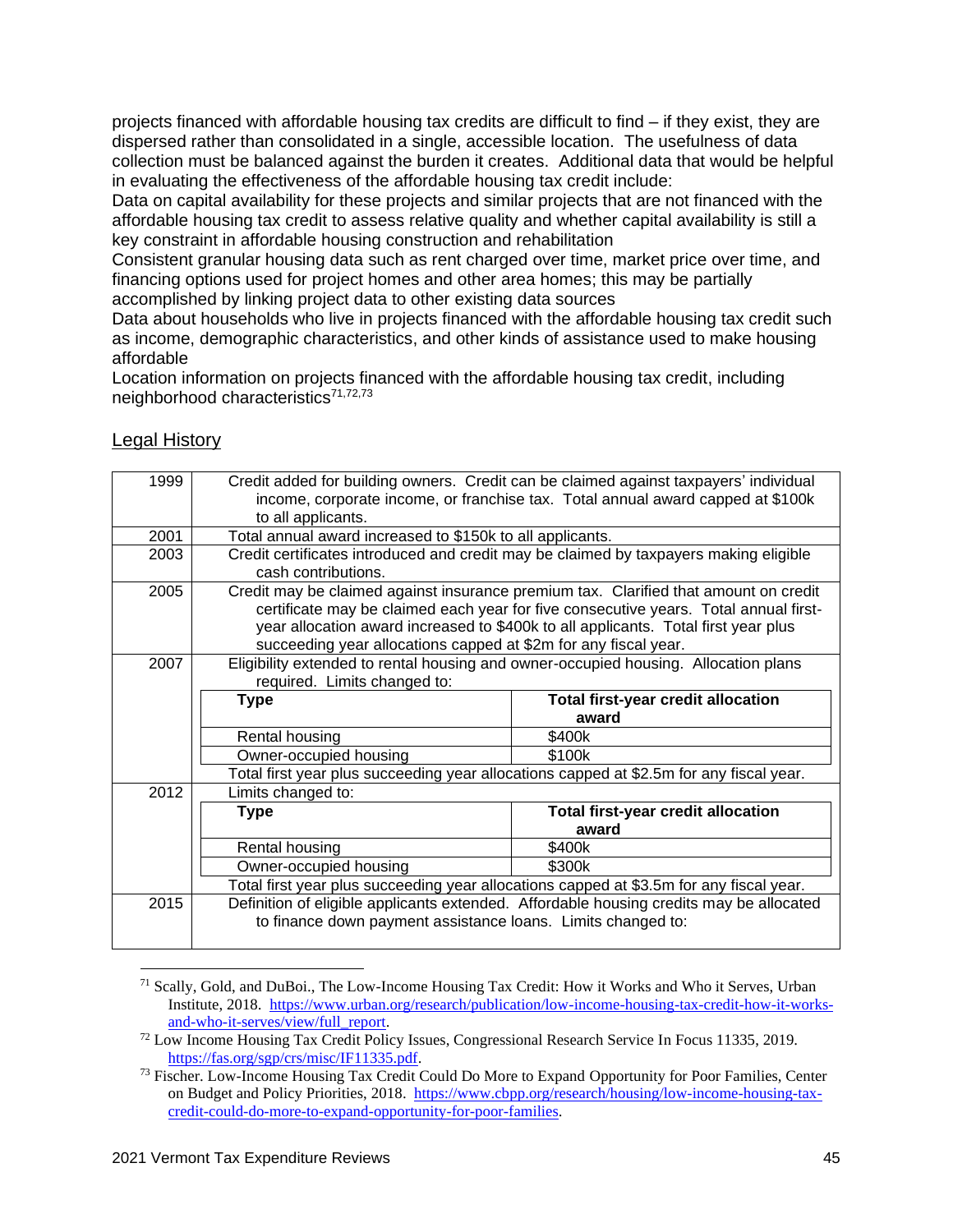|      | <b>Type</b>                                               | <b>Total first-year credit</b><br>allocation award                                                                                                                                                                                                                                                                                 | <b>Aggregate limit</b>            |
|------|-----------------------------------------------------------|------------------------------------------------------------------------------------------------------------------------------------------------------------------------------------------------------------------------------------------------------------------------------------------------------------------------------------|-----------------------------------|
|      | Rental housing                                            | \$400k                                                                                                                                                                                                                                                                                                                             | \$2m over five-year<br>period     |
|      | Owner-occupied<br>housing or down<br>payment loans        | \$300k                                                                                                                                                                                                                                                                                                                             | \$1.5m over five-year<br>period   |
|      | Down Payment<br>Assistance<br>Program loans,<br>2016-2018 | \$125k                                                                                                                                                                                                                                                                                                                             | \$375k over five-year<br>period   |
|      | Down Payment<br>Assistance<br>Program loans,<br>2020-2026 | \$250k                                                                                                                                                                                                                                                                                                                             |                                   |
|      |                                                           | Aggregate limit for all credit allocations in section is \$3.875m in any fiscal year.                                                                                                                                                                                                                                              |                                   |
| 2016 | Award allocation limit language clarified.                |                                                                                                                                                                                                                                                                                                                                    |                                   |
| 2017 |                                                           | Credit may be claimed against captive insurance premium tax.                                                                                                                                                                                                                                                                       |                                   |
| 2019 |                                                           | Vermont Housing Finance Agency can allocate affordable housing tax credits to<br>provide funds for loans or grants for owner-occupied housing. If full amount of<br>authorized first-year credits is not allocated to a taxpayer, the Agency may reclaim<br>and re-award those allocations to other applicants. Limits changed to: |                                   |
|      | <b>Type</b>                                               | <b>Total first-year credit</b>                                                                                                                                                                                                                                                                                                     | Aggregate limit                   |
|      | Rental housing                                            | allocation award<br>\$400k                                                                                                                                                                                                                                                                                                         | \$2m over five-year<br>period     |
|      | Owner-occupied<br>housing or down<br>payment loans        | \$425k                                                                                                                                                                                                                                                                                                                             | \$2.125m over five-year<br>period |
|      | Down Payment<br>Assistance<br>Program loans,<br>2016-2019 | \$125k                                                                                                                                                                                                                                                                                                                             |                                   |
|      | Down Payment<br>Assistance<br>Program loans,<br>2020-2026 | \$250k                                                                                                                                                                                                                                                                                                                             |                                   |

#### State Comparisons

Vermont is one of 16 states that currently provide a state-based affordable housing credit for the construction and operation of affordable housing. The other states are Arkansas, California, Colorado, Connecticut, Georgia, Hawaii, Illinois, Missouri, Nebraska, Nevada, New Mexico, New York, Oklahoma, Utah, and Wisconsin.

In addition to Vermont's state-based credits, Vermont developers have access to the federal low-income housing tax credit. In Vermont, the federal and state credits are requested in the same application. Every state determines for itself how credit funds are to be allocated and what projects are eligible. Vermont's estimated 2020 LIHTC contribution is \$3,198,139.<sup>74</sup>

<sup>&</sup>lt;sup>74</sup> NOVOGRADAC Affordable Housing Resource Center. Available: [https://www.novoco.com/resource](https://www.novoco.com/resource-centers/affordable-housing-tax-credits/2020-federal-lihtc-information-state)[centers/affordable-housing-tax-credits/2020-federal-lihtc-information-state.](https://www.novoco.com/resource-centers/affordable-housing-tax-credits/2020-federal-lihtc-information-state) This link also contains more information about federal low-income housing tax credits by state.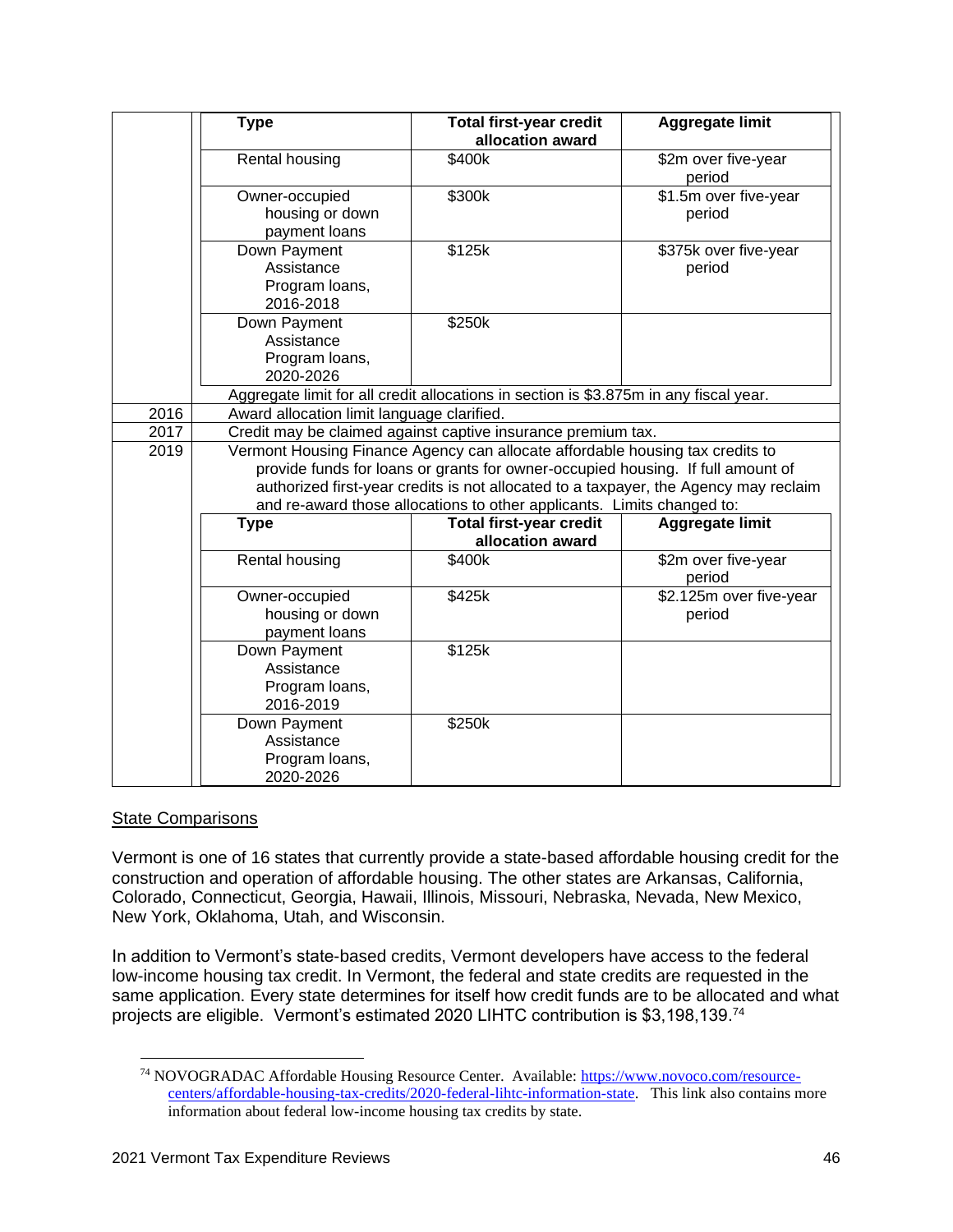#### **Charitable Housing Investment Tax Credit – Expedited Review Prepared by the Vermont Department of Taxes**

| <b>Tax Expenditure</b>                                                           | <b>Statutory Purpose</b>                                            | <b>Estimated Revenue</b><br><b>Impact</b> | Legislative<br><b>Considerations</b>                        |
|----------------------------------------------------------------------------------|---------------------------------------------------------------------|-------------------------------------------|-------------------------------------------------------------|
| Credit of difference<br>between interest income                                  | "The statutory purpose of<br>the Vermont charitable                 | \$75,000 in FY 2022                       | Statutory purpose<br>describes cost of capital              |
| that would have been<br>received at charitable                                   | housing credit in section<br>5830c of this title is to              |                                           | but sets no goals for use<br>of capital. Is this sufficient |
| threshold rate and actual<br>interest income received                            | enable lower capital cost<br>to certain affordable                  |                                           | to evaluate the true<br>success of the program?             |
| by investors in eligible<br>housing charities. Credit<br>amount is not to exceed | housing charities by<br>restoring some of the<br>forgone investment |                                           | Tax credit has not been<br>claimed against bank             |
| 3% of average<br>outstanding principal<br>balance of investment                  | income through a tax<br>credit to the investor." 32                 |                                           | franchise tax, insurance<br>premium tax, or corporate       |
| during taxable year.<br>Aggregate of charitable                                  | $V.S.A.$ §5813(h)                                                   |                                           | income tax in the past ten<br>years.                        |
| investment allowed<br>outstanding in any year is                                 |                                                                     |                                           |                                                             |
| limited to \$5 million.                                                          |                                                                     |                                           |                                                             |

## Public Policy Objectives

The Charitable Housing Investment Tax Credit exists to encourage investment in eligible housing charities by crediting the taxpayer with the difference between interest income actually earned by investors in the housing charities and interest income that would have been earned at the charitable threshold rate (which is currently the greater of one percent or two percentage points below the most recent bank prime loan rate). The credit is nonrefundable but unused credits may be carried forward for three years. The credit cannot exceed 3% of the average outstanding principal balance of the investment during the taxable year. The eligible housing charities enjoy lower capital costs because they can pay lower interest rates.

#### Estimates and Analysis

The Charitable Housing Investment Tax Credit is claimed by around 50 filers every year. In practice, the credit is claimed against personal income tax. It has not recently been claimed against bank franchise tax, insurance premium tax, or corporate income tax, although all are eligible tax types (Table 3).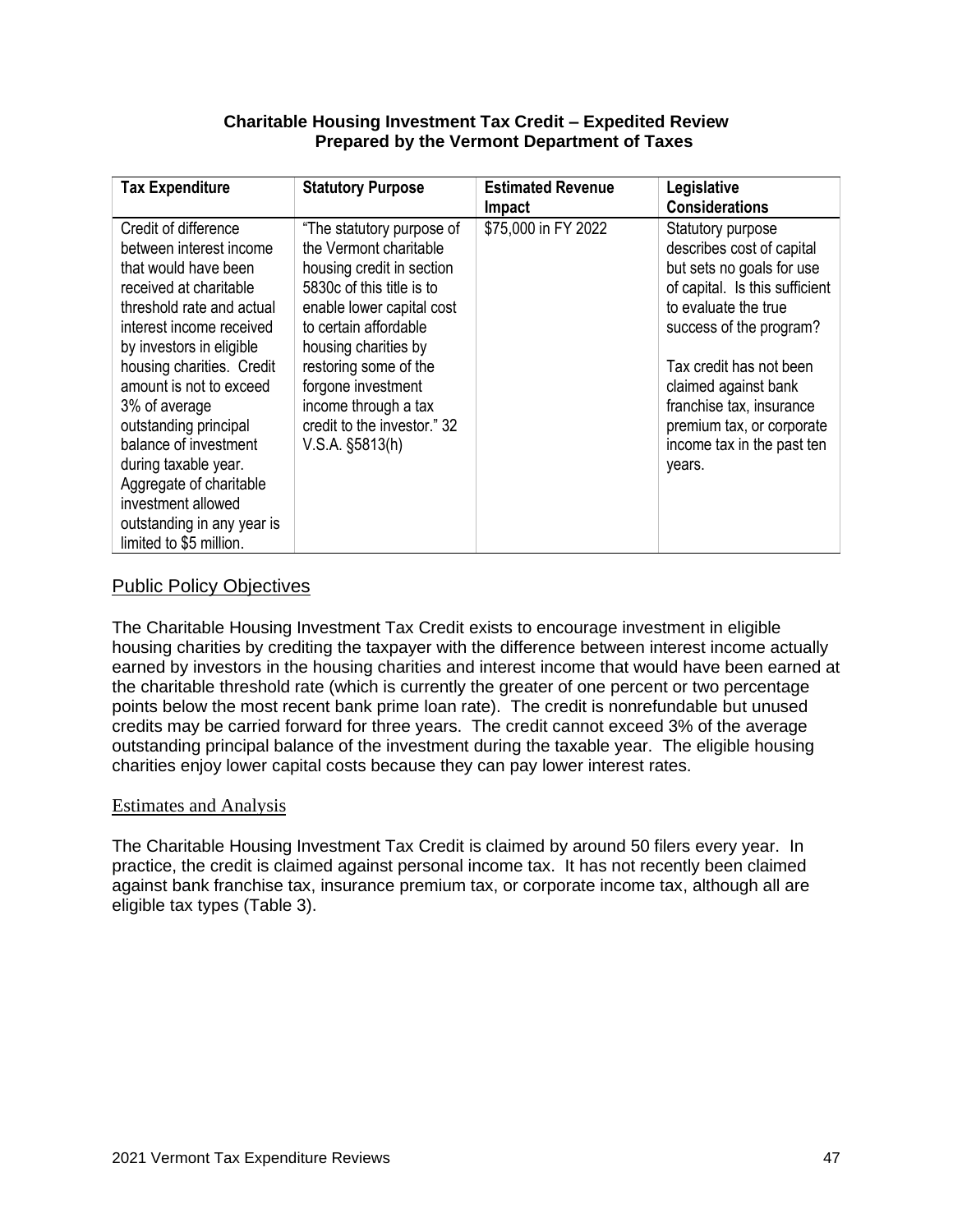|                                       | <b>BFT</b> | <b>IPT</b> | <b>CIT</b> | <b>PIT</b> | <b>TOTAL</b> |
|---------------------------------------|------------|------------|------------|------------|--------------|
| FY 2010 Amount                        | 0          |            | $\Omega$   | 37,000     | 37,000       |
| FY 2011 Amount                        | 0          |            | 0          | 18,360     | 18,360       |
| FY 2012 Amount                        | 0          |            | 0          | 30,000     | 30,000       |
| FY 2013 Amount                        | 0          |            | 0          | 24,000     | 24,000       |
| FY 2014 Amount                        | 0          |            | $\Omega$   | 23,000     | 23,000       |
| FY 2015 Amount                        | 0          |            | 0          | 27,000     | 27,000       |
| FY 2016 Amount                        | 0          |            | 0          | 28,000     | 28,000       |
| FY 2017 Amount                        | 0          |            | 0          | 35,000     | 35,000       |
| FY 2018 Amount                        | 0          | 0          | 0          |            |              |
| FY 2019 Amount<br>FY 2020 Preliminary | 0          | 0          | 0          | 61,105     | 61,105       |
| Amount                                | 0          | 0          | 0          | 76,388     | 76,388       |
| FY 2022 Projected                     | 0          | 0          | 0          | 75,000     | 75,000       |

#### **Table 3: Actual VT Charitable Housing Investment Tax Credit Expenditures, 2010-2020**

Source: Vermont Department of Taxes; published Tax Expenditure Reports 2013- 2019

To evaluate whether the Charitable Housing Investment Tax Credit meets the policy objective of providing lower-cost capital, the actual interest rates from the eligible housing charities should be compared to the rate those charities would be charged to secure a loan in the same amount from a bank. The charity would likely get a loan at a rate greater than or equal to the bank prime rate. For fiscal year 2020, the Federal Reserve bank prime rate had a minimum value of 3.25%, a maximum value of 5.5%, and an average value of 4.45%.<sup>75</sup>

The Agency of Commerce and Community Development, which determines which housing charities are eligible, currently directs all interested investors to the Vermont Community Loan Fund (VCLF).<sup>76</sup> The VCLF website does not list historical rates but does list the current rates in the table below (Table 4). According to the "Tax Benefits" portion of the VCLF website, their investors may choose either to earn the rates listed in the table OR to receive the Vermont Charitable Housing Investment Tax Credit of 1.78%.<sup>77</sup> If the investor chooses the charitable housing credit, they earn no interest on VCLF accounts; about 25% of the fund's investors choose to take the credit.<sup>78</sup> All rates listed by the VCLF, including the tax credit rate of 1.78%, are below the prime rate. This indicates that the VCLF is able to secure lower-cost capital using the Charitable Housing Investment Tax Credit.

<sup>&</sup>lt;sup>75</sup> Federal Reserve series H.15 Average majority prime rate charged by banks on short-term loans to businesses, Federal Reserve Data Download Program, downloaded 01/23/21.

[https://www.federalreserve.gov/datadownload/Choose.aspx?rel=H15.](https://www.federalreserve.gov/datadownload/Choose.aspx?rel=H15)

<sup>&</sup>lt;sup>76</sup> Vermont Agency of Commerce and Community Development, Charitable Housing Investment Tax Credit, 2021. [https://accd.vermont.gov/housing/funding/tax-credit.](https://accd.vermont.gov/housing/funding/tax-credit) 

<sup>77</sup> Tax Benefits, Vermont Community Loan Fund, 2021. [https://www.investinvermont.org/invest/vermont](https://www.investinvermont.org/invest/vermont-investment-tax-benefits.html)[investment-tax-benefits.html.](https://www.investinvermont.org/invest/vermont-investment-tax-benefits.html) 

<sup>78</sup> ibid